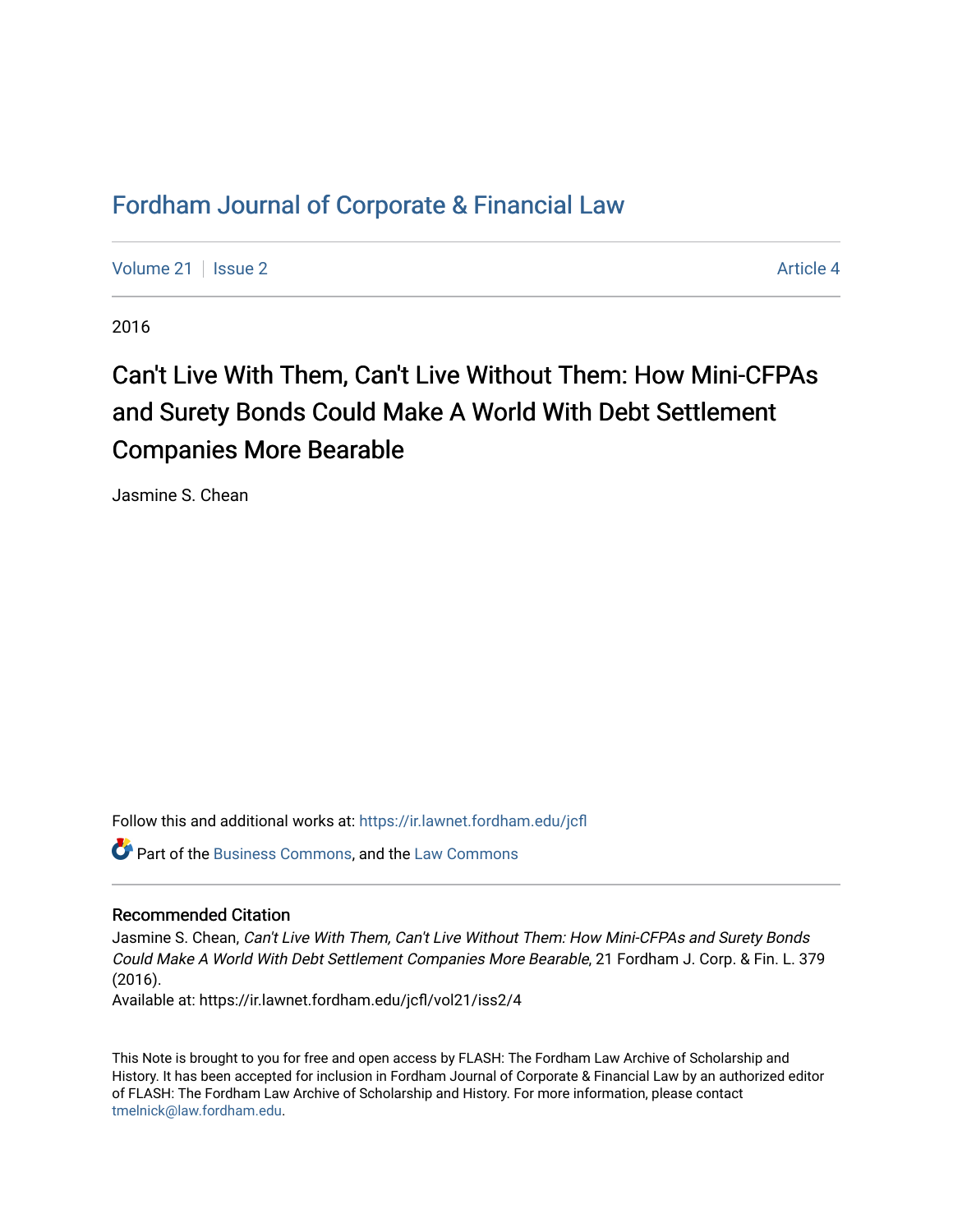# Can't Live With Them, Can't Live Without Them: How Mini-CFPAs and Surety Bonds Could Make A World With Debt Settlement Companies More Bearable

# Cover Page Footnote

J.D. Candidate, Fordham University School of Law, 2016; B.A. Economics & Philosophy, Columbia University, 2011. This Note would not have been possible without the support and encouragement of my family and friends.

This note is available in Fordham Journal of Corporate & Financial Law: [https://ir.lawnet.fordham.edu/jcfl/vol21/iss2/](https://ir.lawnet.fordham.edu/jcfl/vol21/iss2/4) [4](https://ir.lawnet.fordham.edu/jcfl/vol21/iss2/4)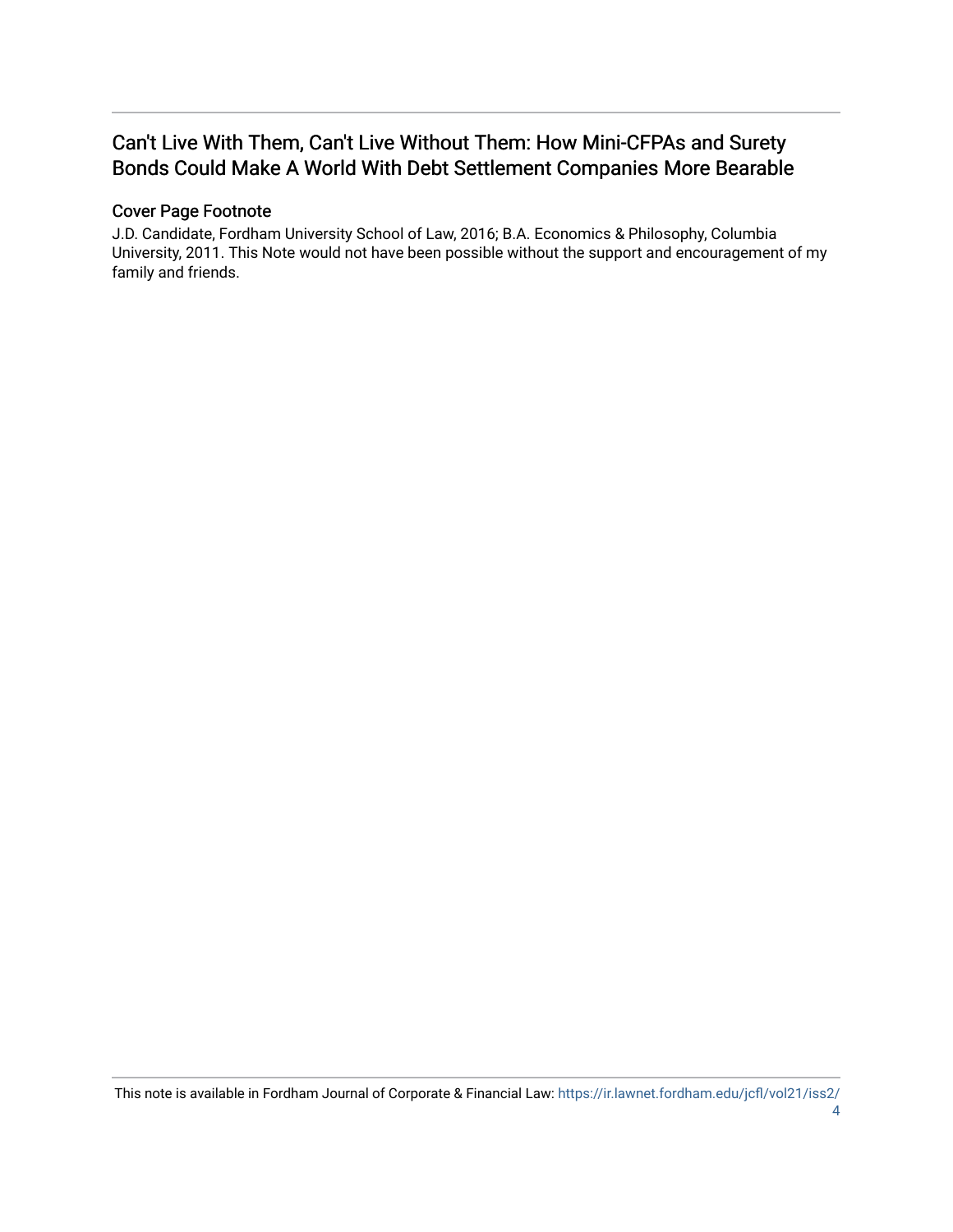# **CAN'T LIVE WITH THEM, CAN'T LIVE WITHOUT THEM: HOW MINI-CFPAS AND SURETY BONDS COULD MAKE A WORLD WITH DEBT SETTLEMENT COMPANIES MORE BEARABLE**

# *Jasmine S. Chean\**

#### **ABSTRACT**

Debt settlement companies can offer a simple and valuable means of resolving consumer debt. However, many debt settlement companies choose to engage in unfair, deceptive, or abusive acts and practices at the expense of desperate debt-ridden consumers, making it an unrealistic option of debt relief. Due to the unfair, deceptive, and abusive acts and practices by some debt settlement companies, the regulatory regime has been trending towards increased regulation. However, the lack of enforcement and severity of existing regulations causes persistent problems in the debt settlement industry, resulting in increased consumer debt instead of consumer debt relief. This Note advocates for enhanced enforcement and permanent penalties in the form of mini Consumer Financial Protection Acts and surety bonds. Higher penalty costs will effectively deter the unfair, deceptive, and abusive acts and practices of debt settlement companies, and make debt settlement a safer option for debt-ridden consumers.

## **TABLE OF CONTENTS**

| <b>I. THE DEBT SETTLEMENT INDUSTRY AND THE REGULATORY</b> |  |
|-----------------------------------------------------------|--|
| <b>EFFORTS OF THE FEDERAL AND STATE GOVERNMENTS 384</b>   |  |
| A. THE UNFAIR, DECEPTIVE, AND ABUSIVE PRACTICES OF DEBT   |  |
|                                                           |  |
|                                                           |  |
|                                                           |  |
|                                                           |  |

<sup>\*</sup> J.D. Candidate, Fordham University School of Law, 2016; B.A. Economics & Philosophy, Columbia University, 2011. This Note would not have been possible without the support and encouragement of my family and friends.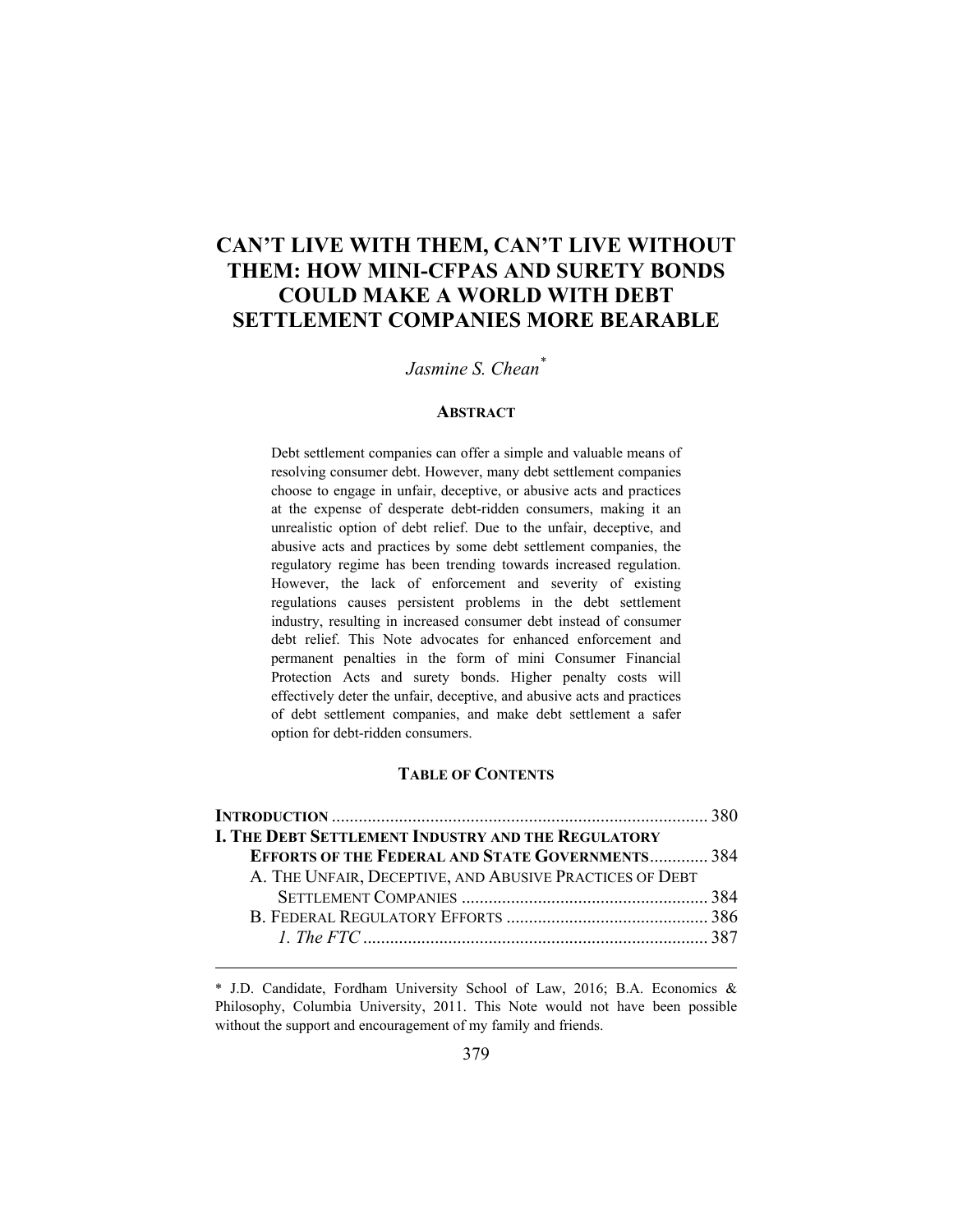# 380 *FORDHAM JOURNAL* [Vol. XXI *OF CORPORATE & FINANCIAL LAW*

| <b>II. PERSISTENT PROBLEMS IN THE DEBT SETTLEMENT INDUSTRY</b> |  |
|----------------------------------------------------------------|--|
|                                                                |  |
| <b>III. A PROPOSAL FOR ENHANCING REGULATORY EFFORTS AND</b>    |  |
| <b>IMPOSING PERMANENT PENALTIES TO BETTER DETER THE</b>        |  |
| <b>UNFAIR, DECEPTIVE, AND ABUSIVE PRACTICES OF DEBT</b>        |  |
|                                                                |  |
| A. ENHANCING REGULATORY EFFORTS THROUGH MINI-CFPAS 408         |  |
| B. IMPOSING PERMANENT PENALTIES THROUGH SURETY BONDS. 410      |  |
|                                                                |  |

# **INTRODUCTION**

We are in a time of financial distress: approximately 18% of Americans with debt will not be able to repay it in their lifetimes.<sup>1</sup> As of 2013, the 14 million American families with the lowest net worth owe debts equal to about 156% of their pretax incomes. 2 Over-indebted Americans have limited options for seeking relief—debt settlement is one of them  $3$ 

Debt settlement can provide an effective solution to overindebtedness, and a myriad of companies offer this service to debtridden consumers. First, the consumer provides a debt settlement company with the names of his creditors and the amounts he owes to each.<sup>4</sup> At that time, the debt settlement company will likely instruct the

<sup>1</sup>*. See* Martha C. White, *The Most Completely Depressing Stat About Americans' Debt*, TIME (Dec. 11, 2014), http://time.com/3627010/americans-debt/ [http://perma.cc/ L5QB-45BH].

<sup>2</sup>*. See* Mark Whitehouse, *America's Poor, Deeper in Debt Than Ever*, BLOOMBERG VIEW (Sept. 12, 2014, 11:02 AM), http://www.bloombergview.com/article s/2014-09-12/america-s-poor-deeper-in-debt-than-ever [http://perma.cc/9TSF-5GKA]. As of October 2015, the total U.S. outstanding consumer debt was approximately \$3.5 trillion and the total U.S. outstanding revolving debt was approximately \$923 billion. *See* http://www.federalreserve.gov/releases/g19/current/default.htm [http://perma.cc/8X 2V-U2MF].

<sup>3</sup>*. See* FED. TRADE COMM'N, COPING WITH DEBT 1 (2012), http://www.consumer. ftc.gov/articles/pdf-0037-coping-with-debt.pdf [http://perma.cc/JQ85-LDBM].

<sup>4.</sup> LaToya Irby, *The Dangers of Debt Settlement*, ABOUT.COM, http://credit.about.com/od/debtmanagementsolutions/qt/debtsettlement.htm [http://per ma.cc/H6DB-JCN8].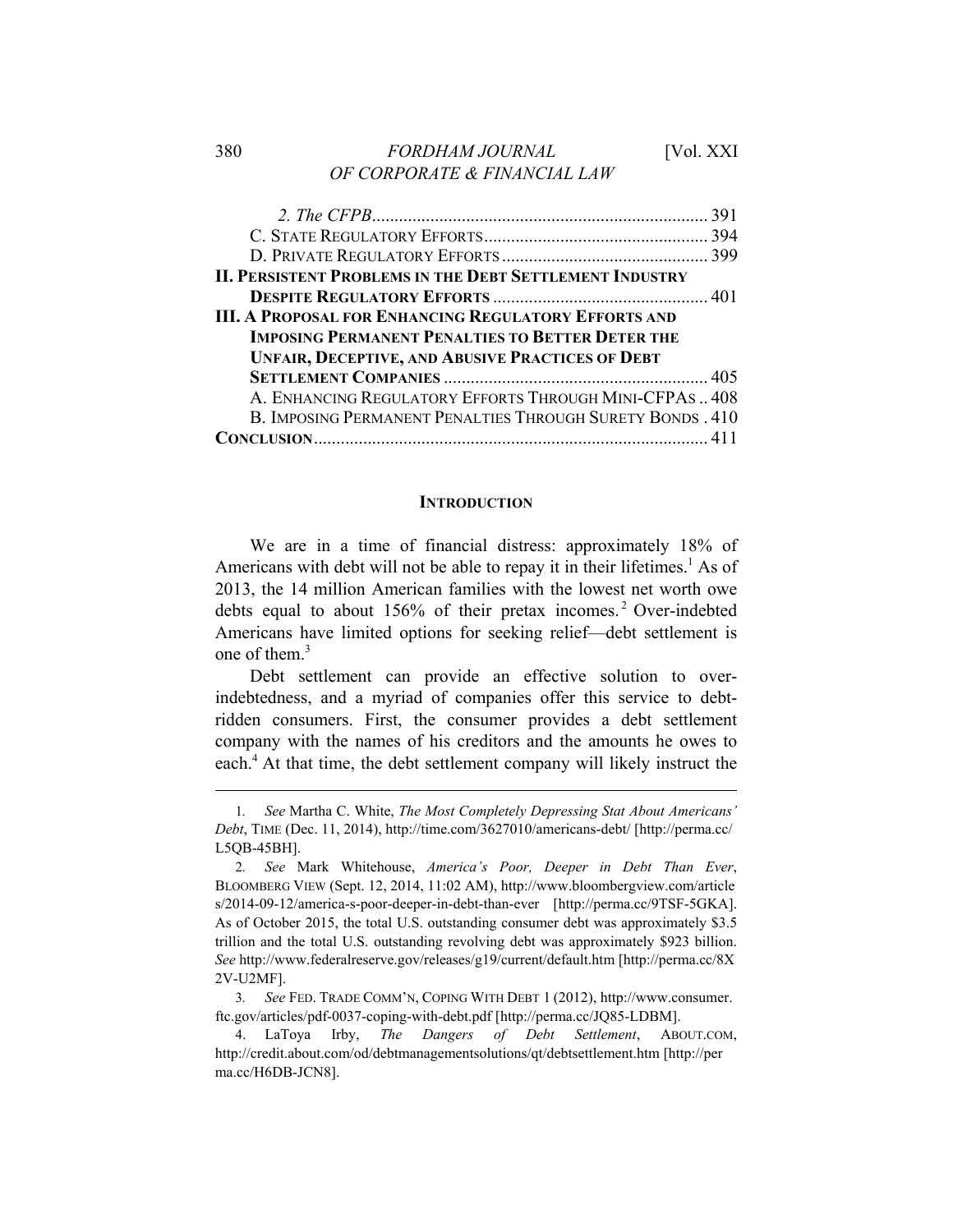consumer to cease payments to his creditors<sup>5</sup> and to instead make monthly payments to a designated savings account.<sup>6</sup> When the debt settlement company determines that this account has accumulated sufficient funds in proportion to the debt the consumer owes to a particular creditor, the company will attempt to negotiate and settle the debts on behalf of the consumer.<sup>7</sup> The debt settlement company usually demands a settlement amount below the full balance owed by the consumer, but to be paid in lump sum to the creditor so that the agreement is mutually beneficial.<sup>8</sup> When the debt settlement company successfully reaches a settlement, a lump sum is then paid from the consumer's savings account to the creditor, and the company will attempt to reach a settlement with the next creditor.<sup>9</sup>

On its face, debt settlement is an attractive option: consumers are promised a debt-free future by these companies.10 Their services enable a weary debtor to engage a third party to act as the middleman between him and pressing creditors.<sup>11</sup> It is a way out of what might otherwise be a lifetime of over-indebtedness for consumers willing to make a single, albeit lesser, payment on the total amount of debt they owe. 12 In addition, the potential savings realized from debt settlement programs can be significant when compared with the alternatives, such as

<sup>5</sup>*. See* Stephen Franklin, *Desperate Debtors Are Ripe Targets*, CHI. TRIB. (Aug. 3, 2008), http://articles.chicagotribune.com/2008-08-03/news/0808030051\_1\_debt-settlem ent-credit-card-consumers [http://perma.cc/JY7G-ZBWW].

<sup>6</sup>*. See* FED. TRADE COMM'N*, supra* note 3.

<sup>7</sup>*. See* National Association of Attorneys General, Comment Letter on the Proposed Rulemaking to Amend the FTC's Telemarketing Sales Rule 2-3 (Oct. 23, 2009) [hereinafter NAAG Comment], http://www.ftc.gov/sites/default/files/documents/ public\_comments/2009/10/543670-00192.pdf [http://perma.cc/YE4B-FF94].

<sup>8</sup>*. See* U.S. GOV'T ACCOUNTABILITY OFF., GAO-10-593T, DEBT SETTLEMENT: FRAUDULENT, ABUSIVE, AND DECEPTIVE PRACTICES POSE RISK TO CONSUMERS 4 (2010) [hereinafter GAO Report], http://www.gao.gov/new.items/d10593t.pdf [http://perma.cc/ BHA6-NEKC].

<sup>9</sup>*. See Debt Settlement Companies*, BALANCE, http://www.balancepro.net/educatio n/publications/debtsettlement.html [http://perma.cc/RL8Q-GH36].

<sup>10</sup>*. See* N.Y.C. BAR ASS'N, PROFITEERING FROM FINANCIAL DISTRESS: AN EXAMINATION OF THE DEBT SETTLEMENT INDUSTRY 6 (May 2012), http://www2.nycbar. org/pdf/report/uploads/DebtSettlementWhitePaperCivilCtConsumerAffairsReportFINA L5.11.12.pdf [http://perma.cc/JP3K-M3ND].

<sup>11.</sup> Franklin*, supra* note 5.

<sup>12</sup>*. See* Derek S. Witte, *The Bear Hug That Is Crushing Debt-Burdened Americans: Why Overzealous Regulation of the Debt-Settlement Industry Ultimately Harms the Consumers It Means to Protect*, 14 TEX. REV. L. & POL. 277, 287-88 (2010).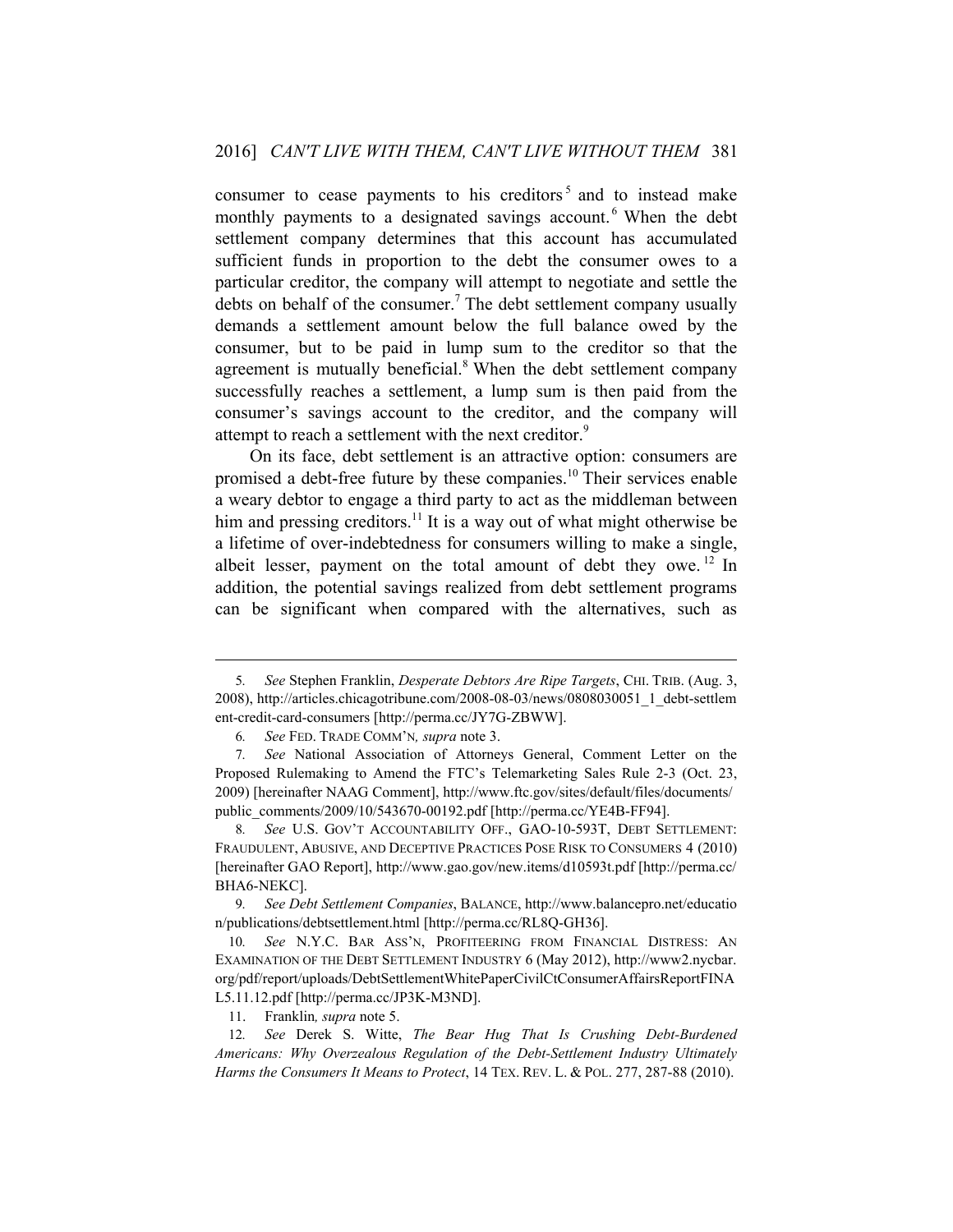struggling to make minimum payments on debt.<sup>13</sup> Indeed, these benefits can provide a lifeline to consumers in significant debt, but only when the process is effectuated without unfair, deceptive, or abusive practices.14

In practice, debt settlement companies effectively accomplish their purpose so rarely that the industry has become a dangerous option for debt relief.<sup>15</sup> The problem begins at the root, as a consumer only becomes a client if he is so financially distressed<sup>16</sup> that he has already defaulted on his debt.<sup>17</sup> Defaulting on debt carries inevitable financial impacts, such as increased interest rates, 18 and commencing settlement negotiations does not protect a consumer from incurring greater debt, or even from being sued for payment.<sup>19</sup> In addition, debt settlement comes with inherent risks<sup>20</sup> such as high costs in service fees,<sup>21</sup> income tax liability, $2<sup>2</sup>$  and declining consumer credit scores.<sup>23</sup> These effects together

16*. See generally* N.Y.C. BAR ASS'N, *supra* note 10 (discussing how debt settlement companies target financially distressed consumers).

17*. See* ELLEN HARNICK & LESLIE PARRISH, CTR. FOR RESPONSIBLE LENDING, A ROLL OF THE DICE: DEBT SETTLEMENT STILL A RISKY STRATEGY FOR DEBT-BURDENED HOUSEHOLDS 5, (Nov. 2013), http://www.responsiblelending.org/other-consumerloans/debt-settlement/research-analysis/CRL-Debt-Settlement-Research-Paper-and-App endix.pdf [http://perma.cc/JH8G-JXJP]; *see also* Michelle Singletary, *Debt Settlement is Rarely a Done Deal*, WASH. POST (Oct. 20, 2012), http://www.washingtonpost.com/b usiness/debt-settlement-is-rarely-a-done-deal/2012/10/18/d9abe54e-1881-11e2-8bfd-12 e2ee90dcf2\_story.html [http://perma.cc/AE85-BAMU].

18*. See* HARNICK & PARRISH, *supra* note 17, at 5.

19*. Id.*

20*. See* First Amended Complaint at 2-3, Chase Bank USA v. Allegro Law, LLC, No. 08-CV-04039 (PKC), 2013 WL 3149461 (E.D.N.Y. 2013) (identifying the inherent risks of debt settlement programs and their consequences to consumers).

21*. See Debt Settlement Companies*, *supra* note 9.

22*. See* HARNICK & PARRISH, *supra* note 17, at 13.

23*. See* Eleanor Laise, *Debt-Relief Firms Attract Complaints*, WALL ST. J. (Oct. 14, 2008, 12:01 AM), http://www.wsj.com/articles/SB122394458494631223 [http://perma.

<sup>13.</sup> The Association of Settlement Companies, Comment on the Proposed Rulemaking to Amend the FTC's Telemarketing Sales Rule 9 n.6 (Oct. 26, 2009) [hereinafter TASC Comment], http://www.ftc.gov/sites/default/files/documents/public\_ comments/2009/10/543670-00202.pdf [http://perma.cc/NN2N-J6QA].

<sup>14</sup>*. See* Franklin, *supra* note 5.

<sup>15</sup>*. See Should I Use a Debt Settlement Service to Help Me Deal with My Debt and Debt Collectors?*, CONSUMER FIN. PROT. BUREAU (June 18, 2014), http://www.consume rfinance.gov/askcfpb/1459/should-i-use-debt-settlement-service-help-me-deal-my-debtand-debt-collectors.html [http://perma.cc/5CVU-DH9Z] (warning against the use of services provided by debt settlement companies).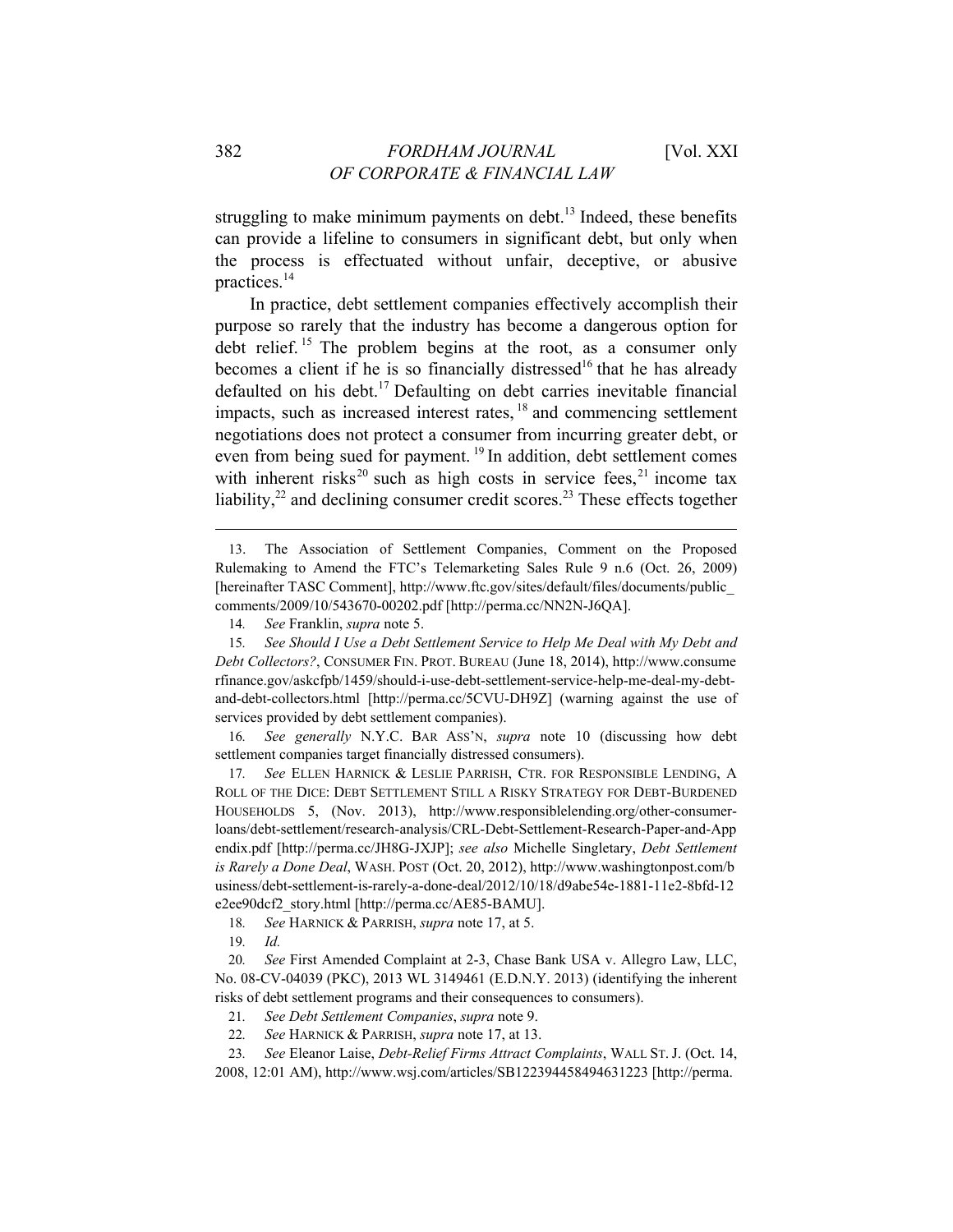make it unlikely that consumers will greatly benefit from enrolling in a debt settlement program.24

Beyond these inherent risks, other widespread industry practices cause further harm to consumers. For example, debt settlement companies often charge advance fees before settling any debts, which places consumers in further financial distress before obtaining any sort of debt relief.25 In addition, many companies lull consumers into a false sense of security by guaranteeing settlement, despite their inability to control the outcome of negotiations, as well as minimum reductions to final payments from the principal debt owed. $^{26}$ 

The federal government<sup>27</sup> and many state governments have taken steps to eradicate this behavior.<sup>28</sup> Even still, debt settlement companies continue to cause harm to consumers who are desperate for debt relief.<sup>29</sup> Short of eliminating the debt settlement industry altogether, what more can be done to make debt settlement fair and beneficial to consumers?<sup>30</sup>

 $\overline{a}$ 

29*. See, e.g.*, Stipulated Final Judgment and Consent Order, Consumer Fin. Prot. Bureau v. Meracord LLC, No. 3:13-cv-05871 (W.D. Wash. Oct. 4, 2013), http://files.consumerfinance.gov/f/201310\_cfpb\_meracord-proposed-stipulated-finaljudgment-and-consent-order.pdf [http://perma.cc/MJ2Z-CZAM]; *see also* N.Y.C. BAR ASS'N, *supra* note 10, at 77-94 (discussing the new attorney model of debt settlement).

30. Witte, *supra* note 12, at 293-95 (arguing that the debt settlement industry is a necessary middle ground debt-relief option for some consumers).

cc/T7N5-TH46].

<sup>24</sup>*. See, e.g.*, N.Y.C. BAR ASS'N, *supra* note 10, at 63 (explaining that typically less than 10% of consumers successfully settle all their debt as part of the debt settlement program).

<sup>25</sup>*. See* GAO Report, *supra* note 8, at 7.

<sup>26</sup>*. Id.* at 13.

<sup>27.</sup> The Federal Trade Commission has the ability to prohibit "unfair or deceptive acts or practices" for non-banks while the Consumer Financial Protection Bureau may prohibit "unfair, deceptive, or abusive" acts or practices in connection with consumer financial products or services. See 15 U.S.C.  $\S 45(a)(1)$  (2012) and 12 U.S.C.  $\S 5531(a)$ (2012) for the above language, respectively. The Federal Trade Commission and the Consumer Financial Protection Bureau divide jurisdiction over debt settlement companies to ensure that their "services are fair, transparent and competitive" and that their business practices are not "anticompetitive, deceptive, or unfair to consumers." *See* Memorandum of Understanding Between the Consumer Fin. Prot. Bureau and the Fed. Trade Comm'n [hereinafter Memorandum of Understanding], http://www.ftc.g ov/system/files/120123ftc-cfpb-mou.pdf [http://perma.cc/49KQ-JZEH].

<sup>28</sup>*. See*, *e.g*., CONN. GEN. STAT. ANN. § 42-110g (West, Westlaw through 2015 Sess.); GA. CODE ANN. § 10-1-399 (West, Westlaw through 2015 Sess.); N.Y. GEN. BUS. LAW § 349 (McKinney, Westlaw through 2015 Sess.).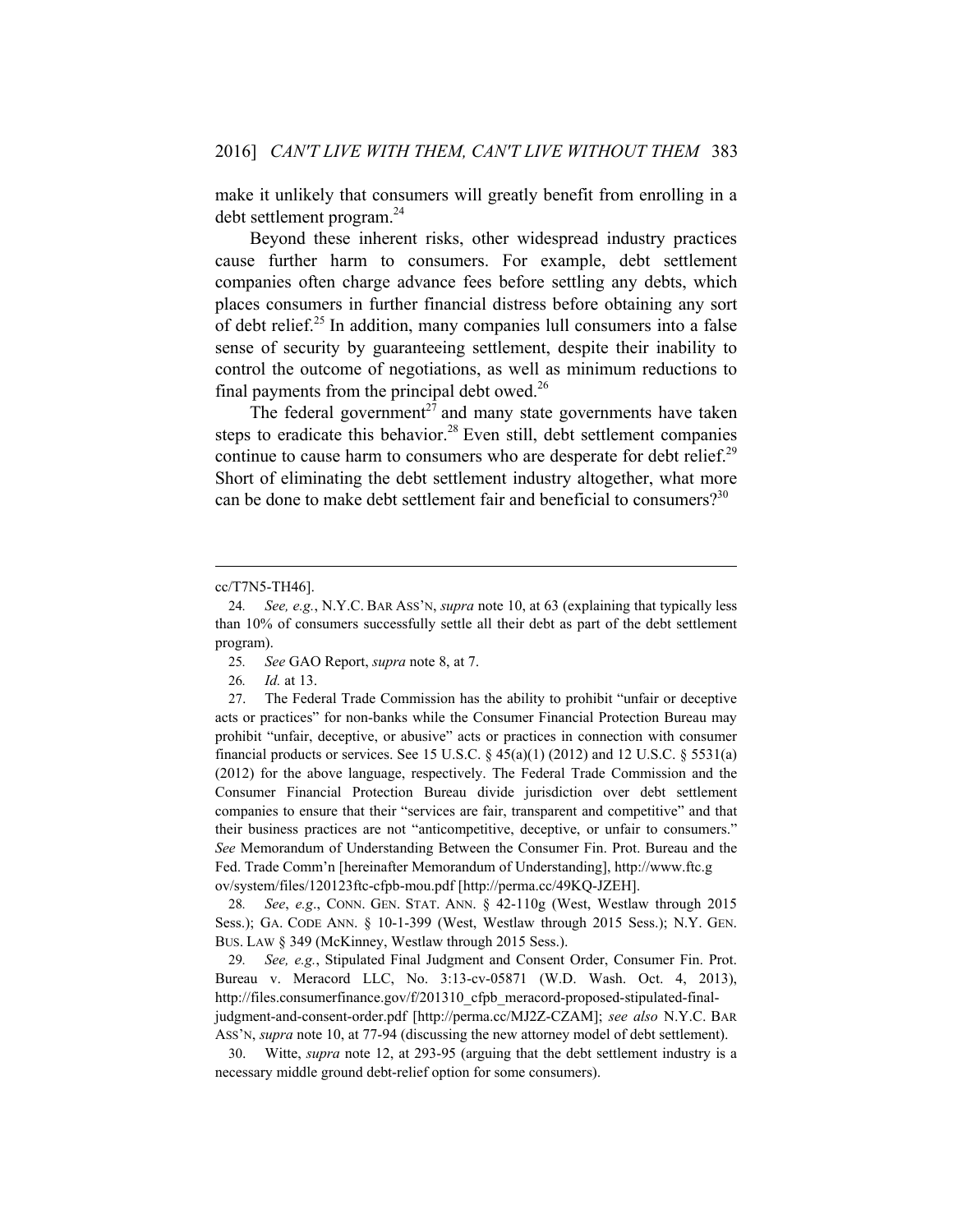This Note proceeds in three parts. Part I examines the harmful practices of debt settlement companies and evaluates the effectiveness of current federal and state regulatory schemes that are meant to deter those practices. Part II describes the ongoing harmful practices of debt settlement companies notwithstanding the regulations. Finally, in Part III, this Note recommends: (1) further regulatory action in the form of mini Consumer Financial Protection Acts ("mini-CFPAs") within every state that would empower state attorneys general and individual consumers with the right to impose high civil penalties against debt settlement companies that continue any harmful practices; and (2) surety bonds to ensure that debt settlement companies do not avoid penalties associated with mini-CFPAs by dissolving their businesses with the intent to continue harmful practices under a different name.

# **I. THE DEBT SETTLEMENT INDUSTRY AND THE REGULATORY EFFORTS OF THE FEDERAL AND STATE GOVERNMENTS**

# A. THE UNFAIR, DECEPTIVE, AND ABUSIVE PRACTICES OF DEBT SETTLEMENT COMPANIES

Although debt settlement may seem like an attractive debt-relief option for many consumers, its benefits can only be realized if debt settlement companies engage in good faith practices. $31$  Several business and government entities have made inquiries into the debt settlement industry, and regrettably, almost all of these investigations have yielded troublesome discoveries.<sup>32</sup> In 2005, the National Consumer Law Center  $("NCLC")<sup>33</sup>$  issued a report questioning the value of debt settlement services. $34$  The NCLC accused companies of operating under a business

<sup>31</sup>*. See generally* DEANNE LOONIN, NAT'L CONSUMER LAW CTR., AN INVESTIGATION OF DEBT SETTLEMENT COMPANIES: AN UNSETTLING BUSINESS FOR CONSUMERS (2005), http://www.nclc.org/images/pdf/debt\_settlement/report\_investigati on debt settle co.pdf [http://perma.cc/XHB7-LS3N]; GAO Report, *supra* note 8 (summarizing the harmful practices of debt settlement companies).

<sup>32</sup>*. See infra* notes 33-48 and accompanying text.

<sup>33.</sup> The NCLC is a non-profit consumer advocacy group that provides research assistance for consumer attorneys, writes manuals on law, and works with lawmakers to adopt laws and regulations that benefit and protect consumers. *For Consumers*, NAT'L CONSUMER LAW CTR., http://www.nclc.org/for-consumers/for-consumers.html [http://p erma.cc/8395-EG53].

<sup>34</sup>*. See generally* LOONIN, *supra* note 31 (summarizing problems with debt settlement practices and recommending better enforcement of existing laws).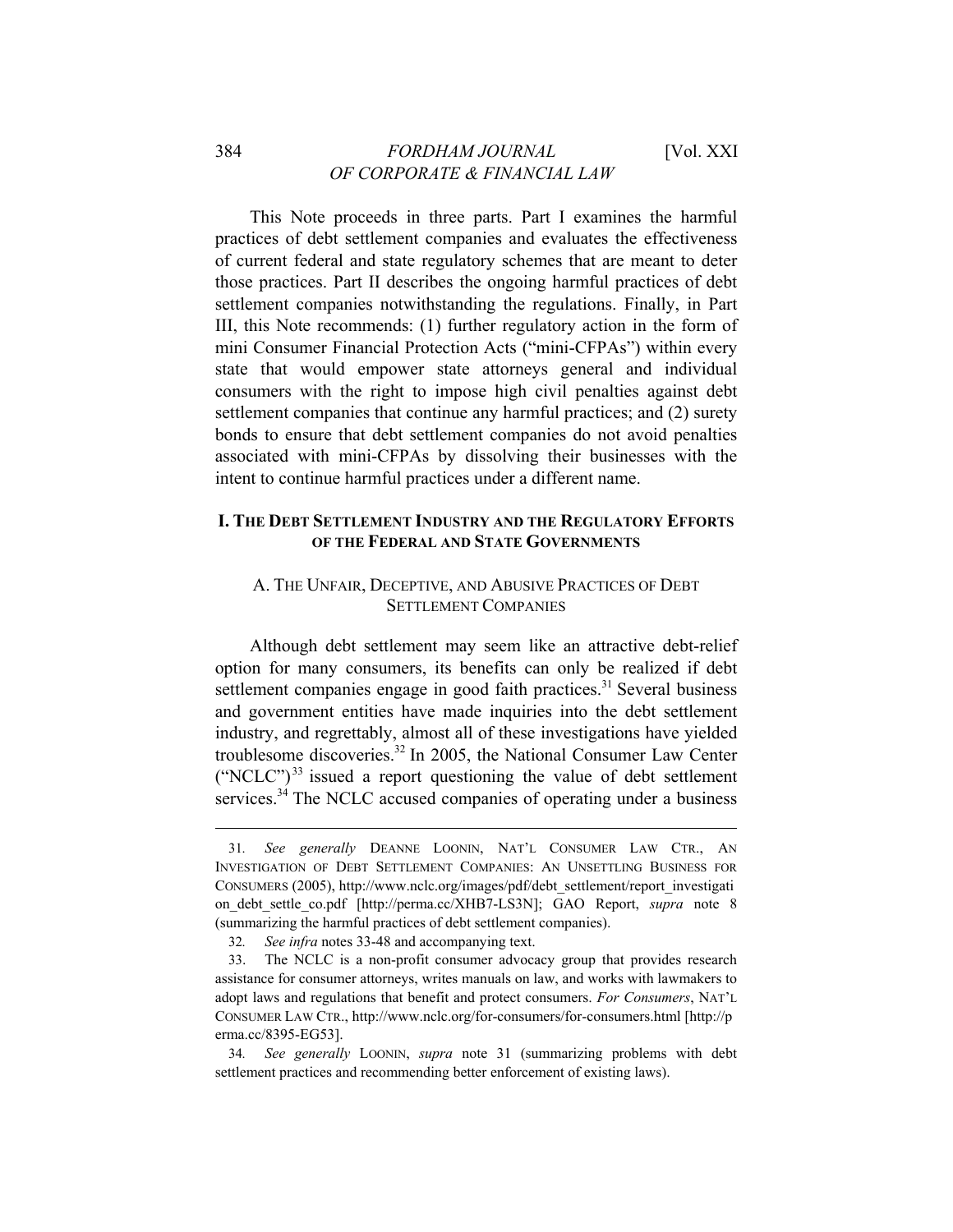model that is "inherently harmful to consumers."<sup>35</sup> According to the NCLC, debt settlement companies actively target consumers who are insolvent or unable to afford their debts, but who are still able to pay something.<sup>36</sup> Ultimately, these targeted consumers spend the little money they have on hefty monthly payments and other administrative fees that the debt settlement companies charge for their services.<sup>37</sup> Meanwhile, the debt settlement companies provide no tangible services that justify those fees. $38$  The NCLC reported that  $43\%$  of consumers cancelled their debt settlement programs after incurring such high fees, while only 1.4% of consumers were able to complete the program by paying off all of their debts.<sup>39</sup> The NCLC also found that debt settlement companies are rarely upfront about the consequences of settling debts and often make false promises regarding the amount of debt reduction that they will reasonably be able to negotiate.  $40 \text{ In addition, the}$ companies require consumers to stop paying creditors, but do not counsel them on the consequences of delinquency.  $41$  The NCLC classified debt settlement as an abusive practice and ultimately recommended that any new laws should prohibit this business model entirely.<sup>42</sup>

The Government Accountability Office ("GAO") reached similar conclusions when the United States Senate Committee on Commerce, Science, and Transportation asked it to investigate debt settlement companies in 2010.<sup>43</sup> The GAO, like the NCLC, found that these companies charged advance fees before settling any debts,<sup>44</sup> mandated consumers to stop paying creditors,  $45$  falsely claimed that a large number of consumers completed their debt settlement programs, 46 and guaranteed minimum reductions in principal amounts of debt.<sup>47</sup> Due to the fraudulent, abusive, and deceptive nature of these acts, the GAO

 $\overline{a}$ 

42*. Id.* at 21.

- 44*. Id.* at 7-9.
- 45*. Id.* at 9-10.
- 46*. Id.* at 10-13.
- 47*. Id.* at 13.

<sup>35</sup>*. Id.* at 1.

<sup>36</sup>*. Id.* at 3-4.

<sup>37</sup>*. Id.* at 7.

<sup>38</sup>*. Id.* at 9-11.

<sup>39</sup>*. Id.* at 5.

<sup>40</sup>*. Id.* at 12-13.

<sup>41</sup>*. Id.* at 6-7.

<sup>43.</sup> GAO Report, *supra* note 8, at 7.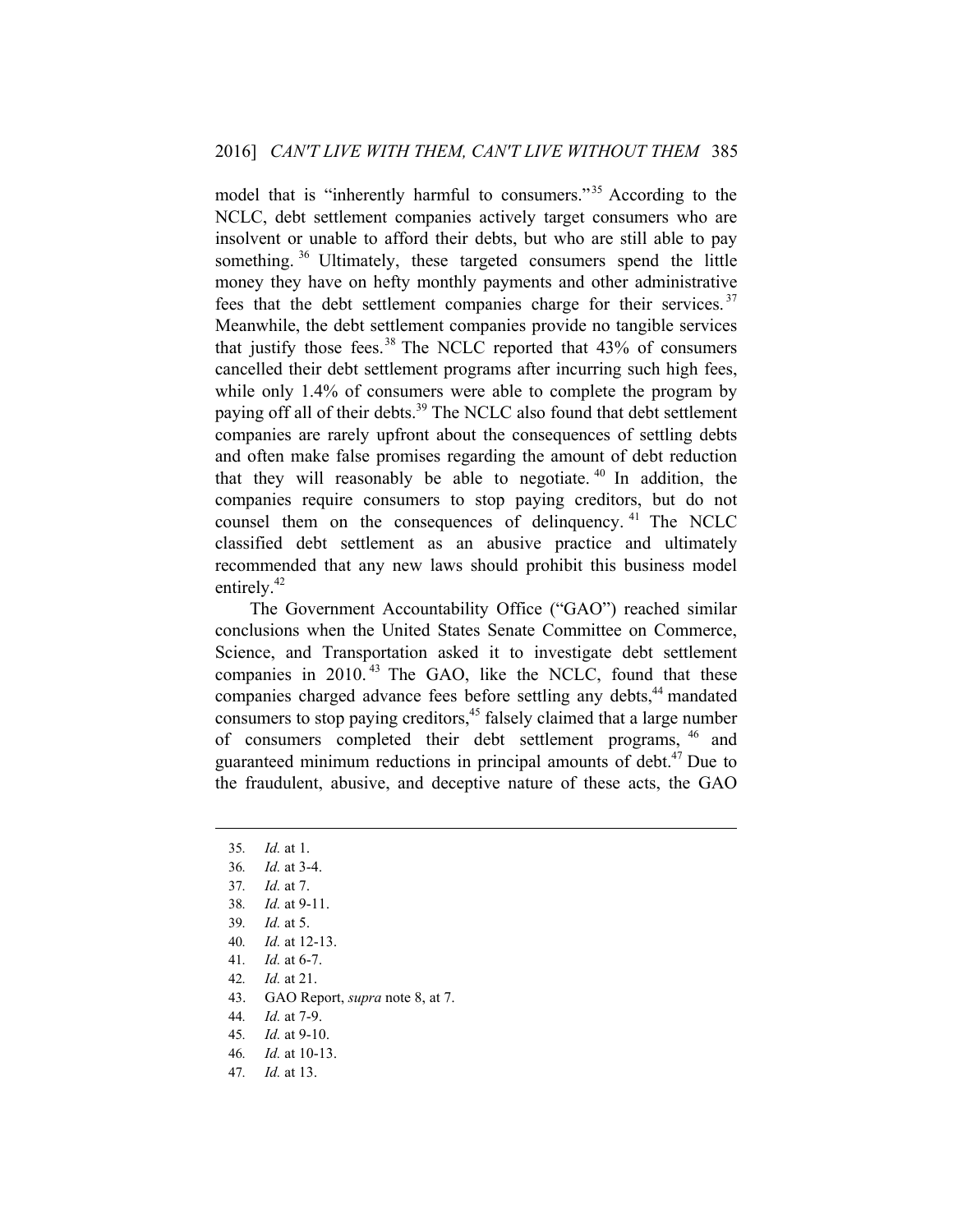voiced concerns about the risk to consumers already in difficult financial situations.<sup>48</sup>

Even consumers of these services have noticed that they have not been treated fairly: individuals have filed a substantial number of complaints against debt settlement companies in several states, and that number is only increasing.<sup>49</sup> These individuals claimed that they did not obtain relief from their debts and that, as a result of engaging a debt settlement company for its services, ended up in worse financial circumstances than when they dealt with their debt on their own.<sup>50</sup>

#### B. FEDERAL REGULATORY EFFORTS

The federal government has attempted to eradicate corrupt debt settlement<sup>51</sup> through the efforts of two federal agencies.<sup>52</sup> They are the Federal Trade Commission ("FTC") and the Consumer Financial Protection Bureau ("CFPB"), each of which is primarily tasked with consumer protection, but play different roles in the regulation process.<sup>53</sup> The FTC is empowered to regulate "unfair or deceptive acts or practices" ("UDAP") of non-banks,<sup>54</sup> while the CFPB may prohibit an "unfair, deceptive, or abusive act or practice" ("UDAAP") in connection with consumer financial products or services.<sup>55</sup> The division of jurisdiction between the FTC and the CFPB works to ensure that debt settlement companies' "services are fair, transparent, and competitive," and that their business practices are not "anticompetitive, deceptive, or unfair to consumers."<sup>56</sup> Both the FTC and CFPB have taken regulatory steps against many debt settlement companies.<sup>57</sup>

 $\overline{a}$ 

50. GAO Report, *supra* note 8, at 1.

57*. See infra*, Part I.C.1-2; *see also* Complaint for Permanent Injunction and Other Equitable Relief, Fed. Trade Comm'n v. DebtPro 123 LLC, No. SACV 14-00693 JLS (ANx) (C.D. Cal. May 2, 2014), http://www.ftc.gov/system/files/documents/cases/1406 03debtprocmpt.pdf [http://perma.cc/Y69T-BKF8]; Stipulated Final Judgment and Order, Consumer Fin. Prot. Bureau v. Premier Consulting Grp. LLC, No. 1:13-cv-3064

<sup>48</sup>*. Id.* at 7.

<sup>49</sup>*. See* NAAG Comment, *supra* note 7, at 1.

<sup>51</sup>*. See infra* Section I.B.

<sup>52</sup>*. See infra* notes 54-55 and accompanying text.

<sup>53</sup>*. See infra* notes 54-55 and accompanying text.

<sup>54</sup>*. See* 15 U.S.C. § 45(a)(2) (2012).

<sup>55</sup>*. See* 12 U.S.C. § 5531(a) (2012).

<sup>56</sup>*. See* Memorandum of Understanding, *supra* note 27, at 1; *see also* 12 U.S.C. § 5581(b)(5) (detailing the authority of CFPB and FTC in relation to each other).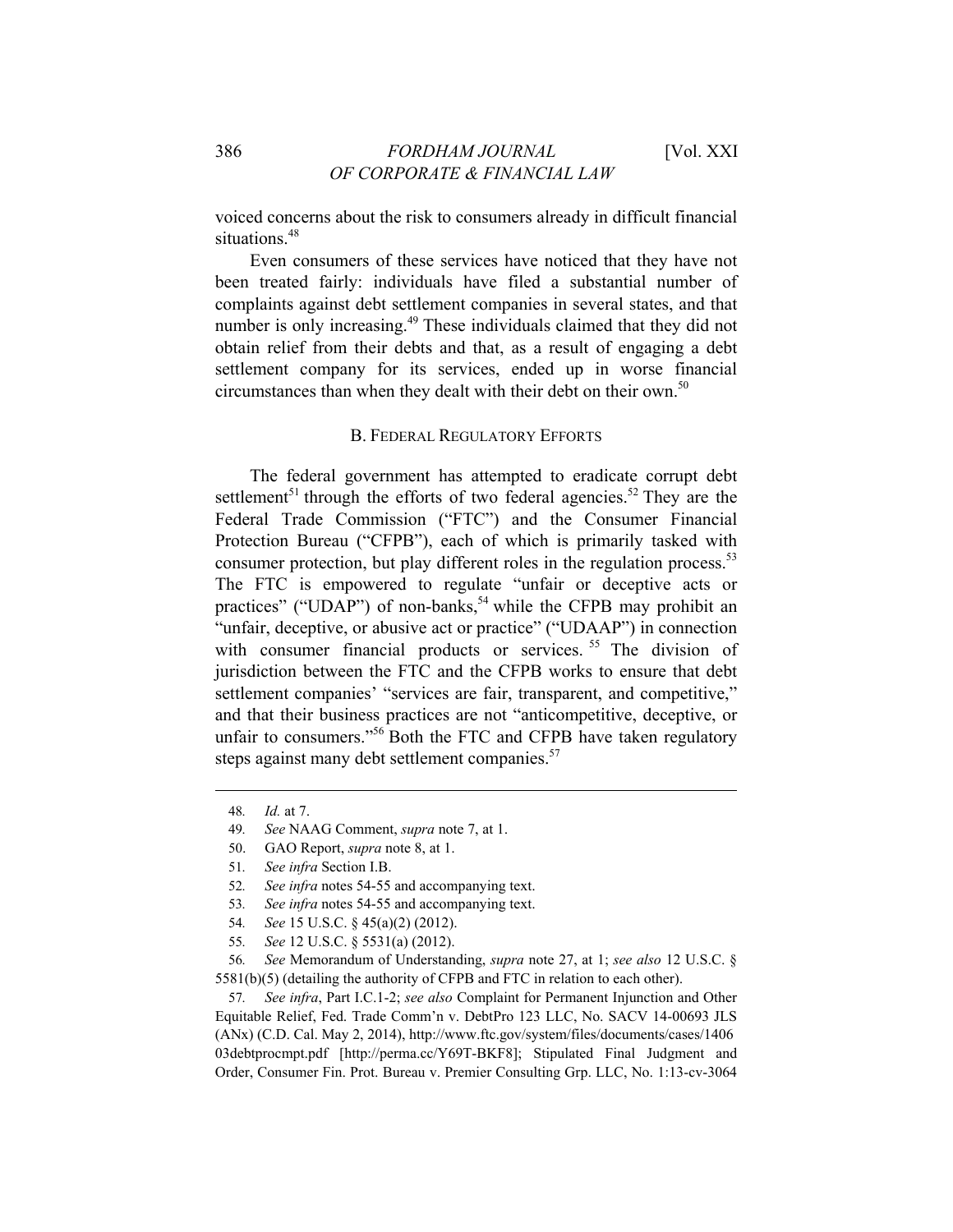#### *1. The FTC*

Congress created the FTC in 1914 under the Federal Trade Commission Act ("FTCA"). 58 However, the FTC did not receive authority to protect consumers until 1938 when the Wheeler-Lea Act amended the FTCA. 59 The Wheeler-Lea Act authorized the FTC to declare acts or practices in, or affecting, commerce to be unlawful on the grounds that they are either unfair or deceptive. 60 The FTCA defines unfair acts or practices as those that cause substantial injury to, cannot be reasonably avoided by, and are not outweighed by countervailing benefits to consumers. 61 Although "deception" is not defined by the FTCA, deceptive acts or practices are understood to be any material representation or omission that is likely to mislead a reasonable consumer.<sup>62</sup>

Using its enforcement authority, <sup>63</sup> the FTC has initiated many actions against debt settlement companies for engaging in practices it considered unfair or deceptive. $64$  For instance, in May 2004, the FTC

58. Federal Trade Commission Act of 1914, Pub. L. No. 63-203, 38 Stat. 717 (codified as amended at 15 U.S.C. §§ 41-58).

59. Wheeler-Lea Act of 1938, Pub. L. No. 75-447, § 2, 52 Stat. 111, 111 (1938) (codified as amended at 15 U.S.C. § 45).

60*. See* 15 U.S.C. § 45(a)(2).

61*. See id.* § 45(n).

 $\overline{a}$ 

62*. See* Letter from James C. Miller III, Chairman, Fed. Trade Comm'n, to John D. Dingell, Chairman, Comm. on Energy & Commerce, FTC Policy Statement on Deception (Oct. 14, 1983), http://www.ftc.gov/public-statements/1983/10/ftc-policystatement-deception [http://perma.cc/2QRT-7K47].

63. 15 U.S.C. § 45(a)(2).

64*. See, e.g.*, Complaint For Injunctive and Other Equitable Relief, Fed. Trade Comm'n v. Edge Solutions, Inc., No. CV-07-4087 (JG) (AKT) (E.D.N.Y. Oct. 1, 2007), http://www.ftc.gov/sites/default/files/documents/cases/2007/10/071001edgesolut ionscmplt.pdf [http://perma.cc/EAL9-2HC9]; Complaint For Injunctive and Other Equitable Relief, Fed. Trade Comm'n v. Debt Set, Inc., 1:07-cv-00558-RPM (D. Colo. Mar. 20, 2007), http://www.ftc.gov/sites/default/files/documents/cases/2007/03/070327 cmp0623140.pdf [http://perma.cc/QPA3-KQGM]; Complaint For Injunctive and Other Equitable Relief, Fed. Trade Comm'n v. Connelly, No. SA CV 06-701 DOC (RNBx) (C.D. Cal. Aug. 3, 2006), http://www.ftc.gov/sites/default/files/documents/cases/2006/0 9/060921cmp0523091.pdf [http://perma.cc/M3VA-C2AJ]; Complaint For Injunctive and Other Equitable Relief, Fed. Trade Comm'n v. Innovative Sys. Tech., No. CV04- 0728 (GAF) (C.D. Cal. Feb. 6, 2004), http://www.ftc.gov/sites/default/files/documents/ cases/2004/02/040213comp0323006.pdf [http://perma.cc/Z73D-3A9B].

<sup>(</sup>JLC) (S.D.N.Y. Dec. 4, 2014), http://files.consumerfinance.gov/ $f/201412$  cfpb-cfpb-vpremier-consulting-group-et-al-proposed-stipulated-final-judgment-and-order.pdf [http: //perma.cc/J58E-NT82].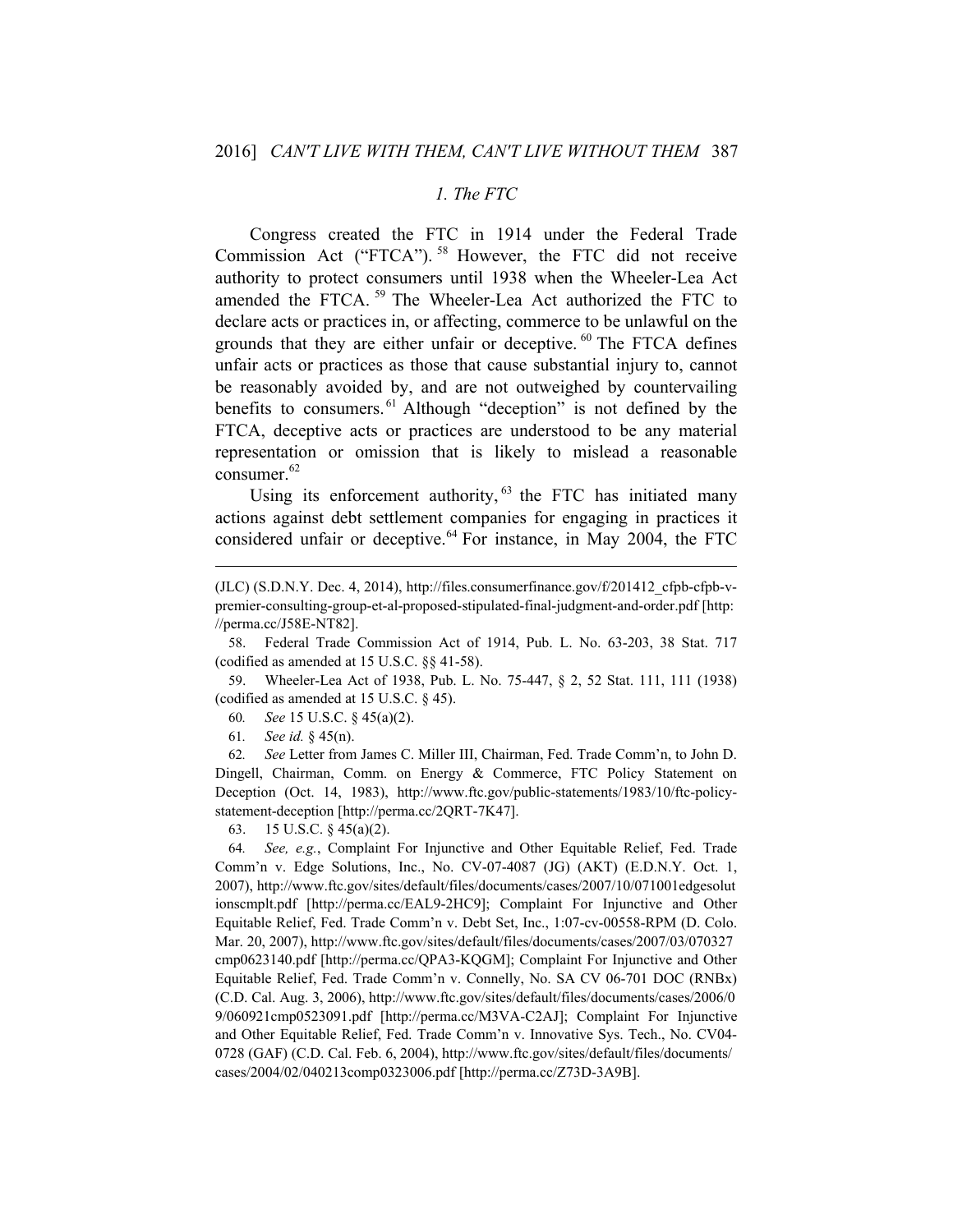filed a complaint against a group of debt settlement companies that made over \$84 million using UDAP.<sup>65</sup> The complaint alleged that the defendants (1) falsely promised free debt counseling but then charged consumers excessive fees to enroll in their programs; (2) deceptively promised that the programs were certain to eliminate consumers' debts; (3) failed to disclose that very few existing customers had been able to reduce their debts using their programs; and (4) failed to disclose that consumers would face financial consequences, such as late fees and lower credit ratings, as a result of enrolling in their programs.<sup>66</sup> Each of the defendants agreed to settle the claims against them, and the FTC ordered them to make clear disclosures in all future transactions regarding their fees and the possible consequences clients might face if they followed a debt settlement program.67 The settlements also required the defendants to pay \$1 million in consumer redress and a total of \$3.821 million for equitable relief purposes.<sup>68</sup>

The FTC filed a subsequent complaint in November 2004 against Better Budget Financial Services, a debt settlement company, and its principals.69 The FTC alleged that the defendants (1) charged consumers a monthly fee of \$29.95 to \$39.95, plus 25% of the difference between the principle amount owed and the settlement amount the company was able to negotiate; (2) advised consumers to stop paying their creditors and instead collect their savings in an account designated for eventual negotiated debt settlement, which was also the same account from which defendants withdrew their monthly fees; (3) promised to reduce consumer debt by 50% to 70% and shorten the time period necessary to pay off the debt; (4) promised to settle consumers' debts with creditors once the consumers saved enough money in their accounts; (5) promised

<sup>65.</sup> Press Release, Fed. Trade Comm'n, Debt Services Operations Settle FTC Charges(Mar. 30, 2005) [hereinafter Debt Services Operations Settle], http://www.ftc.g ov/news-events/press-releases/2005/03/debt-services-operations-settle-ftc-charges [http: //perma.cc/N6DJ-J7EG]; *see also* Settlement Agreement and [Proposed] Final Order for Permanent Injunction with Receivership Defendants, Fed. Trade Comm'n v. Nat'l Consumer Council, No. SA CV04-0474 (CJC) (JWJx) (C.D. Cal. Mar. 29, 2005), http://www.ftc.gov/sites/default/files/documents/cases/2005/03/050330receivership032 3185.pdf [http://perma.cc/W3RS-3C56].

<sup>66.</sup> Debt Services Operations Settle, *supra* note 65. In fact, only 638 of 44,844 consumers actually completed a program. *Id.*

<sup>67</sup>*. Id.*

<sup>68</sup>*. Id.* 

<sup>69</sup>*. Id*.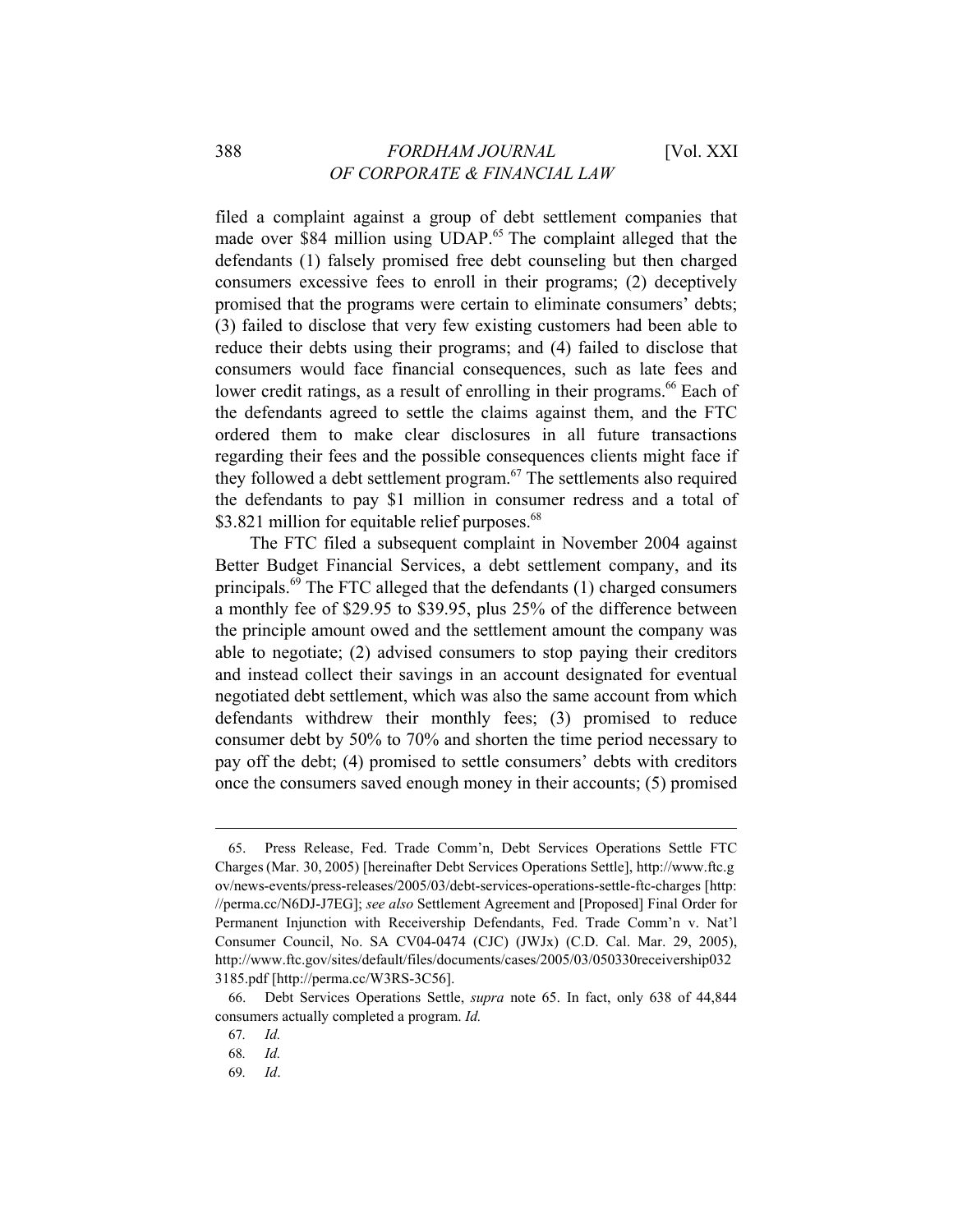consumers that they could stop debt collection attempts by creditors; and (6) were, in reality, only able to settle the debts of very few consumers in their programs.70 The defendants made approximately \$12 million in profit from these practices.<sup>71</sup> Pursuant to a stipulated final order, the defendants were barred from fraudulently guaranteeing that a consumer's debt could be reduced, settling with creditors once consumers accumulated specific amounts of money, and misrepresenting that they were able to stop collection efforts by creditors when, in fact, they were not.72 Defendants were also ordered to turn over approximately \$1.3 million in assets for the purpose of consumer redress.73 Better Budget Financial Services has since ceased all operations of its debt settlement business.<sup>74</sup>

In March 2006, the FTC filed a complaint against another company, Debt Solutions, Inc., and its affiliates, alleging that they falsely promised that participating consumers would (1) save thousands of dollars in a short time; (2) have their credit card and loan interest rates reduced substantially; (3) pay off their debt substantially faster without increasing monthly payments; (4) pay substantially reduced monthly payments to creditors; and (5) receive a guaranteed full refund if they did not save at least \$2500 from their principal amount owed.<sup>75</sup> Consumers paid \$399 to \$629 for the program,<sup>76</sup> and it is believed that

<sup>70</sup>*. Id*.

<sup>71.</sup> Stipulated Final Judgment and Order for Permanent Injunction and Other Equitable Relief Against All Defendants at 16, Fed. Trade Comm'n v. Better Budget Fin. Serv., Inc., No. 04-CV-12326 (WGY) (D. Mass. Feb. 25, 2005), http://www.ftc.go v/sites/default/files/documents/cases/2005/03/050330ord0412326.pdf [http://perma.cc/S 2PL-6NA6].

<sup>72</sup>*. Id.* at 10-11.

<sup>73.</sup> Debt Services Operations Settle, *supra* note 65.

<sup>74.</sup> The date of Better Budget Financial Services' involuntary dissolution was May 31, 2007. Business Entity Summary: Better Budget Financial Services, Inc., SEC'Y COMMONWEALTH MASS., http://corp.sec.state.ma.us/CorpWeb/CorpSearch/CorpSumma ry.aspx?FEIN=043528837&SEARCH\_TYPE=1 [http://perma.cc/8J62-A39U]. The fact that the company is no longer operating its debt settlement business is not much of a consolation for consumers because individual companies may always re-emerge under an altered name or different business model. *See* Franklin, *supra* note 5.

<sup>75.</sup> Complaint for Permanent Injunction and Other Relief at 7-9, Fed. Trade Comm'n v. Debt Solutions, Inc., No. CV06-0298 (JLR) (W.D. Wash. Mar. 6, 2006), http://www.ftc.gov/sites/default/files/documents/cases/2006/03/060306cmplt0523002.p df [http://perma.cc/R3HP-E2MT].

<sup>76</sup>*. Id.* at 6.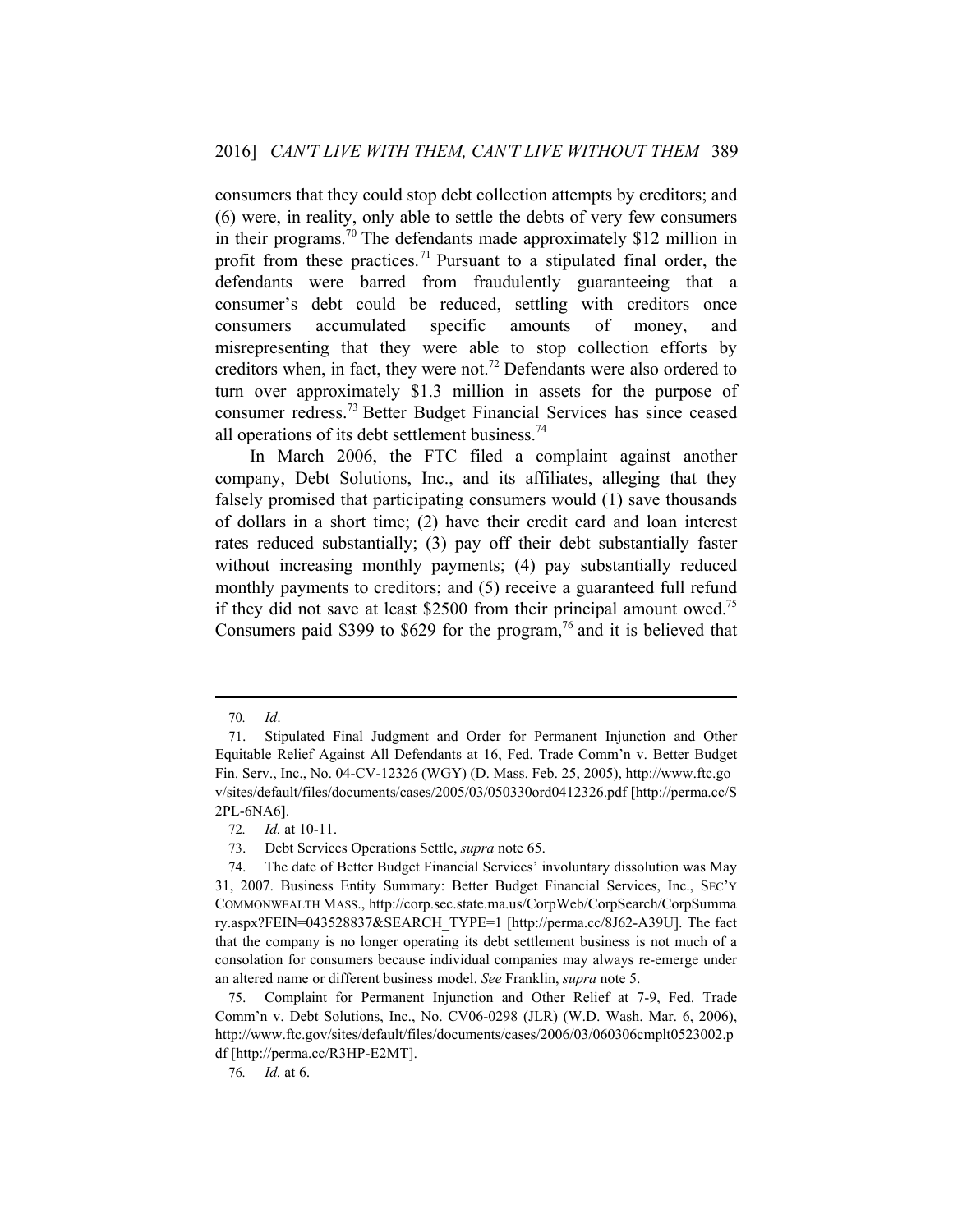the defendants made approximately \$23 million from their activities.<sup>77</sup> Pursuant to a stipulated settlement, two principals of the defendant companies were permanently barred from engaging in the business of the debt-relief industry. 78 In addition, all defendants were prohibited from engaging in any of the violations alleged in the complaint.<sup>79</sup> However, no monetary redress was ordered because the defendants represented that they were unable to pay.<sup>80</sup> Curiously, Debt Solutions, Inc. has managed to continue its operations as a debt settlement company, but today it is known under a different name: DSI Financial,  $Inc.<sup>81</sup>$ 

After years of addressing the UDAP of debt settlement companies on a case-by-case and company-by-company basis,  $82$  the FTC's concerns about the harm that debt settlement plans caused consumers persisted.83 In response, the FTC undertook regulatory measures against the debt settlement industry. $84$  In 2009, the FTC exercised its authority under the Telemarketing and Consumer Fraud and Abuse Prevention Act<sup>85</sup> to amend the Telemarketing Sales Rule.<sup>86</sup> Amendments to the

 $\overline{a}$ 

83. Telemarketing Sales Rule, 74 Fed. Reg. at 41,995.

84*. Id.*

85. Telemarketing and Consumer Fraud and Abuse Prevention Act, 15 U.S.C. §§ 6101-6108 (2012) (authorizing the FTC to propound rules governing abusive telemarketing activities); *see* Telemarketing Sales Rule, 74 Fed. Reg. at 41,989

<sup>77</sup>*. See* Stipulated Final Judgment and Order for Permanent Injunction and Other Equitable Relief as to All Defendants at 11, Fed. Trade Comm'n v. Debt Solutions, Inc., No. CV06-0298JLR (W.D. Wash. May 22, 2007), http://www.ftc.gov/sites/default /files/documents/cases/2007/05/070522debtsolustipfnljdgmnt.pdf [http://perma.cc/6KX Q-5EZJ].

<sup>78</sup>*. Id.* at 6.

<sup>79</sup>*. See id.* at 7-10.

<sup>80.</sup> Press Release, Fed. Trade Comm'n, Debt Elimination Defendants Settle FTC Charges (May 23, 2007), http://www.ftc.gov/news-events/press-releases/2007/05/debtelimination-defendants-settle-ftc-charges [http://perma.cc/WZ67-NSL5].

<sup>81</sup>*. See* Business Information Report: DSI Financial, Inc., PALM BEACH CTY. GOV'T, http://www.pbcgov.com/pubSafety/Consumer/asps/BusinessInformationReport. asp?hrfBusSeq=500581&hrfBusName=DSI%20Financial,%20Inc.&hrfProductSeq=0 [http://perma.cc/TR67-NBJY].

<sup>82.</sup> The FTC identifies twenty-three enforcement actions against debt relief companies leading up to the finalization of its amended Telemarketing Sales Rule. *See*  Telemarketing Sales Rule, 75 Fed. Reg. 48,457, 48,509 (Aug. 10, 2010) (codified at 16 C.F.R. pt. 310). But the FTC only brought seven actions against debt settlement companies between 2001 and 2009. *See* Telemarketing Sales Rule, 74 Fed. Reg. 41,988, 41,996 (Aug. 19, 2009).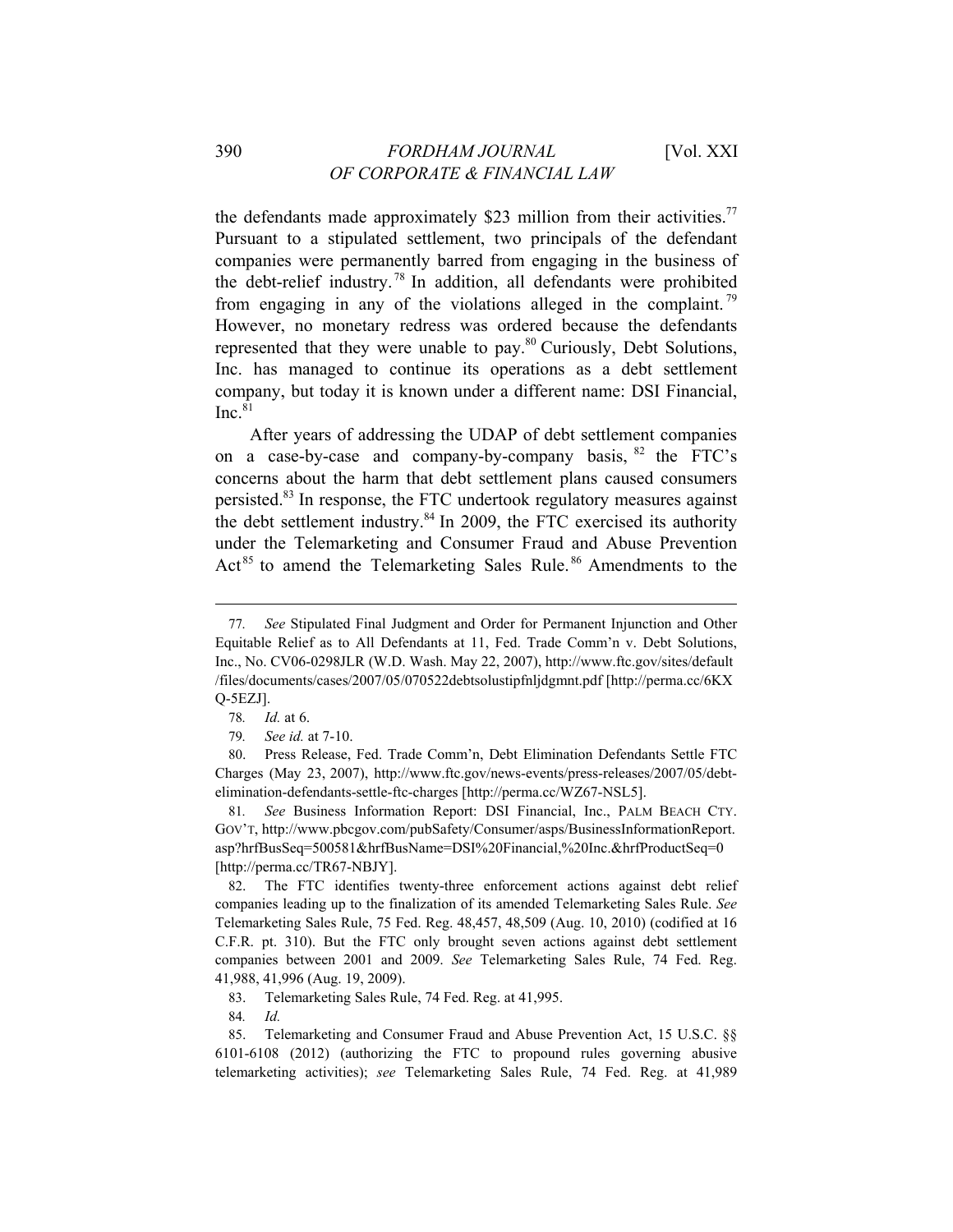Telemarketing Sales Rule are meant to increase the agency's ability to prevent debt settlement companies from engaging in UDAP. 87 The amendments (1) prohibit debt settlement companies from charging fees before settling or reducing a consumer's debt;<sup>88</sup> (2) require companies to make four specific disclosures to consumers;  $89(3)$  prohibit misrepresentation;  $90$  and (4) expand the rule to cover calls made by consumers to companies.<sup>91</sup> Until the amended Telemarketing Sales Rule became effective in 2010, no federal regulation specifically addressed the UDAP of debt settlement companies. $92$ 

## *2. The CFPB*

The CFPB, which was created in 2010 under the Dodd-Frank Wall Street Reform and Consumer Protection Act ("Dodd-Frank Act"),<sup>93</sup> has

87*. Id.* at 327.

 $\overline{a}$ 

88*. See* Telemarketing Sales Rule, 75 Fed. Reg. at 48,469.

89*. Id.* at 48,491 (requiring companies to disclose "(1) the amount of time necessary to achieve the represented results; (2) the amount of savings needed before the settlement of a debt; (3) if the debt relief program includes advice or instruction to consumers not to make timely payments to creditors, that the program may affect the consumer's creditworthiness, result in collection efforts, and increase the amount the consumer owes due to late fees and interest; and (4) if the debt relief provider requests or requires the consumer to place funds in a dedicated bank account at an insured financial institution, that the consumer owns the funds held in the account and may withdraw from the debt relief service at any time without penalty, and receive all funds in the account").

- 90*. Id.* at 48,497.
- 91*. Id.* at 48,495.
- 92*. See* N.Y.C. BAR ASS'N, *supra* note 10, at 96.

93*. See* Dodd-Frank Wall Street Reform and Consumer Protection Act, Pub. L. No. 111-203, §2(4), 124 Stat. 1376 (2010) (codified at 12 U.S.C. § 5301 (2012)).

<sup>(</sup>explaining that the Telemarketing and Consumer Fraud and Abuse Prevention Act directs the FTC to issue rules defining and prohibiting deceptive and abusive telemarketing acts or practices).

<sup>86.</sup> The Telemarketing Sales Rule was promulgated in 1995 pursuant to the FTC's authority under the Telemarketing and Consumer Fraud and Abuse Prevention Act. Michael Thurman & Michael L. Mallow, *"Hid[ing] Elephants in Mouseholes": The FTC's Unwarranted Attempt to Regulate the Debt-Relief-Services Industry Using Rulemaking Authority Purportedly Granted by the Telemarketing and Consumer Fraud and Abuse Prevention Act*, 14 TEX. REV. L. & POL. 301, 318 (2010) (discussing how the FTC used its rulemaking authority under the Telemarketing and Consumer Fraud and Abuse Prevention Act to promulgate the Telemarketing Sales Rule on August 16, 1995).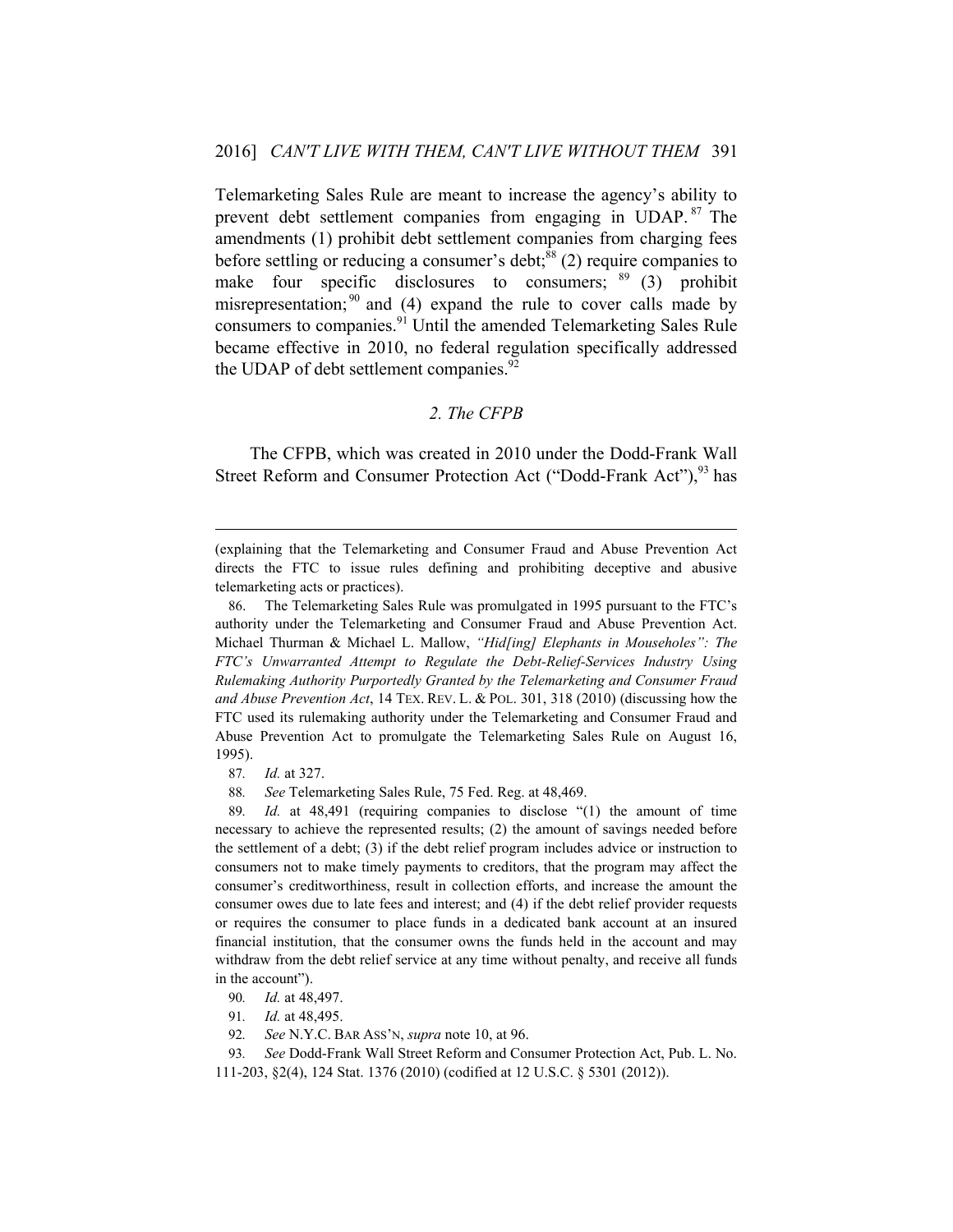jurisdiction to regulate the activities of debt settlement companies.<sup>94</sup> The CFPB's chief purpose is to prohibit any UDAAP related to "a consumer financial product or service," through enforcement actions and rulemaking. 95 The Consumer Financial Protection Act of 2010  $({\rm "CFPA'})^{96}$  defines "unfair acts or practices" in the same way as does the FTCA. $97$  But again, the term "deceptive" is not statutorily defined. For the purposes of its statutory authority, the CFPB considers any material misrepresentation, omission, act, or practice that misleads, or is likely to mislead, a consumer to be deceptive, provided that the consumer's interpretation is reasonable under the circumstances.<sup>98</sup> The Dodd-Frank Act does, however, define the term "abusive"<sup>99</sup> as any act or practice that either (1) materially interferes with the consumer's ability to understand a term or condition of a consumer financial product or service; or (2) takes unreasonable advantage of the consumer's lack of understanding of the material risks, costs, or conditions of the product or service, his inability to protect his interests in selecting or using the product or service, or his reasonable reliance on the company to act in his or her interest. $100$ 

The CFPB has initiated over forty-six enforcement actions under its UDAAP authority since its inception.<sup>101</sup> These enforcement actions

96. Consumer Financial Protection Act of 2010, tit. X, Pub. L. 111-203, 124 Stat. 1955 (codified at 12 U.S.C. § 5511).

98*. See* CONSUMER FIN. PROT. BUREAU, CFPB SUPERVISION AND EXAMINATION MANUAL, at UDAAP 5-8 (2012), http://files.consumerfinance.gov/f/201210\_cfpb\_supe rvision-and-examination-manual-v2.pdf [http://perma.cc/BU95-BE59].

99*. See* Adam D. Maarec & John C. Morton, *A Survey of Activities Identified as Unfair, Deceptive or Abusive by the CFPB*, 68 CONSUMER FIN. L. Q. REP. 19, 20 (2014).

100*. See* 12 U.S.C. § 5531(d).

<sup>94</sup>*. See generally* Memorandum of Understanding, *supra* note 27 (agreement between FTC and CFPB to coordinate efforts to protect consumers and to avoid duplicative enforcement or regulatory efforts).

<sup>95</sup>*. See* 12 U.S.C. §§ 5531(a)-(b).

<sup>97</sup>*. Compare* 15 U.S.C. § 45(n) (2012), *with* 12 U.S.C. § 5531(c) (both defining unfair acts or practices as those likely to cause substantial injury to consumers which is not reasonably avoidable by consumers and not outweighed by countervailing benefits to consumers or to competition).

<sup>101</sup>*. See* Maarec & Morton, *supra* note 99, at 20 (noting that up until January 1, 2014, the CFPB entered sixteen enforcement actions based on allegations of UDAAP). Since January 1, 2014, the CFPB has brought more than thirty enforcement actions under its UDAAP authority. See *Newsroom: Enforcement,* CONSUMER FIN. PROT. BUREAU, http://www.consumerfinance.gov/newsroom/?topic=enforcement [http://perm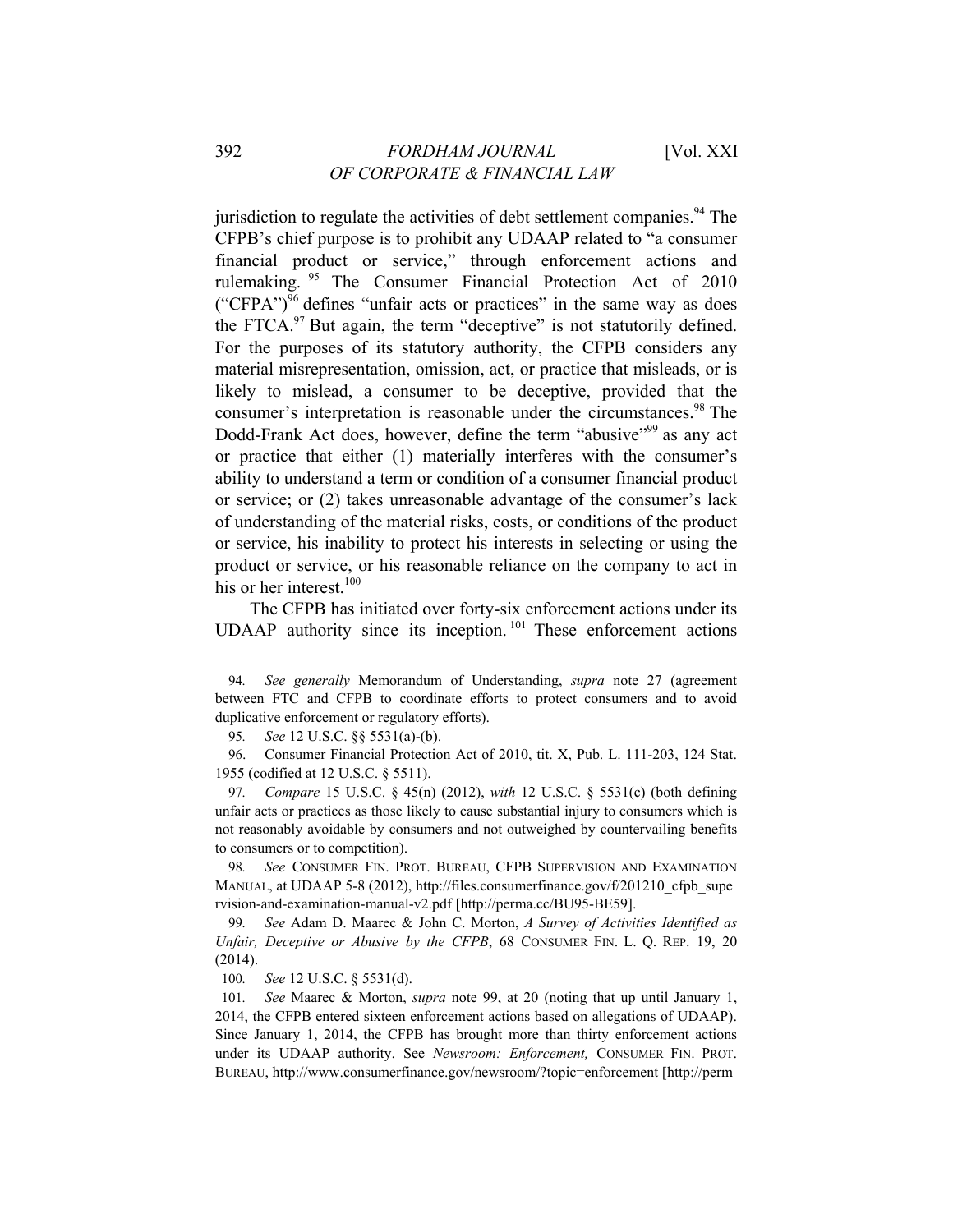mainly targeted marketing, debt collection, and mortgage loan servicing <sup>102</sup> rather than debt-relief services or debt settlement, specifically.<sup>103</sup> However, the CFPB has not ignored the issues created by this industry entirely and has brought a few enforcement actions against debt settlement companies.<sup>104</sup> These actions addressed the UDAAP of debt settlement companies under the CFPA,<sup>105</sup> in addition to the acts or practices that the Telemarketing Sales Rule define as per se unfair or deceptive.106 For instance, the CFPB has commenced actions alleging that (1) knowingly charging monthly fees from consumers that the consumers were unable to afford is an abusive practice;  $107$  (2)

102*. See* Maarec & Morton, *supra* note 99, at 20.

 $\overline{a}$ 

103. The CFPB has only recently begun to accept complaints against debt settlement companies. *See CFPB Begins Accepting Consumer Complaints on Prepaid Cards and Additional Nonbank Products*, CONSUMER FIN. PROT. BUREAU (Jul. 21, 2014), http://www.consumerfinance.gov/newsroom/cfpb-begins-accepting-consumer-complain ts-on-prepaid-cards-and-additional-nonbank-products/ [http://perma.cc/8U6M-FU3G]. For a list of the CFPB's latest priorities, see *Fall 2015 Statement of Regulatory Priorities*, CONSUMER FIN. PROT. BUREAU, http://www.reginfo.gov/public/jsp/eAgenda/ StaticContent/201510/Statement\_3170.html [http://perma.cc/2SHU-MW4J] (excluding debt settlement companies as a priority).

104*. See, e.g.*, Complaint, Consumer Fin. Prot. Bureau v. Am. Debt Settlement Sols., Inc., No. 9:13-cv-80548-DMM (S.D. Fla. May 30, 2013), http://files.consumerfin ance.gov/f/201305\_cfpb\_complaint\_adss.pdf [http://perma.cc/NDD4-JVR8].

105*. See infra* notes 107-09 and accompanying text.

106*. See* Telemarketing Sales Rule, 75 Fed. Reg. 48,457, 48,458 (Aug. 10, 2010) (summarizing the amendments to the Telemarketing Sales Rule that apply to debt settlement practices, including ban on advanced fees, requirement of specific disclosures, and prohibition of specific misrepresentations about debt settlement programs).

107*. See* Complaint, *supra* note 104, at 13-15.

a.cc/6NRV-XEVH], for a listing of the CFPB's enforcement actions. The CFPB has targeted a multitude of different practices under this authority. *See, e.g.*, Stipulated Final Judgment and Consent Order 5-8, Consumer Fin. Prot. Bureau v. Nat'l Corrective Group, Inc., No. 1:15-CV-899 (RDB) (D. Md. Mar. 30, 2015), http://files.consumerfina nce.gov/f/201503\_cfpb\_proposed-order-national-corrective-group.pdf [http://perma.cc/ E4P5-A2CN] (enjoining defendants from UDAAP, including masquerading as district attorneys to threaten consumers with criminal charges to deceive them into paying extra fees for financial education class); Complaint at 5, Consumer Fin. Prot. Bureau v. All Fin. Serv., LLC, Case No. 1:15-CV-00420-JFM (D. Md. Feb. 12, 2015) (alleging that defendant disseminated deceptive and misleading advertisements suggesting that it was affiliated with government agency); Stipulated Final Judgment and Order, Consumer Fin. Prot. Bureau v. Freedom Stores, Inc., No. 2:14CV643 (ANA)(TEM) (E.D. Va. Dec. 18, 2014) (enjoining defendants from unfair and abusive practices, including illegally filing lawsuits in Virginia for out-of-state contracts to obtain default judgments and illegally debiting bank accounts of consumers' family and friends).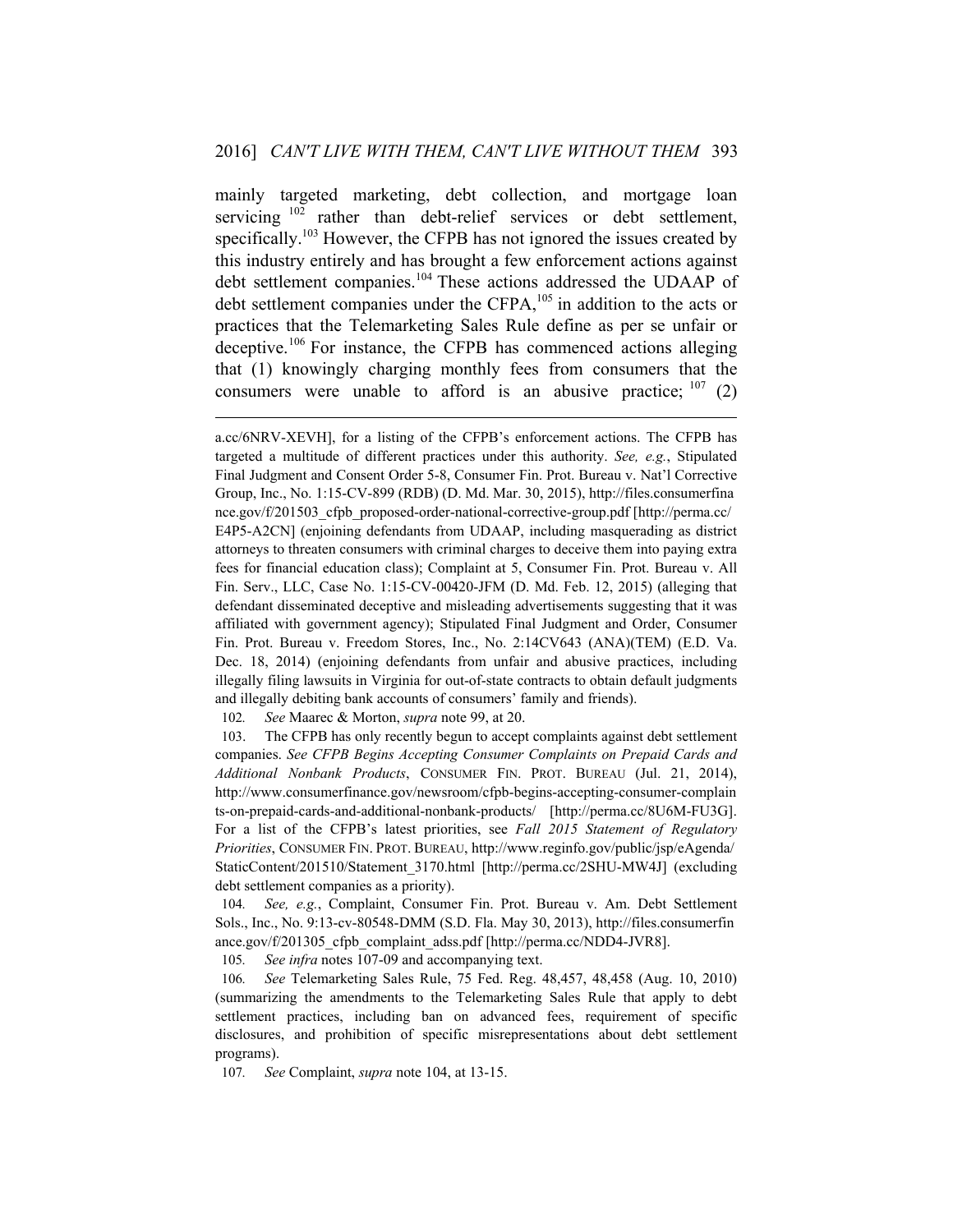representing that the company is affiliated with the government is a deceptive practice; $^{108}$  and (3) preventing consumers from learning about the risks, costs, and conditions associated with debt settlement programs by concealing fees or dodging questions is an unfair practice.<sup>109</sup>

#### C. STATE REGULATORY EFFORTS

Unfortunately, the federal government's stance against debt settlement companies has allowed for many regulatory loopholes.<sup>110</sup> Since the FTC's rulemaking authority under the Telemarketing Sales Rule is limited to telemarketing,<sup>111</sup> the Rule, as amended in 2010, only covers debt settlement companies' transactions through telemarketing services.<sup>112</sup> In addition, the CFPB heavily relies on consumers to report the UDAAP of debt settlement companies in order to undertake enforcement actions.<sup>113</sup> States have tried to protect their citizens against debt settlement companies by filling in these loopholes with their own consumer protection laws and enforcement actions.

Although every state has an interest in protecting its consumers from debt settlement companies, each state varies in its method of protection. 114 For example, a few states regulate debt settlement

<sup>108</sup>*. See* Complaint at 10-11, Consumer Fin. Prot. Bureau v. Mission Settlement Agency, No. 13 CV 3064 (S.D.N.Y. May 7, 2013), http://files.consumerfinance.gov/f/2 01305 cfpb complaint mission-settlement.pdf [http://perma.cc/6Z4A-YHM2].

<sup>109</sup>*. Id.* at 7-9.

<sup>110</sup>*. See* Elizabeth Ody, *Debt Settlement Firms Outfox the Regulators*, BLOOMBERGBUSINESS (Nov. 3, 2011), http://www.bloomberg.com/bw/magazine/debtsettlement-firms-outfox-the-regulators-11032011.html [http://perma.cc/B87X-C6Z7].

<sup>111</sup>*. See* Thurman & Mallow, *supra* note 86, at 320. The FTC's jurisdiction over debt settlement companies is limited to those companies that make outbound calls to solicit consumers and receive inbound calls from consumers responding to general media advertisements. *See* Telemarketing Sales Rule, 75 Fed. Reg. at 48,495.

<sup>112</sup>*. See* Telemarketing Sales Rule, 75 Fed. Reg. at 48,466; N.Y.C. BAR ASS'N, *supra* note 10, at 95.

<sup>113</sup>*. See* Justin P. Nelson, Note, *Federal Oversight of the Debt Relief Industry: A More Effective Means of Deterring Illegal Debt Settlement Schemes*, 75 OHIO ST. L. J. FURTHERMORE 42, 57 (2014).

<sup>114</sup>*. See* GAO Report, *supra* note 8, at 6. For further information on state legislation regarding the debt relief industry, see the National Conference of State Legislatures, which tracks the statutory citations and policies of each state, at http://www.ncsl.org/res earch/financial-services-and-commerce/credit-counseling-debt-managem983and-settle m983.aspx [http://perma.cc/ATK5-YPFS].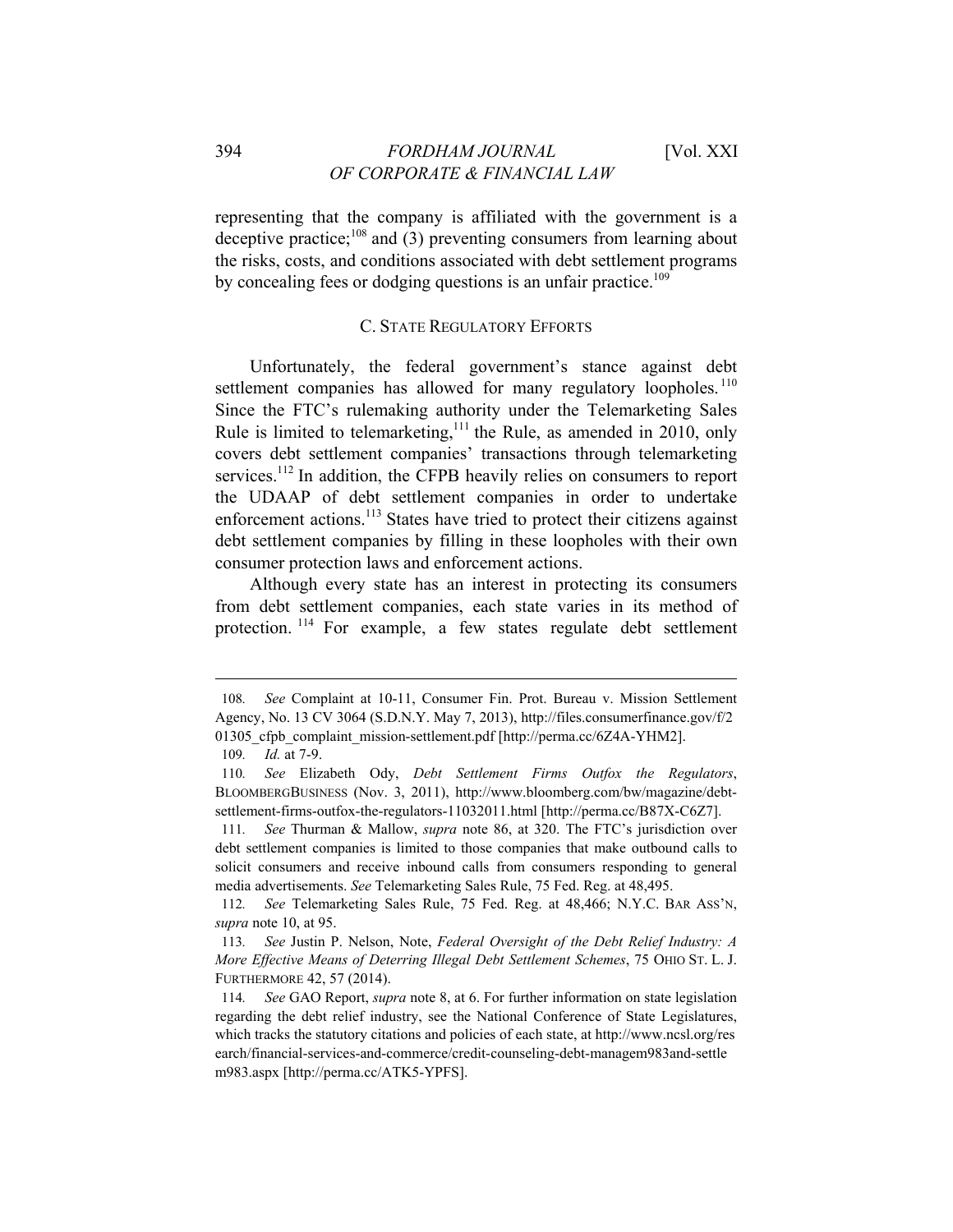companies through legislation that bans UDAP,<sup>115</sup> while others ban debt settlement companies altogether.<sup>116</sup> Some states require debt settlement companies to obtain licenses, $117$  and some states cap the amount debt settlement companies may charge for their services.<sup>118</sup> States may also

<sup>115</sup>*. See, e.g.*, CAL. BUS. & PROF. CODE § 17200 (West, Westlaw through 2015 Sess.) (prohibiting unfair competition, including "any unlawful, unfair or fraudulent business act or practice and unfair, deceptive, untrue or misleading advertising."); FLA. STAT. ANN. § 501.204 (West, Westlaw through 2015 portion of 2015-2016 Legis. Sess.) ("Unfair methods of competition, unconscionable acts or practices, and unfair or deceptive acts or practices in the conduct of any trade or commerce are hereby declared unlawful."); MINN. STAT. ANN. § 325F.69 (West, Westlaw through 2015 legislation) (prohibiting fraud, misrepresentation, and deceptive practices); N.Y. GEN. BUS. LAW § 349 (McKinney, Westlaw through 2015 Sess.) ("Deceptive acts or practices in the conduct of any business, trade or commerce or in the furnishing of any service in this state are hereby declared unlawful.").

<sup>116</sup>*. See, e.g.*, ARK. CODE. ANN. § 5-63-302(a) (West, Westlaw through 2015 legislation) ("A person shall not engage in, or offer to or attempt to engage in, the business or practice of debt adjusting in this state."); HAW. REV. STAT. ANN. § 446-2 (West, Westlaw through 2015 Sess.) ("Any person who acts or offers to act as a debt adjuster in this State shall be fined . . . or imprisoned . . . ."); LA. STAT. ANN. § 14:331 (Westlaw through 2015 Sess.) ("Except as otherwise provided herein, no person shall engage in the business of debt adjusting."); N.J. STAT. ANN. § 17:16G-2(a) (West, Westlaw through 2015 Sess.) ("No person other than a nonprofit social service agency or a nonprofit consumer credit counseling agency shall act as a debt adjuster."); WYO. STAT. ANN. § 33-14-102(a) (West, Westlaw through 2015 Sess.) ("It shall be unlawful for any person to engage in the business of debt adjusting.").

<sup>117</sup>*. See, e.g.*, CONN. GEN. STAT. ANN. § 36a-671(b) (West, Westlaw through 2015 Sess.); IDAHO CODE ANN. § 26-2223 (West, Westlaw through 2015 portion of 2015- 2016 Legis. Sess.); N.D. CENT. CODE ANN. § 13-11-02 (West, Westlaw through 2015 Sess.); VT. STAT. ANN. tit 8, § 2752 (West, Westlaw through 2015 portion of 2015- 2016 Legis. Sess.).

<sup>118</sup>*. See, e.g.*, GA. CODE ANN. § 18-5-2 (West, Westlaw through 2015 Sess.) (limiting fees to "7.5 percent of the amount paid monthly by such debtor to such person for distribution to creditors of such debtor."); 225 ILL. COMP. STAT. ANN. 429/125 (West, Westlaw through 2015 Sess.) (limiting fees to one-time enrollment fee of \$50 and settlement fee of 15% of the savings); ME. REV. STAT. tit. 32, § 6174-A (Westlaw through 2015 portion of 2015-2016 Legis. Sess.) (limiting fees to one-time initial fee of \$75 and either a \$40 monthly fee or a reasonable settlement fee of 15% of the savings); N.D. CENT. CODE ANN. § 13-11-21 (West, Westlaw through 2015 Sess.) (prohibiting enrollment fees, and limiting settlement fees to thirty percent of the savings); W. VA. CODE ANN. § 61-10-23 (West, Westlaw through 2015 legislation) (limiting fees to two percent of total amount of money deposited into account for purpose of distributing the funds to creditors).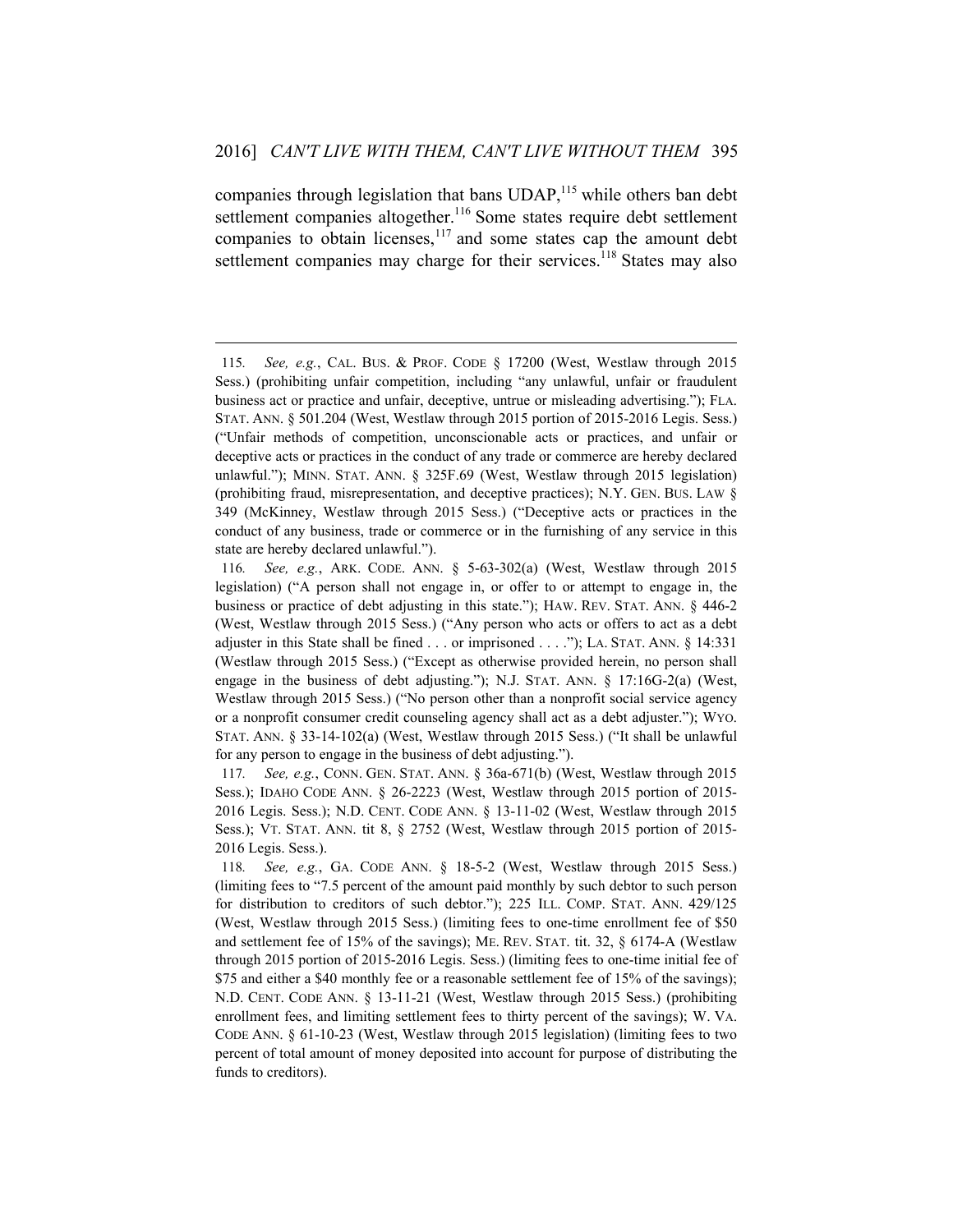provide a combination of injunctive relief, civil penalties, and criminal implications for any violations of their consumer protection laws.<sup>119</sup>

Although the general trend has been increased regulation of debt settlement companies by states, Pennsylvania is one of the few that has relaxed restrictions on debt settlement companies in the last few years.<sup>120</sup> Before November 1, 2014, debt settlement companies operating in Pennsylvania were subject to the Debt Management Services Act, which prohibited fees other than a \$50 initial consultation fee, a \$50 total monthly fee, and a \$50 penalty fee for insufficient funds.<sup>121</sup> Today, those companies are subject to the Debt Settlement Services Act, which allows companies to charge fees as long as they have settled at least one account in a consumer's debt settlement plan, that consumer has made at least one payment in the plan, and the fee per debt settled is a proportion of the total fee for settling the debt as required by the law, or is a percentage of the amount saved.122 Although debt settlement companies are free to charge more fees for their services, they are still subject to specific disclosure requirements and prohibited from misrepresentations.<sup>123</sup>

<sup>119</sup>*. See, e.g.*, FLA. STAT. ANN. § 501.207 (West, Westlaw through 2015 portion of 2015-2016 Legis. Sess.) (providing injunctive relief); *id.* § 501.2075 (imposing a penalty of up to \$10,000 for each violation of Florida Deceptive and Unfair Trade Practices Act); HAW. REV. STAT. ANN. § 446-2 (West, Westlaw through 2015 Sess.) ("Any person who acts or offers to act as a debt adjuster in this State shall be fined not more than \$500 or imprisoned not more than sixth months, or both."); N.D. CENT. CODE ANN. § 13-11-27 (West, Westlaw through 2015 Sess.) (imposing civil money penalty of \$5000 per violation and class C felony charge); S.C. CODE ANN. § 37-7-117 (Westlaw through 2015 Sess.) ("A person who violates [the consumer credit counseling chapter] is guilty of a misdemeanor and, upon conviction, must be fined not more than five hundred dollars or imprisoned not more than six months, or both."); VT. STAT. ANN. tit 8, § 2764 (West, Westlaw through 2015 portion of 2015-2016 Legis. Sess.) ("Any person . . . who shall violate . . . any of the provisions of this chapter, shall be imprisoned not more than two years or fined not more than \$1500.00, or both.").

<sup>120.</sup> Debt Management Services Act, 2008 PA. LEGIS. SERV. 2008-117 (West) (requiring stricter regulation of debt management services), *repealed by* Debt Settlement Services Act, 2014 PA. LEGIS. SERV. 2014-118 (West) (relaxing the regulation of debt settlement providers).

<sup>121. 63</sup> PA. STAT. AND CONS. STAT. ANN. § 2415 (West, Westlaw through 2015 Sess.), *held unconstitutional by* U.S. Orgs. for Bankr. Alts., Inc. v. Dep't of Banking, 991 A.2d 370, 375 (Pa. Commw. Ct. 2010).

<sup>122. 63</sup> PA. STAT. AND CONS. STAT. ANN. § 2552(c) (West, Westlaw through 2015 Sess.).

<sup>123</sup>*. Id.* § 2552(a).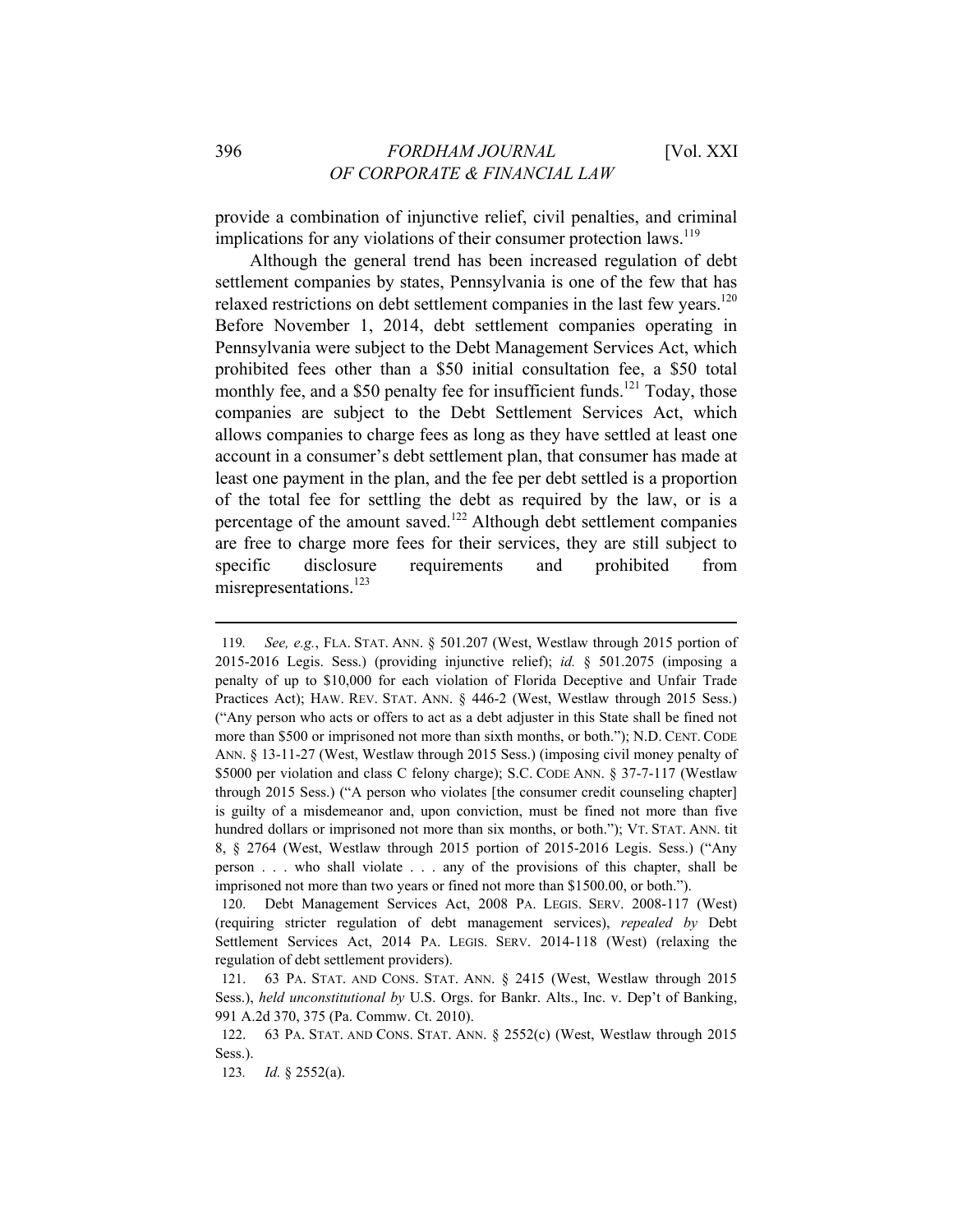Using the enforcement authority delegated by these state consumer protection laws, state attorneys general and other state authorities have brought enforcement proceedings against debt settlement companies nationwide. 124 For example, in 2009, the Colorado Attorney General brought enforcement actions against eleven debt settlement companies after receiving twenty-seven consumer complaints.<sup>125</sup> These companies violated the Colorado consumer protection laws by failing to be registered, charging illegal fees, withholding necessary disclosures, and refusing consumers the right to cancel contracts. 126 The eleven companies settled, refunding \$923,370 in program fees to 912 Colorado customers. 127 Since the adoption of the Colorado Debt Management Services Act in 2007, the Colorado Attorney General has initiated at least fifteen enforcement proceedings against debt settlement companies.<sup>128</sup>

In January 2010, the Vermont Attorney General successfully obtained an assurance of discontinuance against Debt Settlement America, Inc.<sup>129</sup> The Texas-based company earned at least \$69,000 from

<sup>124.</sup> In Georgia, the Governor's Office of Consumer Protection enforces the Debt Adjustment Act. *See Statutes We Enforce*, GA. DEP'T OF L., http://consumer.georgia.go v/about-us/statutes-we-enforce [http://perma.cc/AA2Y-CLEL]. In South Carolina, the Department of Consumer Affairs enforces the South Carolina Consumer Protection Code. *See About SCDCA*, S.C. DEP'T OF CONSUMER AFF., http://www.consumer.sc.gov/ AboutUs/Pages/default.aspx [http://perma.cc/S5J2-26ND]. In North Dakota, both the Commissioner and Attorney General have the power to enforce the statute regulating debt settlement providers. N.D. CENT. CODE ANN. §§ 13-11-26 to 13-11-27 (West, Westlaw through 2015 Sess.).

<sup>125</sup>*. See* Marija Vader, *Eleven Debt Management Companies Settle with A.G.*, COLO. SPRINGS. BUS. J. (Mar. 12, 2009), http://www.csbj.com/2009/03/12/eleven-debtmanagement-companies-settle-with-ag/ [http:// perma.cc/52L8-M4PV].

<sup>126</sup>*. Id.*

<sup>127</sup>*. Id.*

<sup>128</sup>*. See*, *e.g*., *Annual Report 2011*, COLO. ATT'Y GEN., http://coag.gov/sites/default/ files/contentuploads/ago/AnnualReport/2011%20Annual%20Report.pdf [http://perma.c c/7KKM-QM98]; *Annual Report 2012*, COLO. ATT'Y GEN., http://coag.gov/sites/default /files/contentuploads/ago/AnnualReport/2012%20Annual%20Report.pdf [http://perma. cc/W8TK-ECPZ]; *Annual Report 2013*, COLO. ATT'Y GEN., http://coag.gov/sites/defaul t/files/contentuploads/ago/AnnualReport/2013%20Annual%20Report%20Annual%20F INAL.pdf [http://perma.cc/7YCA-UN4S; *Annual Report 2014*, COLO. ATT'Y GEN., http://coag.gov/sites/default/files/contentuploads/ago/AnnualReport/2014\_DOL\_Annua l\_Report.pdf [http://perma.cc/T5LW-24GP].

<sup>129.</sup> Assurance of Discontinuance, *In re* Debt Settlement Am., Inc., No. 56-1- 10WNCV (Vt. Super. Ct. Jan. 27, 2010), http://ago.vermont.gov/assets/files/Debt%20S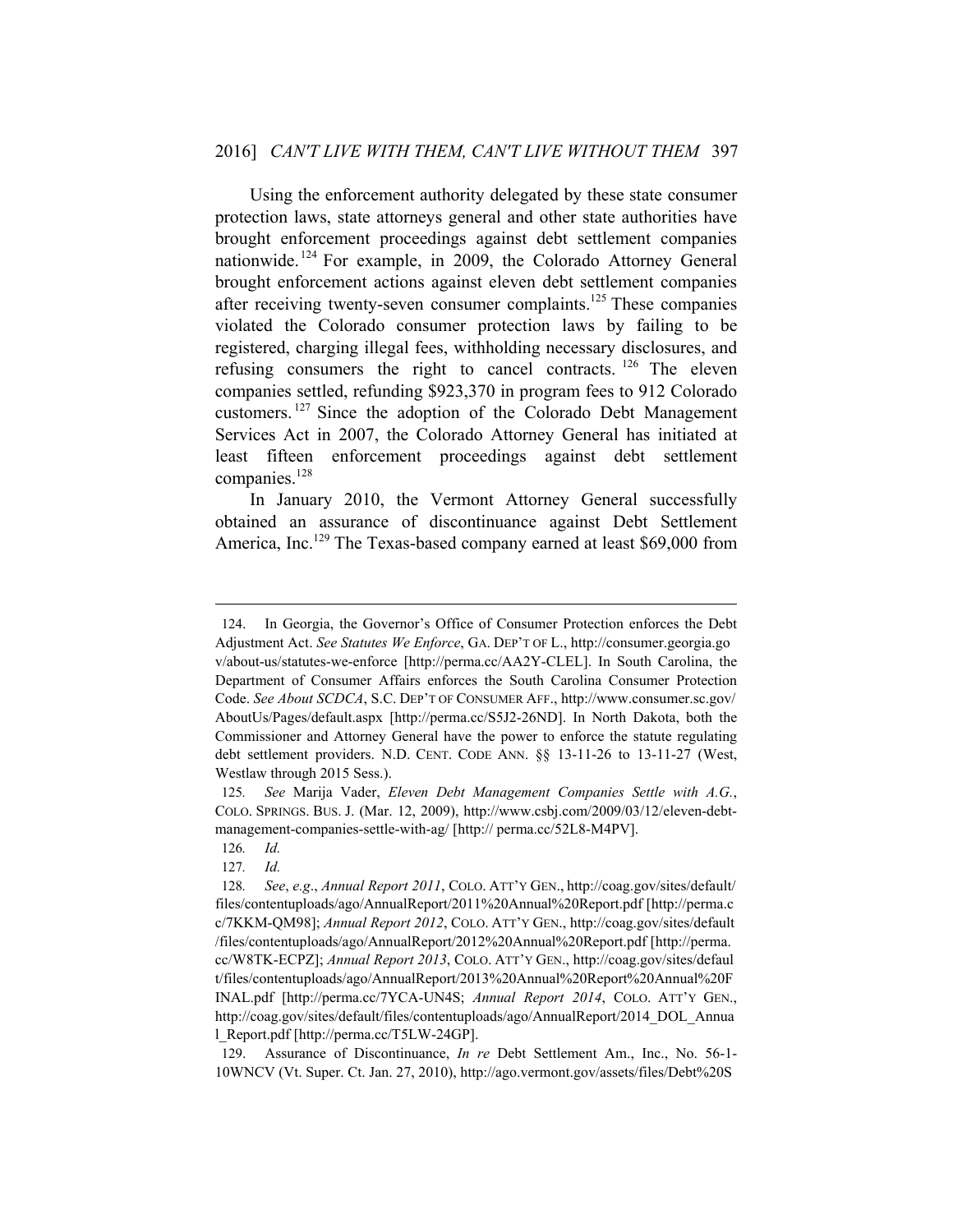twenty-five Vermont consumers.<sup>130</sup> The company violated the state's Consumer Fraud Act prohibitions on unfair and deceptive consumer acts and practices by charging customers upfront fees, making false representations, and failing to give customers the right to cancel contracts.131 Debt Settlement America, Inc. agreed to comply with the state's Consumer Fraud Act, refund all Vermont customers, pay \$2000 to any customer who was sued by a creditor while enrolled in the company's program, and pay  $$50,000$  in civil penalties and costs.<sup>132</sup> Since February 2009, the Vermont Attorney General has initiated fourteen enforcement actions against all debt adjusters, including debt settlement companies.<sup>133</sup>

In June 2011, the Florida Attorney General settled the case against Specialized Funding, Inc.<sup>134</sup> Consumers complained that the company misled them about the true cost and length of the company's debt settlement program, and charged fees before settling any debts; the Florida Attorney General's office found both actions to be a violation of the Florida Deceptive and Unfair Trade Practices Act.<sup>135</sup> The company, in addition to being restrained from any further violations of the Florida Deceptive and Unfair Trade Practices Act and the FTC's Telemarketing Sales Rule, was ordered to cease all operations, refund \$70,000 to seventy-three Florida consumers, and pay \$20,000 for investigative costs.136 Since January 2011, the Florida Attorney General has initiated numerous consumer protection-related enforcement proceedings.<sup>137</sup>

State statutory regulations and enforcement actions by state attorneys general may have helped regulate some debt settlement

ettlement%20America%20AOD%20-%202010-1-27.pdf [http://perma.cc/K2GB-T8SQ].

<sup>130</sup>*. Id.* at 1.

<sup>131</sup>*. Id.* at 2.

<sup>132</sup>*. Id.* at 3-4.

<sup>133</sup>*. See Debt Adjusters*, VT. OFFICE OF THE ATT'Y GEN., http://ago.vermont.gov/foc us/consumer-info/money-and-credit/debt-adjusters.php [http://perma.cc/QJ6K-NQXQ].

<sup>134</sup>*. See* Assurance of Voluntary Compliance, *In re* Specialized Funding, Inc., L08- 3-1208 (June 14, 2011), http://www.myfloridalegal.com/EC\_Edoc.nsf/0/FFF05906658 FAF2C85257B10006E9CB2/\$file/Specialized+Funding.pdf [http://perma.cc/8R75-WV M6].

<sup>135</sup>*. See id.* at 2.

<sup>136</sup>*. Id.* at 5-9.

<sup>137.</sup> Settlements, Final Judgments, and Filed Complaints, FLA. OFFICE OF THE ATT'Y GEN., http://www.myfloridalegal.com/EC\_Edoc.nsf/Enforcement [http://perma.c c/AY5T-HCH9].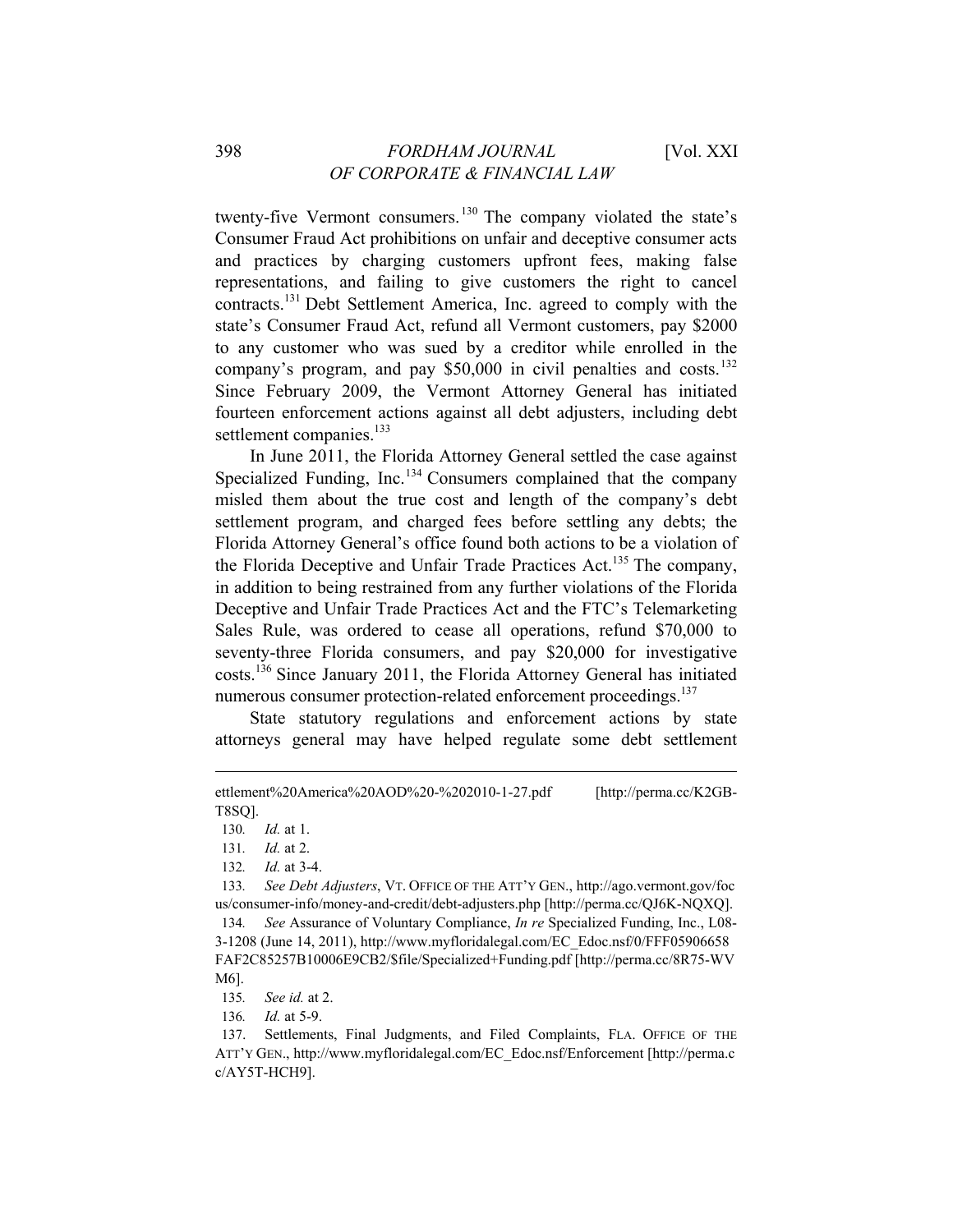companies, but the overall impact has been negligible.<sup>138</sup> Most debt settlement companies are national and impact consumers from multiple states.<sup>139</sup> As illustrated above, state attorneys general only have the ability to enforce state consumer protection laws on behalf of the citizens of their own state.<sup>140</sup> With the limited reach of every state attorney general, and the variations in methods of consumer protection within each state, debt settlement companies are able to slip through the cracks of state legislative regimes. $141$ 

## D. PRIVATE REGULATORY EFFORTS

Private actions by individual consumers can be a way to fortify the regulatory efforts of state and federal legislatures against the UDAAP of debt settlement companies.142 For example, in *Davis v. Global Client* 

 $\overline{a}$ 

- 140*. See supra* notes 124-37 and accompanying text.
- 141*. See supra* notes 138-40 and accompanying text.

142. Many states authorize their citizens to file lawsuits against debt settlement companies under their consumer protection statutes. *See, e.g.*, ALASKA STAT. ANN. § 45.50.531 (West, Westlaw through 2015 portion of 2015-2016 Legis. Sess.) ("A person who suffers an ascertainable loss of money or property as a result of another person's act or practice declared unlawful by AS 45.50.471 may bring a civil action to recover for each unlawful act or practice . . . ."); FLA. STAT. ANN. § 501.211 (West, Westlaw through 2015 portion of 2015-2016 Legis. Sess.) (allowing consumers to bring action to obtain declaratory judgment or injunction against any act or practice that violates the Florida Deceptive and Unfair Trade Practices Act); 225 ILL. COMP. STAT. ANN. 429/155(b) (West, Westlaw through 2015 Sess.) (providing consumers the ability to bring a civil action in accordance with the Consumer Fraud and Deceptive Business Practices Act); KY. REV. STAT. ANN. § 380.110 (West, Westlaw through 2015 Sess.) ("Any person who enters into a debt-adjusting transaction and thereby suffers any ascertainable loss of money or property, real or personal, as a result of a violation of

<sup>138</sup>*. See* Nelson, *supra* note 113, at 50-53.

<sup>139</sup>*. See, e.g.*, *About CuraDebt*, CURADEBT.COM, http://www.curadebt.com/about.as p [http://perma.cc/24F7-LZVF] (CuraDebt is a debt settlement company located in Florida, but services consumers nationwide); *All About Debtmerica*, DEBTMERICA.COM, http://debtmerica.com/about-us [http://perma.cc/24F7-LZVF] (Debtmerica is a California debt settlement company that works with consumers nationwide); *Who We Are: About Freedom Debt Relief*, FREEDOMDEBTRELIEF.COM, http://www.freedomdebtr elief.com/about?utm\_medium=organic&utm\_source=fdrsite&utm\_campaign=freedomd ebtrelief.com [http://perma.cc/DZ6A-T84S] (Freedom Debt Relief is a debt settlement company with 80,000 customers "spread widely across the United States."); *see also* N.Y.C. BAR ASS'N, *supra* note 10, at 169-70 (according to the complaints received by the New York Attorney General and the New York Department of Consumer Affairs, debt settlement companies from at least 28 states have conducted business with New York citizens).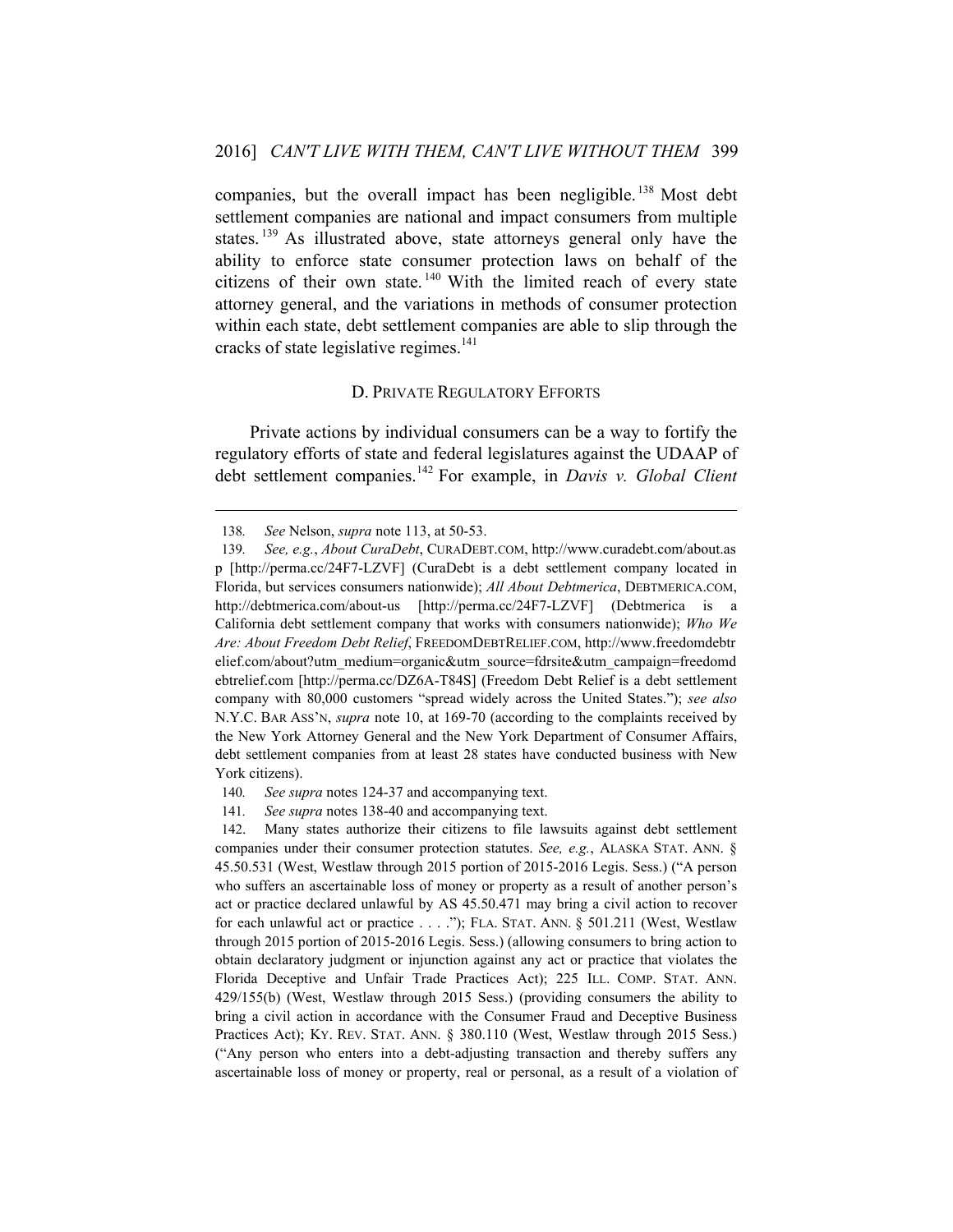Solutions, *LLC*,<sup>143</sup> two Kentucky residents sued an account managing company that worked in conjunction with debt settlement companies for violations of Kentucky's Debt Adjustment Act 144 and Consumer Protection Act.<sup>145</sup> Unfortunately, the financial circumstances of consumers dealing with debt settlement companies make it difficult for them to sue companies for harmful practices. $146$ 

In addition to suing debt settlement companies for violating consumer protection statutes using a private right of action, consumers in financial distress have also fought against debt settlement companies by claiming fraudulent transfers in bankruptcy proceedings.<sup>147</sup> Under section 548 of the Bankruptcy Code, a bankruptcy trustee may avoid any transfer of a debtor's property made within two years of filing for bankruptcy if the debtor "received less than a reasonably equivalent value in exchange for such transfer."<sup>148</sup>

For example, in the bankruptcy proceeding of Leonard W. May and Judith L. May, the debtors engaged the services of Legal Helpers Debt Resolution, LLC around February 15, 2010.<sup>149</sup> The debtors paid the debt settlement company approximately \$6500 in fees, but the company performed no services in consideration.<sup>150</sup> Since the debtors received less than a reasonably equivalent value in exchange for the payment

this chapter, may bring an action . . . to recover actual damages."); N.Y. GEN. BUS. LAW § 349(h) (McKinney, Westlaw through 2015 Sess.) (providing a private right of action for consumers injured by deceptive acts or practices).

<sup>143</sup>*. See* Davis v. Glob. Client Sols., LLC, 765 F. Supp. 2d 937 (W.D. Ky. 2011). Although the consumers initiated this case in federal court, the case was dismissed because the court recognized that the consumers agreed to arbitrate any claims against the debt settlement companies. *Id.* at 942.

<sup>144.</sup> KY. REV. STAT. ANN. §§ 380.010-990 (West, Westlaw through 2015 Sess.).

<sup>145</sup>*. Id.* §§ 367.110-360.

<sup>146</sup>*. See* N.Y.C. BAR ASS'N, *supra* note 10, at 72 n.397 (noting the few number of cases in Westlaw that are brought by consumers, either individually or as class action).

<sup>147</sup>*. See* Steve Rhode, *Are You at Risk of Refunds Back Two Years if Your Debt Settlement Clients File Bankruptcy? Legal Helpers Debt Resolution Judgment Says Yes.*, GETOUTOFDEBT.ORG (Mar. 19, 2011), http://getoutofdebt.org/26906/are-you-atrisk-of-refunds-back-two-years-if-your-debt-settlement-clients-file-bankruptcy-legal-

helpers-debt-resolution-judgment-says-yes [http://perma.cc/FZX6-NCQW] (discussing liabilities for debt settlement companies who are vulnerable to bankruptcy trustees who can recover money for debt relief services within two years of debtor's bankruptcy filing).

<sup>148. 11</sup> U.S.C. § 548(a)(1)(B)(i) (2012).

<sup>149</sup>*. See* Rhode, *supra* note 147.

<sup>150</sup>*. Id.*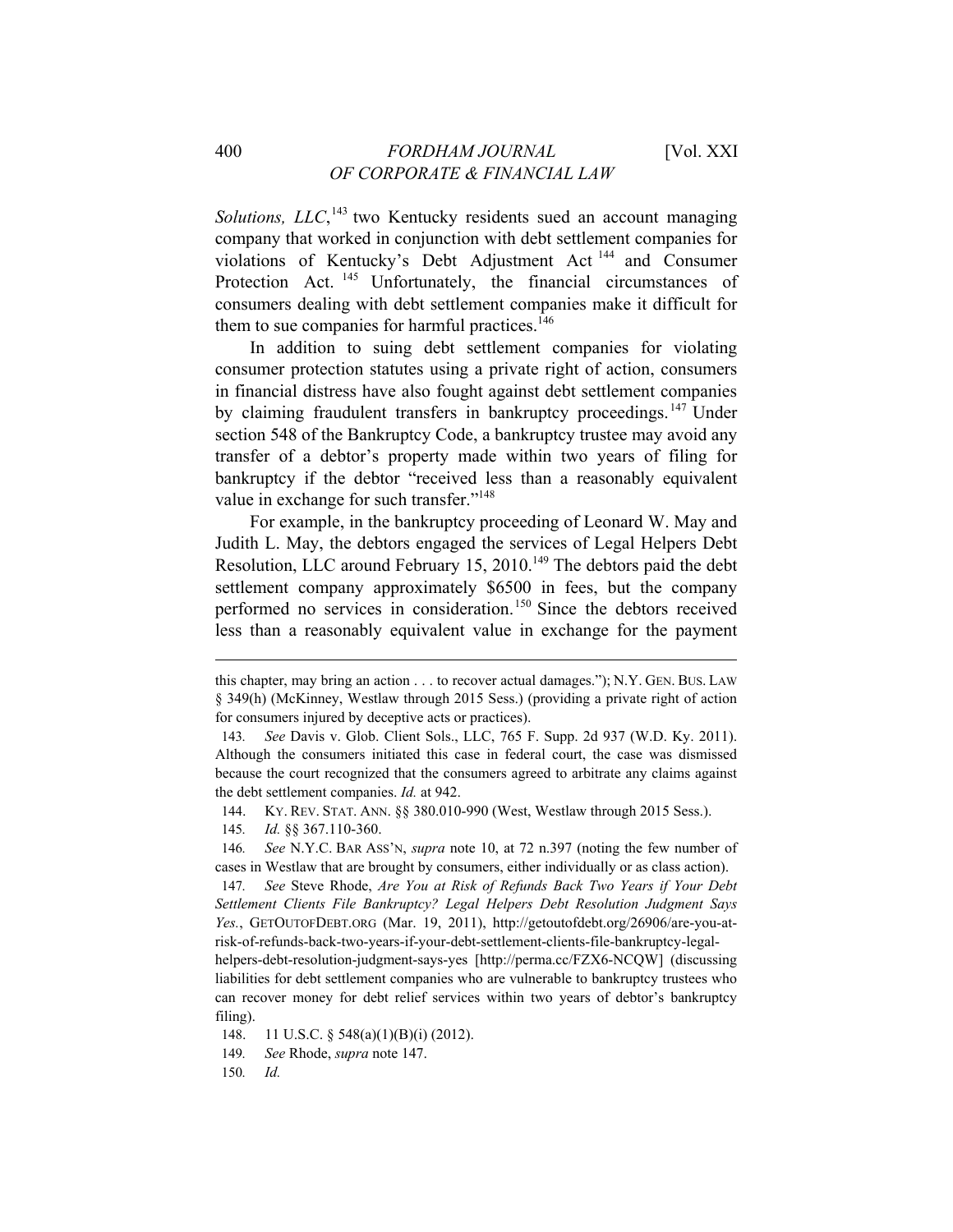provided to the debt settlement company, the court found that the \$6500 was recoverable by the bankruptcy trustee and entered judgment in favor of the debtors in the amount of \$6500, plus costs of the suit. 151 In contrast, in an Eighth Circuit case where a trustee sought to recover \$1708.37 on the basis of fraudulent transfer, the court held that even though the debt settlement company was engaged in prohibited debt adjusting under North Dakota law (making the contract void or illegal), there was value to the contract and the debt settlement company's services; therefore, recovery was unwarranted.<sup>152</sup> Individual consumers, just like the FTC, CFPB, and state attorneys general, are limited in their ability to fight against debt settlement companies.<sup>153</sup>

#### **II. PERSISTENT PROBLEMS IN THE DEBT SETTLEMENT INDUSTRY DESPITE REGULATORY EFFORTS**

Despite the enforcement actions and regulatory efforts by the FTC, the CFPB, states, and individual consumers to temper the unfair or deceptive practices of debt settlement companies, these companies continue to commit harmful practices. 154 While the FTC's amended Telemarketing Sales Rule has prevented some debt settlement companies from engaging in these practices, some companies have ignored the Rule by making misrepresentations or continuing to charge large upfront fees before any debts are settled.<sup>155</sup>

For example, in May 2013, almost three years after the amendments took effect, <sup>156</sup> the CFPB brought an enforcement action

 $\overline{a}$ 

156. The amended Telemarketing Sales Rule that defines debt relief services, prohibits debt relief providers from collecting upfront fees, require disclosures of

<sup>151</sup>*. Id.*; *see also* Order for Default Judgment, *In re* May, No. 10-74328 (Bankr. N.D. Ill. Jan. 31, 2011).

<sup>152</sup>*. See In re* Kendall, 440 B.R. 526, 528, 530, 534 (B.A.P. 8th Cir. 2010) (holding that there is value as long as "there is some chance that a contemplated investment will generate a positive return at the time of the disputed transfer.").

<sup>153</sup>*. See supra* notes 142-52 and accompanying text.

<sup>154</sup>*. Cf.* Nelson, *supra* note 113, at 51 (arguing that the reason debt settlement companies continue to disregard regulations is because consumers rarely file lawsuits against them).

<sup>155</sup>*. See Debt Settlement Agencies Create Far More Consumer Problems Than They Solve*, CONSUMER FED'N OF AM. (Nov. 10, 2014), http://consumerfed.org/press\_release/ debt-settlement-agencies-create-far-more-consumer-problems-than-they-solve/ [http://p erma.cc/B3QV-9HRH] (recommending that State and Federal Agencies should take further action beyond enforcing the Telemarketing Sales Rule in order to curb debt settlement companies that are continuing harmful practices).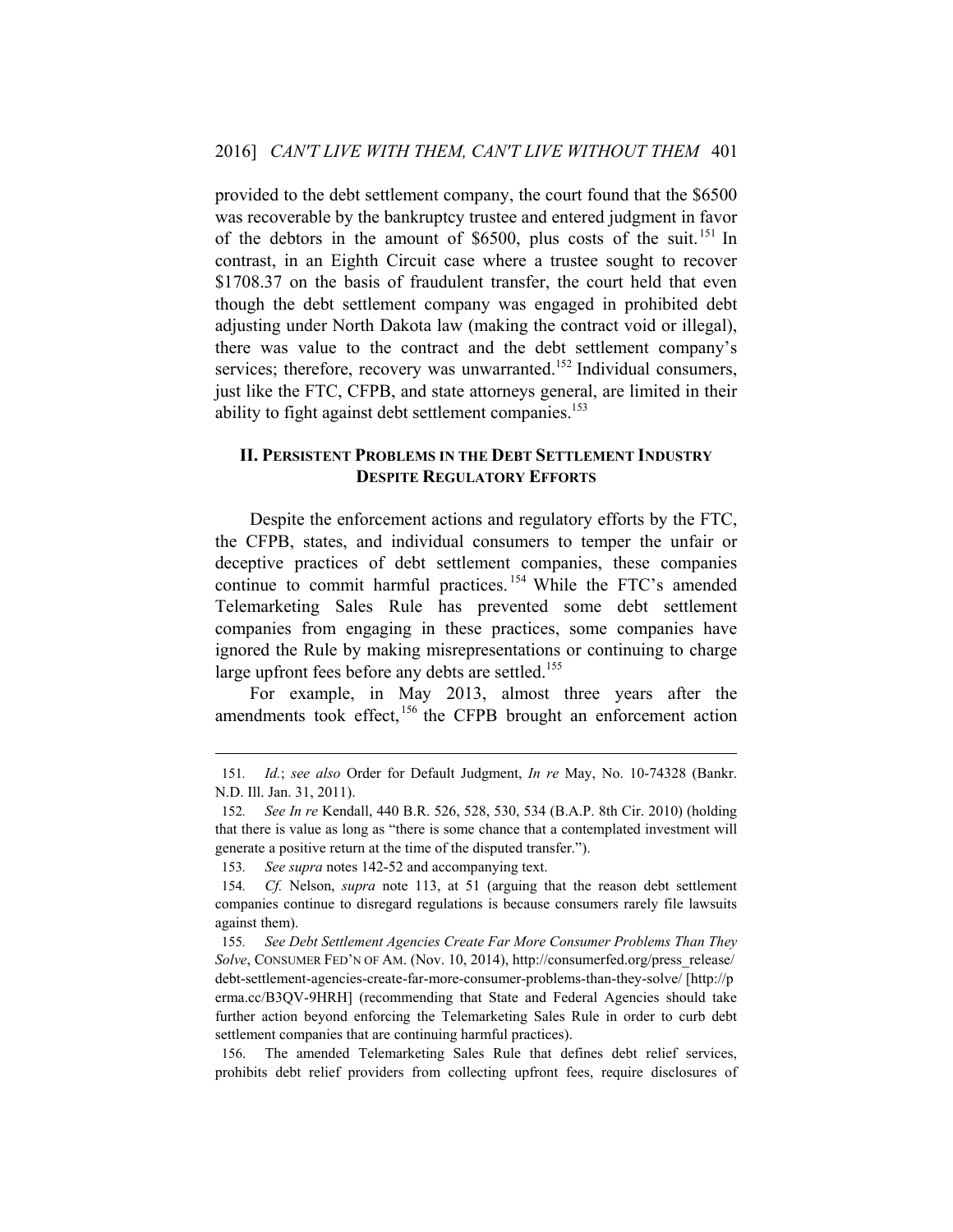against American Debt Settlement Solutions, Inc. ("ADSS") and its owner for violating the Telemarketing Sales Rule, among other regulatory rules.157 ADSS charged consumers an initial enrollment fee, a monthly service fee, and represented that it could eliminate unsecured debt unreasonably quickly.<sup>158</sup> In May 2014, the FTC took action against DebtPro 123 LLC and its affiliates for similar indiscretions.<sup>159</sup> The defendants had made false promises to resolve 30% to 70% of the original debt amount within, at most, thirty-six months, and charged upfront fees of 10% of the consumers' total debt in clear violation of the Telemarketing Sales Rule.<sup>160</sup>

While these and other debt settlement companies are blatantly ignoring statutory prohibitions, others are trying to find loopholes to evade state and federal regulations. 161 The business models of debt settlement companies have been adapting to regulators' efforts to check fraud and deception, and to protect consumers.<sup>162</sup> Some companies have tried to affiliate with lawyers in order to charge upfront  $fees^{163}$  in states that exempt lawyers from their debt settlement statutes.<sup>164</sup> This strategy is especially popular because the amended Telemarketing Sales Rule

material information, etc., took effect on September 27, 2010, except for Section 310.4(a)(5), which became effective on October 27, 2010. *See* Telemarketing Sales Rule, 75 Fed. Reg. 48,457, 48,458 (Aug. 10, 2010).

<sup>157</sup>*. See* Complaint at 1, Consumer Fin. Prot. Bureau v. Am. Debt Settlement Sols., Inc., No. 9:13-cv-80548-DMM (S.D. Fla. May 30, 2013), http://files.consumerfinance.g ov/f/201305\_cfpb\_complaint\_adss.pdf [http://perma.cc/KZW5-F6LC].

<sup>158</sup>*. Id.* at 4-6.

<sup>159</sup>*. See* Complaint for Permanent Injunction and Other Equitable Relief at 1-2, 4-6, Fed. Trade Comm'n v. DebtPro 123 LLC, No. SACV 14-00693 JLS (ANx) (C.D. Cal. May 2, 2014), http://www.ftc.gov/system/files/documents/cases/140603debtprocmpt.pd f [http://perma.cc/C92V-MHFS].

<sup>160</sup>*. Id.* at 9, 12.

<sup>161</sup>*. See* Connie Prater, *States, Feds Target Debt Settlement Legal Firms Over Upfront Fees*, CREDITCARDS.COM (Apr. 12, 2012), http://www.creditcards.com/creditcard-news/debt\_settlement-upfront-fees-banned-law-firms-1282.php [http://perma.cc/Y P3E-SJ8X].

<sup>162</sup>*. See* N.Y.C. BAR ASS'N, *supra* note 10, at 95.

<sup>163</sup>*. See* Ody, *supra* note 110; Prater, *supra* note 161.

<sup>164</sup>*. See, e.g.*, GA. CODE ANN. § 18-5-3 (West, Westlaw through 2015 Sess.) (creating exemptions for "those situations involving debt adjusting incurred in the practice of law in this state").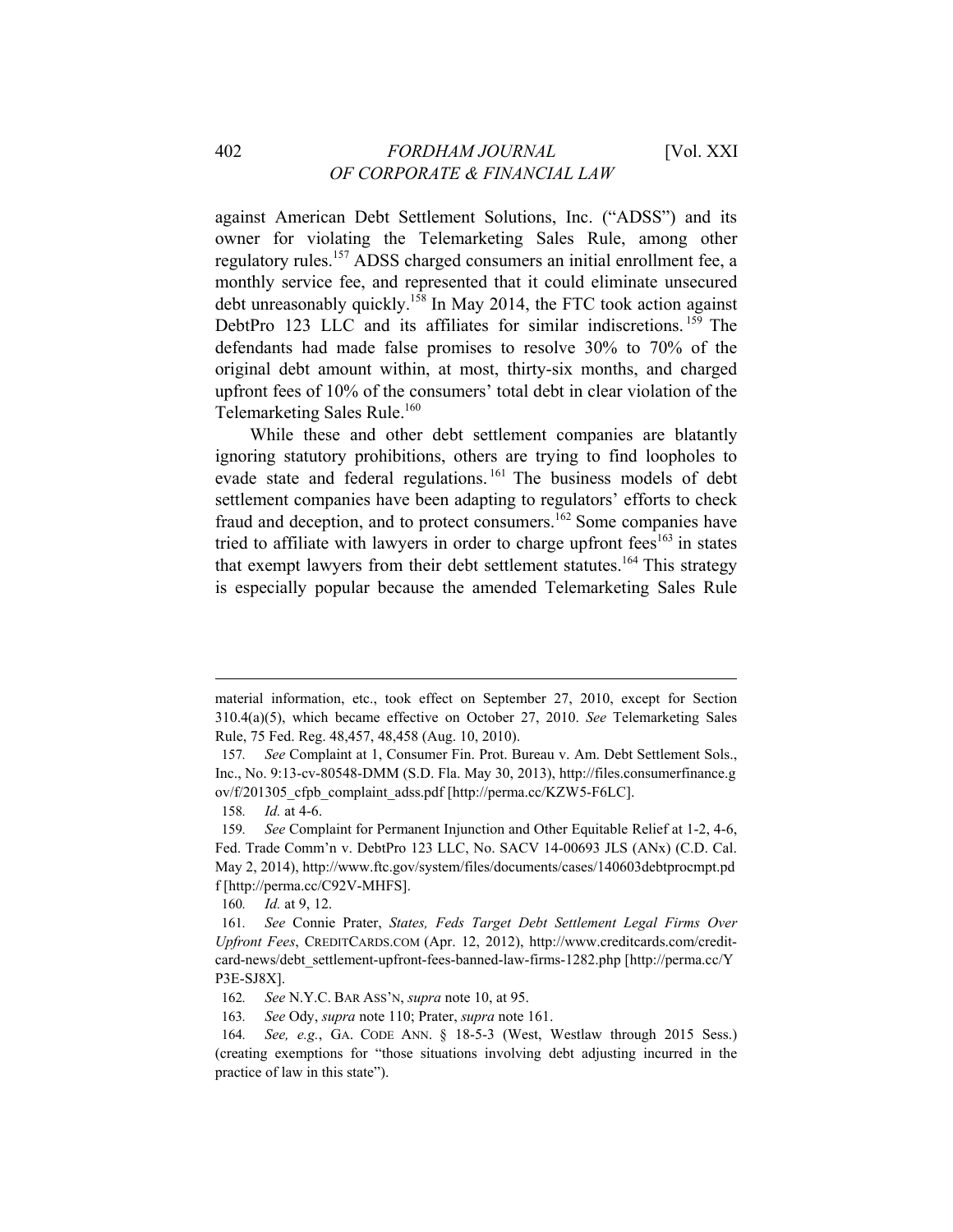includes no specific prohibition for lawyers.<sup>165</sup> Other creative business practices targeted at evading state and federal regulations are: (1) meeting with clients face to face when signing documents;<sup>166</sup> (2) webbased marketing;<sup>167</sup> and (3) changing company names to start on a clean slate. $168$ 

The efforts by consumers and enforcement officials to sue debt settlement companies that conducted unfair or deceptive business practices have been inadequate to curb these predatory practices in the industry. 169 Despite the current civil penalties for violating the Telemarketing Sales Rule,  $^{170}$  the CFPA,  $^{171}$  and individual state regulations, 172 the penalties for engaging in these practices are often substantially smaller than the total amount of fees a company can collect from consumers by using these practices.<sup>173</sup> For example, the California Attorney General sued Freedom Debt Relief, LLC and its two

 $\overline{a}$ 

170. Debt settlement companies must pay a civil penalty of \$16,000 for each violation. *See Complying with the Telemarketing Sales Rule*, FED. TRADE COMM'N, http://www.ftc.gov/tips-advice/business-center/guidance/complying-telemarketing-sales -rule#penalties [http://perma.cc/L3ZU-7SLF].

171*. See* 12 U.S.C. § 5565(c)(2) (2012) (setting forth civil penalties depending on the type of violation: \$5000 per day for violations of written law, rule or final order; \$25,000 per day for reckless violations of consumer financial law; and \$1 million per day for knowing violations of consumer financial law).

172*. See, e.g.*, CONN. GEN. STAT. ANN. § 36a-665 (West, Westlaw through 2015 Sess.) (imposing a civil penalty of not more than \$1000 for violations of a statute regulating debt adjusters and debt negotiation); GA. CODE ANN. § 18-5-4 (West, Westlaw through 2015 Sess.) ("Any person who engages in debt adjusting . . . shall further be liable for a civil fine of not less than \$50,000.00; and . . . shall further be liable to the debtor in an amount equal to the total of all fees, charges, or contributions paid by the debtor plus \$5000.00."); 225 ILL. COMP. STAT. ANN. 429/80 (West, Westlaw through 2015 Sess.) (imposing civil penalty of \$10,000 per violation of Debt Settlement Consumer Protection Act); N.D. CENT. CODE ANN. § 13-11-27 (West, Westlaw through 2015 Sess.) (granting the commissioner power to impose a civil penalty up to \$5000 per violation); *id.* § 13-11-29 (consumers may recover the greater of actual restitution or \$2000, plus costs, expenses, and reasonable attorney's fees).

173*. See* N.Y.C. BAR ASS'N, *supra* note 10, at 73.

<sup>165</sup>*. See* Ody, *supra* note 110; *see generally* Telemarketing Sales Rule, 75 Fed. Reg. 48,457 (Aug. 10, 2010) (providing no prohibition against lawyers charging upfront fees in relation to debt settlement services).

<sup>166</sup>*. See* Ody, *supra* note 110; Prater, *supra* note 161.

<sup>167.</sup> Prater, *supra* note 161.

<sup>168.</sup> In some cases, once a state attorney general or the FTC has taken enforcement action to enjoin UDAP of individual companies, they re-emerge as another company under a different name. *See id*.

<sup>169.</sup> N.Y.C. BAR ASS'N, *supra* note 10, at 75.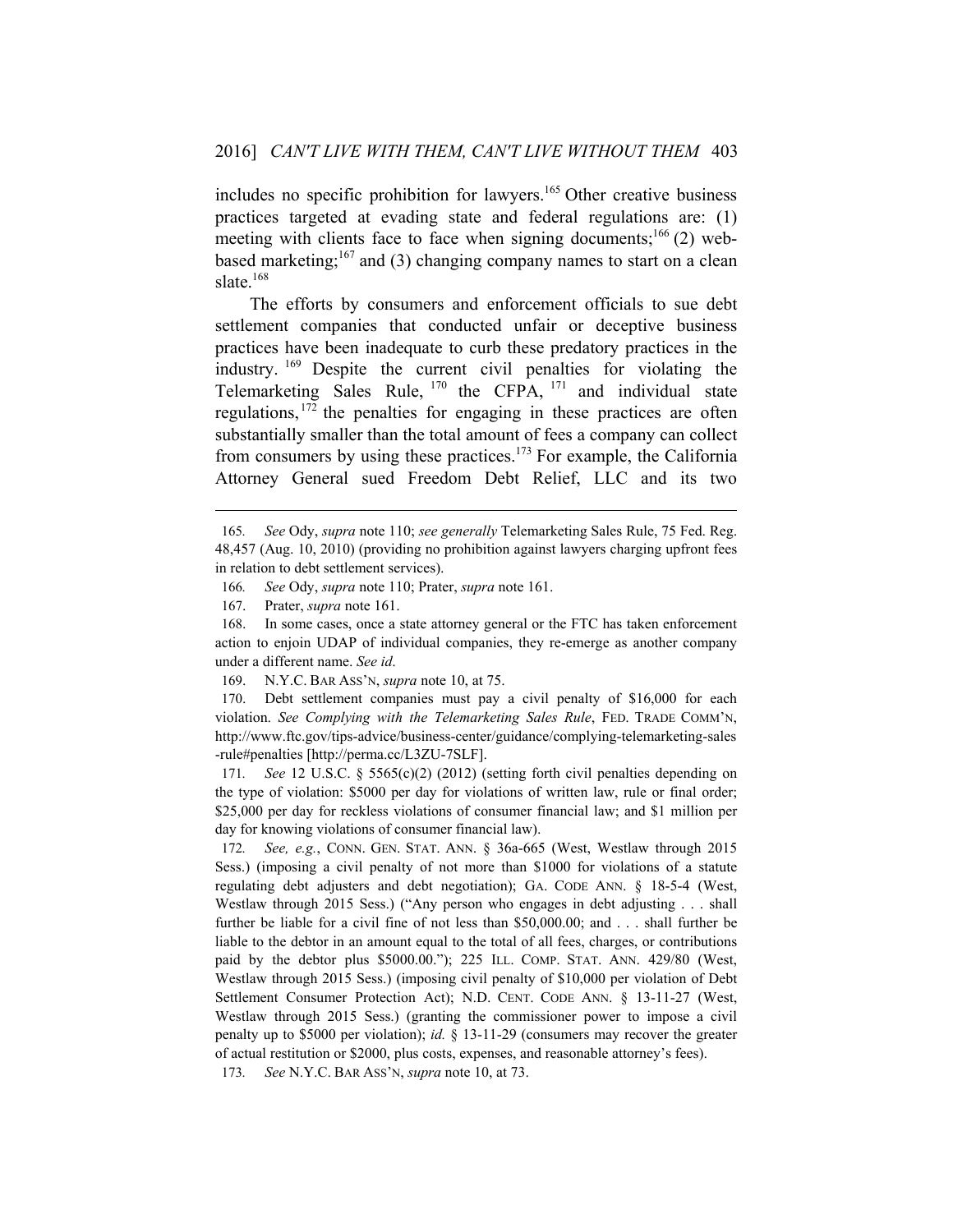founders.174 The company made approximately \$150 million from illegal practices, and even though the court found in favor of the plaintiff, Freedom Debt Relief was only ordered to pay \$950,000 in penalties—a pittance in comparison to its illegal earnings.<sup>175</sup> Freedom Debt Relief, LLC continues its operations today and is even advertised as the secondranking debt settlement company, <sup>176</sup> having helped approximately 250,000 consumers through its debt settlement programs.177 Even so, the company continues to attract complaints from consumers.178

Despite having been sued on multiple occasions by the CFPB and individual consumers for harmful practices, the company Global Client Solutions, LLC has also been undeterred by judgments against it.  $179$ Notwithstanding an order to pay millions of dollars in civil penalties,  $180$ Global Client Solutions continues its business operations in account management services.<sup>181</sup> The problem is that the enforcement of federal

177*. See Who We Are: About Freedom Debt Relief*, FREEDOMDEBTRELIEF.COM, http://www.freedomdebtrelief.com/about?utm\_medium=organic&utm\_source=fdrsite& utm\_campaign=freedomdebtrelief.com [http://perma.cc/FHM3-WSNS].

178*. See BBB Business Review: Freedom Debt Relief, LLC*, BETTER BUSINESS BUREAU, http://www.bbb.org/greater-san-francisco/business-reviews/credit-debt-consol idation-services/freedom-debt-relief-in-san-mateo-ca-65019/complaints#breakdown [http://perma.cc/S9U6-UPTD].

179*. See, e.g.*, Complaint, Consumer Fin. Prot. Bureau v. Glob. Client Sols., LLC, No. 2:14-CV-6643 (C.D. Cal. Aug. 25, 2014), http://files.consumerfinance.gov/f/20140 8\_cfpb\_complaint\_global-client-solutions.pdf [http://perma.cc/X3QG-XXBV]; Estrella v. Freedom Fin. Network, LLC, 2012 WL 4645012 (N.D. Cal. Oct. 1, 2012) (No. 09- CV-3156); Guidotti v. Legal Helpers Debt Resolution, LLC, 866 F. Supp. 2d 315 (D.N.J. 2011).

180*. See, e.g.*, Stipulated Final Judgment and Consent Order at 14, 16, Consumer Fin. Prot. Bureau v. Glob. Client Sols., LLC, No. 2:14-cv-06643-DDP-JPR (C.D. Cal. Aug. 25, 2014), http://files.consumerfinance.gov/f/201408 cfpb consent-order globalclient-solutions.pdf [http://perma.cc/8JPC-CGV9] (ordering Global Client Solutions to pay \$6,099,000 in redress to consumers plus \$1,000,000 in civil penalty to the CFPB); Estrella v. Freedom Fin. Network, LLC, 2012 WL 4645012, at \*1 (N.D. Cal. Oct. 1, 2012) (No. 09-CV-3156) (noting that Global Client Solutions and a co-defendant settled claims against them for \$500,000).

181*. See* GLOB. CLIENT SOLS., http://www.globalclientsolutions.com [http://perma.c c/CU6Q-56QF].

<sup>174</sup>*. Id.* (discussing the complaint in California v. Freedom Debt Relief, No. CIV477991 (Cal. Super. Ct. Oct. 30, 2008)).

<sup>175</sup>*. Id.* (discussing the consent judgment in California v. Freedom Debt Relief, No. CIV477991 (Cal. Super. Ct. Dec. 16, 2009)). For further examples, see *supra* Part I.C.1.

<sup>176</sup>*. See 2016 Best Debt Settlement Review*, TOPTENREVIEWS.COM, http://debt-settle ment-review.toptenreviews.com/ [http://perma.cc/82E5-MT9T].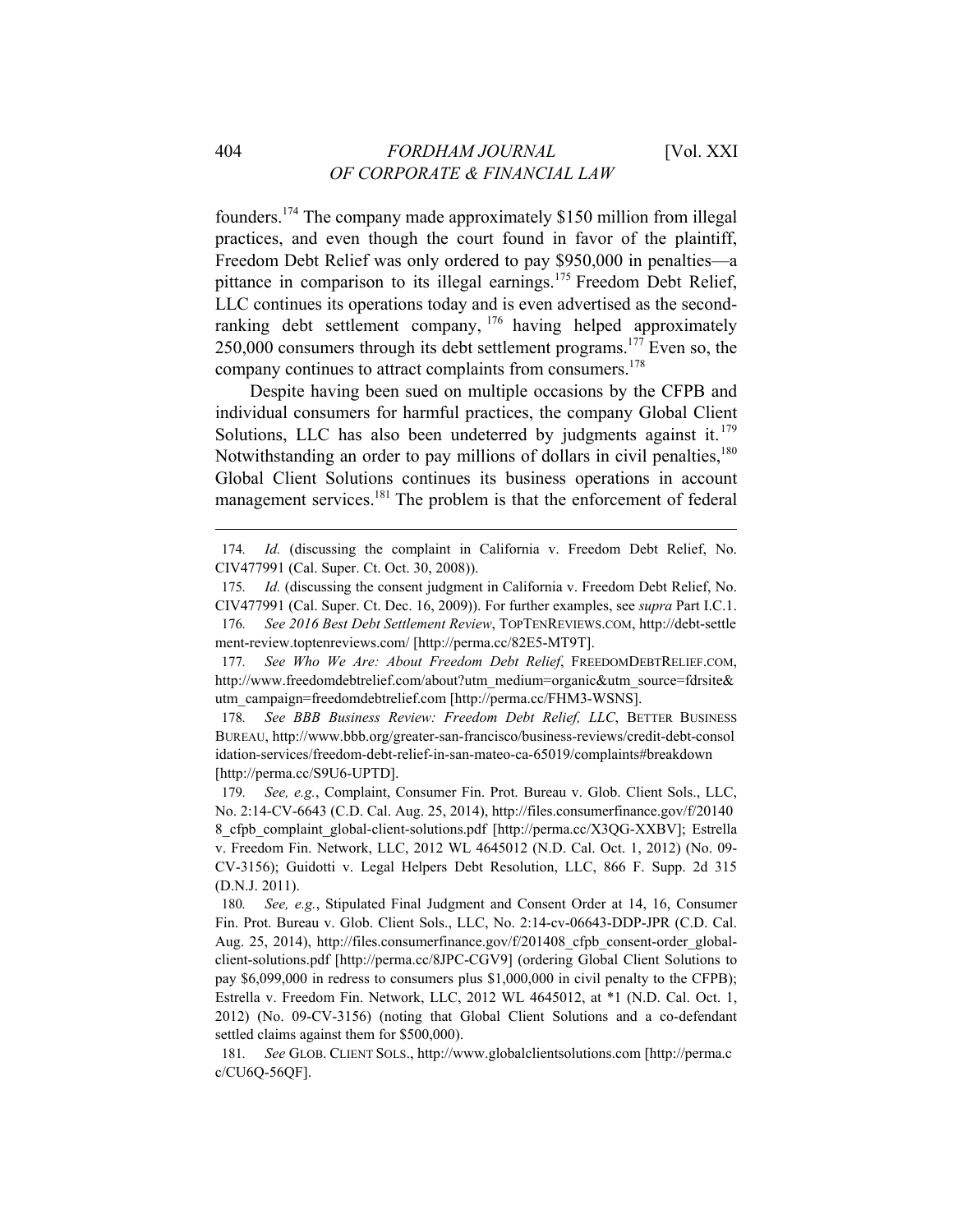or state regulations has not effectively eliminated the profit motive in illegal debt-relief practices. <sup>182</sup> Unfortunately, this ensures that companies will adopt business models to continue to prey on vulnerable and economically distressed consumers.<sup>183</sup>

# **III. A PROPOSAL FOR ENHANCING REGULATORY EFFORTS AND IMPOSING PERMANENT PENALTIES TO BETTER DETER THE UNFAIR, DECEPTIVE, AND ABUSIVE PRACTICES OF DEBT SETTLEMENT COMPANIES**

The current conditions of the debt settlement industry are unquestionably harmful, <sup>184</sup> and the debt settlement companies' collective tenacity in circumventing any and all protections to consumers has thwarted efforts to extinguish the threat.<sup>185</sup> Nevertheless, many American consumers still seek the help of debt settlement companies, and understandably so, as there is little other recourse to over-indebtedness.<sup>186</sup> For example, a consumer alternatively could seek credit counseling, but he would ultimately have to pay in full the principal amount that he owes. <sup>187</sup> Consumers may also file for

 $\overline{a}$ 

185*. See supra* notes 154-83 and accompanying text.

186. Fifty-six thousand consumers have enrolled in debt settlement plans between September 2010 and December 2012 in "several of the nation's largest debt settlement providers" who are American Fair Credit Council ("AFCC") members. *See Options for Consumers in Crisis: An Economic Analysis of the Debt Settlement Industry*, HEMMING MORSE LLP 1, 7 tbl. 4.1 (Feb. 28, 2013), http://www.americanfaircreditcouncil.org/wpcontent/uploads/2014/08/Options-for-Consumers-in-Crisis-as-of-Dec-12.pdf [http://per ma.cc/8KL4-GH6E]. The AFCC is an association of debt settlement companies that claims to provide memberships only to those debt settlement companies that are in full compliance with the FTC's Telemarketing Sales Rule. *Our Members*, AM. FAIR CREDIT COUNCIL, http://www.americanfaircreditcouncil.org/our-members/ [http://perma.cc/WF D3-D2RA].

187. Credit counseling agencies create personalized debt management plans for consumers, which may offer consumers pre-negotiated reductions of minimum payments and interest rates and the waiver of previously-imposed or ongoing fees, but rarely offer any reduction in the principal amount owed. *See* TASC Comment, *supra* note 13, at 7.

<sup>182</sup>*. See* N.Y.C. BAR ASS'N, *supra* note 10, at 95, 105.

<sup>183</sup>*. Id*.

<sup>184.</sup> *Id.* at 121 (noting that the debt settlement service model is inherently flawed); HARNICK & PARRISH, *supra* note 17, at 4 (noting that inherent dangers of debt settlement make it a risky debt relief option despite the FTC's 2010 Telemarketing Sales Rule); Loonin, *supra* note 31, at 21 (recommending that all states ban debt settlement because of the harm these companies cause vulnerable consumers).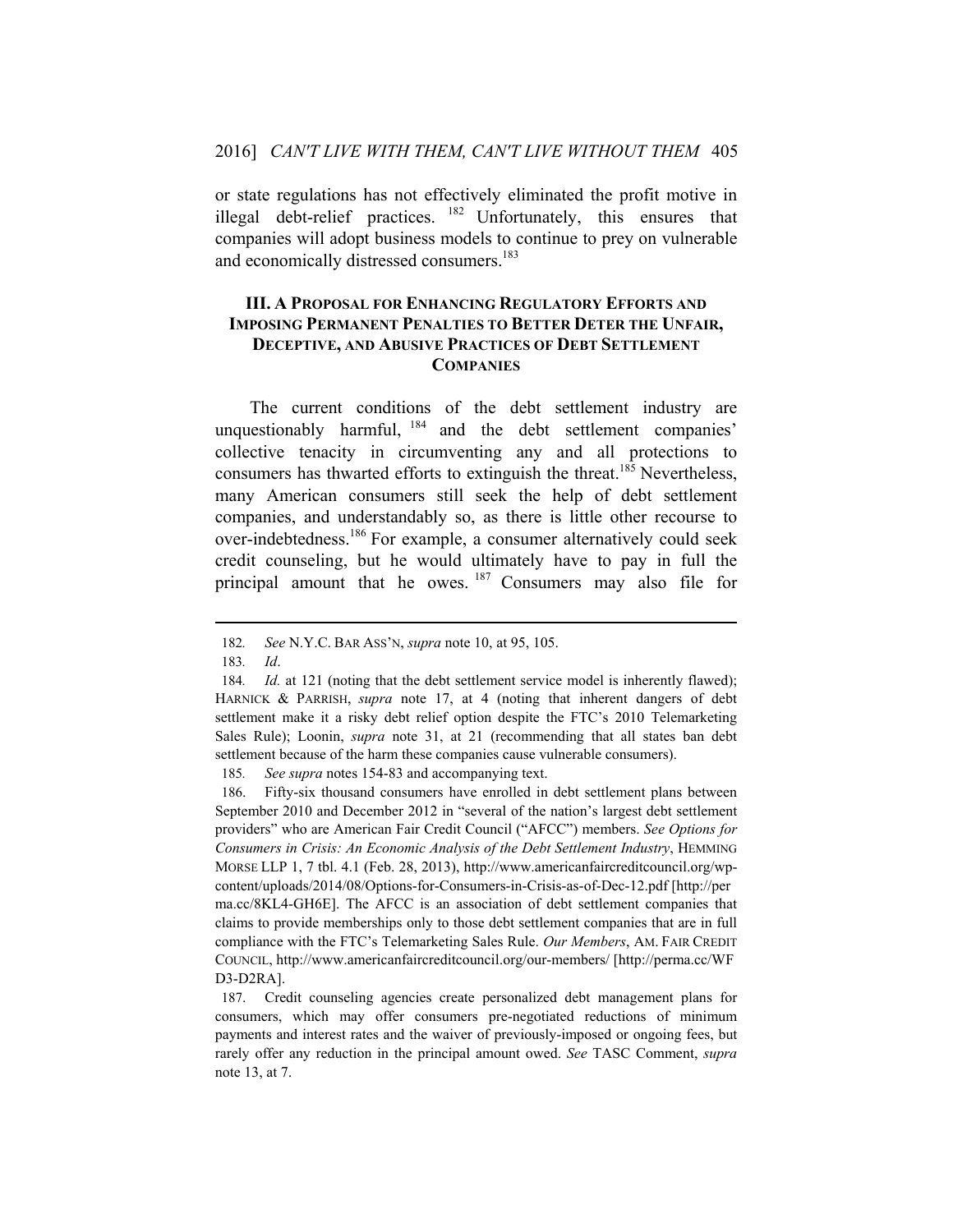bankruptcy relief, but many express concerns about the associated social stigma.<sup>188</sup> These alternatives are even more disappointing given that debt settlement companies can offer real value when they are able to successfully and fairly negotiate a reduction in a consumer's principal debt amount.<sup>189</sup> Therefore, debt settlement companies should continue to exist in the debt-relief market as an option for consumers.<sup>190</sup>

However, regulation of these companies must undergo considerable change before they can provide a viable and valuable debt-relief option for consumers.<sup>191</sup> Current federal and state consumer protection laws are enforced and do provide penalties for UDAAP, but they are a weak deterrent against the substantially larger profits realized by companies engaging in these harmful practices.<sup>192</sup>

A simple cost-benefit analysis will demonstrate that, when the expected penalty for an illegal act is greater than the expected profit associated with that act, companies will avoid that act because of its perceived unprofitability.193 Current federal and state regulations have yet to influence debt settlement companies' economic decisionmaking.<sup>194</sup> Companies are not deterred from harmful practices because the prescribed penalties do not tip the scales such that profits from illegal activities are rendered insufficient to bear the costs of an unfavorable verdict in an enforcement action.<sup>195</sup> To effectively temper

190*. See supra* notes 186-89 and accompanying text.

191*. See supra* Part II discussing how continued UDAAP of debt settlement companies in the face of federal and state regulations make debt settlement a dangerous option for consumers in debt.

193*. See* Nelson, *supra* note 113, at 56; *see also Cost-Benefit Analysis: Deciding, Quantitatively, Whether to Go Ahead*, MIND TOOLS, http://www.mindtools.com/pages/a rticle/newTED\_08.htm [http://perma.cc/7FXB-SXJK] (discussing the cost-benefit analysis process and examples).

195*. See, e.g.*, *supra* note 175 and accompanying text.

<sup>188.</sup> Some consumers are concerned about the social stigma attached to bankruptcy. *See* Witte, *supra* note 12, at 282. Consumers who file for bankruptcy may view themselves as failures, or they may be labeled by society as "deadbeats who 'rip off the system.'" *Id.* at 283.

<sup>189</sup>*. See* People v. Nationwide Asset Servs., Inc., 888 N.Y.S. 2d 850, 867, 870 (N.Y. Sup. Ct. 2009).

<sup>192</sup>*. See* Nelson, *supra* note 113, at 56; *see also supra* Part II, discussing how, despite increased regulation of debt settlement companies, the lack of effective enforcement of existing regulations allows debt settlement companies to engage in UDAAP.

<sup>194.</sup> Debt settlement companies are choosing to violate consumer protection laws and face the penalties for doing so rather than choosing to comply. *See supra* Part II.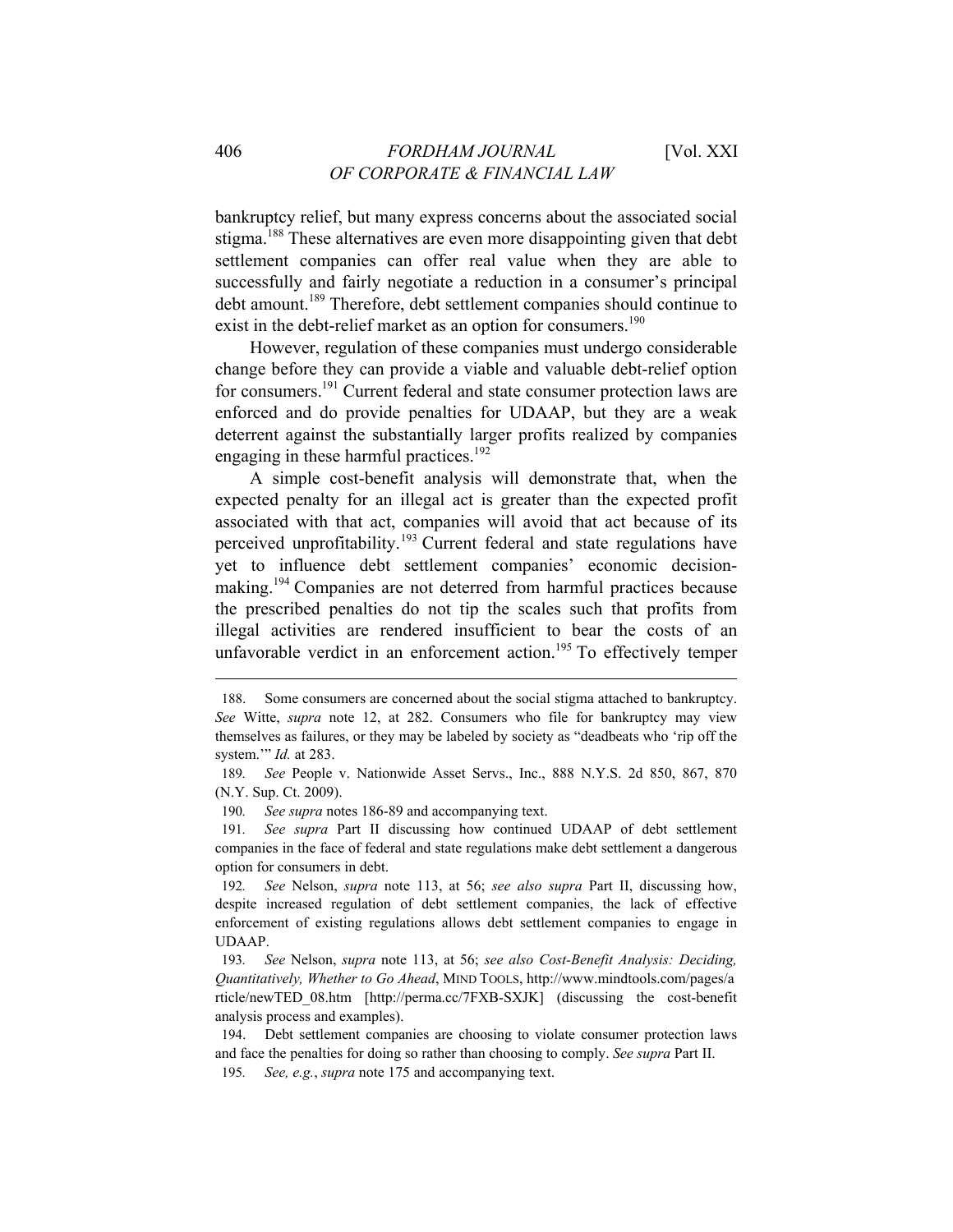UDAAP, both state and federal regulations<sup>196</sup> must demand harsher penalties for consumer protection violations.197

The CFPA penalty is a propitious contender as an effective deterrence mechanism that weighs heavily against the profit motive in UDAAP.198 The CFPA currently imposes the greatest civil penalty for violations of regulatory provisions.<sup>199</sup> In particular, the CFPA imposes up to \$25,000 for each day of a reckless violation, and up to \$1 million for each day of a knowing violation, of "any provision of Federal consumer financial law," including the CFPA.<sup>200</sup> In comparison, the FTC levies only up to \$16,000 in civil penalties for each violation of its consumer financial protection provisions, 201 and some states provide penalties as low as \$500 for the violation of its consumer protection  $\text{laws}^{202}$ 

Before the CFPA's civil money penalty can be used to effect real change, two significant obstacles must be overcome. First, the power to impose the CFPA civil money penalty is currently limited to enforcement actions brought by the CFPB.203 Second, debt settlement companies are able to avoid high civil penalties by dissolving their business under one name and business model, and continuing UDAAP under a different name or business model.<sup>204</sup>

<sup>196.</sup> Federal, state, or private regulatory efforts individually are not enough to deter the UDAAP of debt settlement companies. *See supra* Part I.

<sup>197</sup>*. See supra* note 193 and accompanying text.

<sup>198</sup>*. See supra* note 193 and accompanying text.

<sup>199</sup>*. See* 12 U.S.C. § 5565(c) (2012) (setting forth civil penalty amounts for violating "any provision of Federal consumer financial law" depending on the type of violation: civil penalty of \$5000 per day for violation of written law, rule or final order; \$25,000 per day for reckless violation of consumer financial law; \$1 million per day for knowing violation of consumer financial law).

<sup>200</sup>*. Id.*

<sup>201</sup>*. See Complying with the Telemarketing Sales Rule*, *supra* note 170.

<sup>202</sup>*. See, e.g.*, S.C. CODE ANN. § 37-7-117 (Westlaw through 2015 Sess.).

<sup>203.</sup> Despite the fact that 12 U.S.C. § 5552(a)(1) allows state attorneys general to enforce the CFPA, further research of the fifty states' debt settlement regulations indicates that none of the states have adopted the CFPA.

<sup>204.</sup> Individual companies may always re-emerge under an altered name or different business model. *See*, Franklin, *supra* note 5. Debt Solutions, Inc., after representing that they could not pay the penalties associated with the enforcement action brought by the FTC, operates today as DSI Financial, Inc. *See supra* notes 75-81 and accompanying text.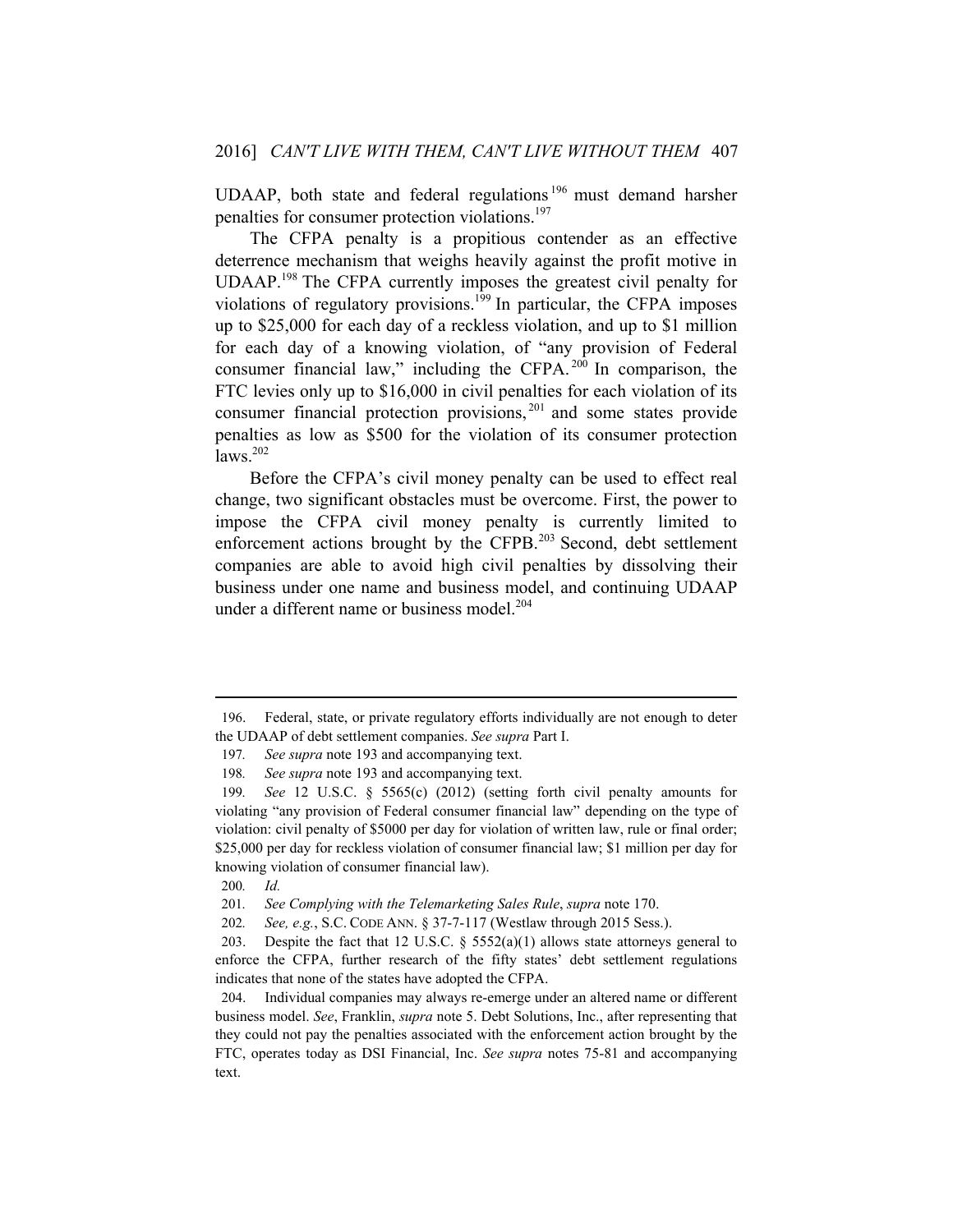#### A. ENHANCING REGULATORY EFFORTS THROUGH MINI-CFPAS

The first obstacle to using CFPA's civil money penalty as an effective deterrent against debt settlement companies' UDAAP is that only violations subject to the CFPB's purview are currently subject to the CFPA's penalty. 205 However, this restriction is not statutorily imposed: the CFPA expressly allows any state attorney general to bring civil actions to enforce and benefit from its provisions, including the civil penalty of \$1 million per day for knowing violations.<sup>206</sup> Each state has the ability to statutorily award its attorney general the power to attack predatory companies through CFPA provisions, in effect, creating a mini-CFPA. 207 State legislators need only amend their consumer protection laws to say that the state attorney general (or their equivalent) has the power expressly delegated to him by the CFPA to enforce the provisions of, and seek remedies under, the CFPA.208

Several states have taken similar action, but instead of incorporating the CFPA, they have amended their consumer protection laws to look like mini-FTCAs.<sup>209</sup> These amendments generally require state attorneys general to construe the state's prohibition of UDAP consistently with the FTC.<sup>210</sup> Though this is a step in the right direction, these amendments cannot effect significant change because the FTCA expressly preserves all enforcement powers and remedies for the  $\text{FTC}$ <sup>211</sup>

<sup>205</sup>*. See supra* note 203 and accompanying text.

<sup>206. 12</sup> U.S.C. § 5552(a)(1) ("[T]he attorney general (or the equivalent thereof) of any State may bring a civil action in the name of such State in any district court of the United States in that State or in State court that is located in that State and that has jurisdiction over the defendant, to enforce provisions of this title or regulations issued under this title, and to secure remedies under provisions of this title or remedies otherwise provided under other law.").

<sup>207</sup>*. Id.* States' adoptions of the FTC Act into their own consumer protection acts have allowed them to follow FTC precedent. *See infra* note 210 and accompanying text. This Note proposes that states adopt the CFPA into their own consumer protection acts in the same way.

<sup>208</sup>*. See infra* note 210 and accompanying text.

<sup>209</sup>*. Id.*

<sup>210</sup>*. See, e.g.*, FLA. STAT. ANN. § 501.204 (West, Westlaw through 2015 portion of 2015-2016 Legis. Sess.) ("[D]ue consideration and great weight shall be given to the interpretations of the Federal Trade Commission . . . ."); IDAHO CODE ANN. § 48-618 (West, Westlaw through 2015 portion of 2015-2016 Legis. Sess.) ("[I]t shall be an absolute defense to show that the challenged practices . . . comply with statutes administered by the federal trade commission . . . .").

<sup>211</sup>*. Compare* 12 U.S.C. § 5552(a)(1), *with* 15 U.S.C. § 45 (2012).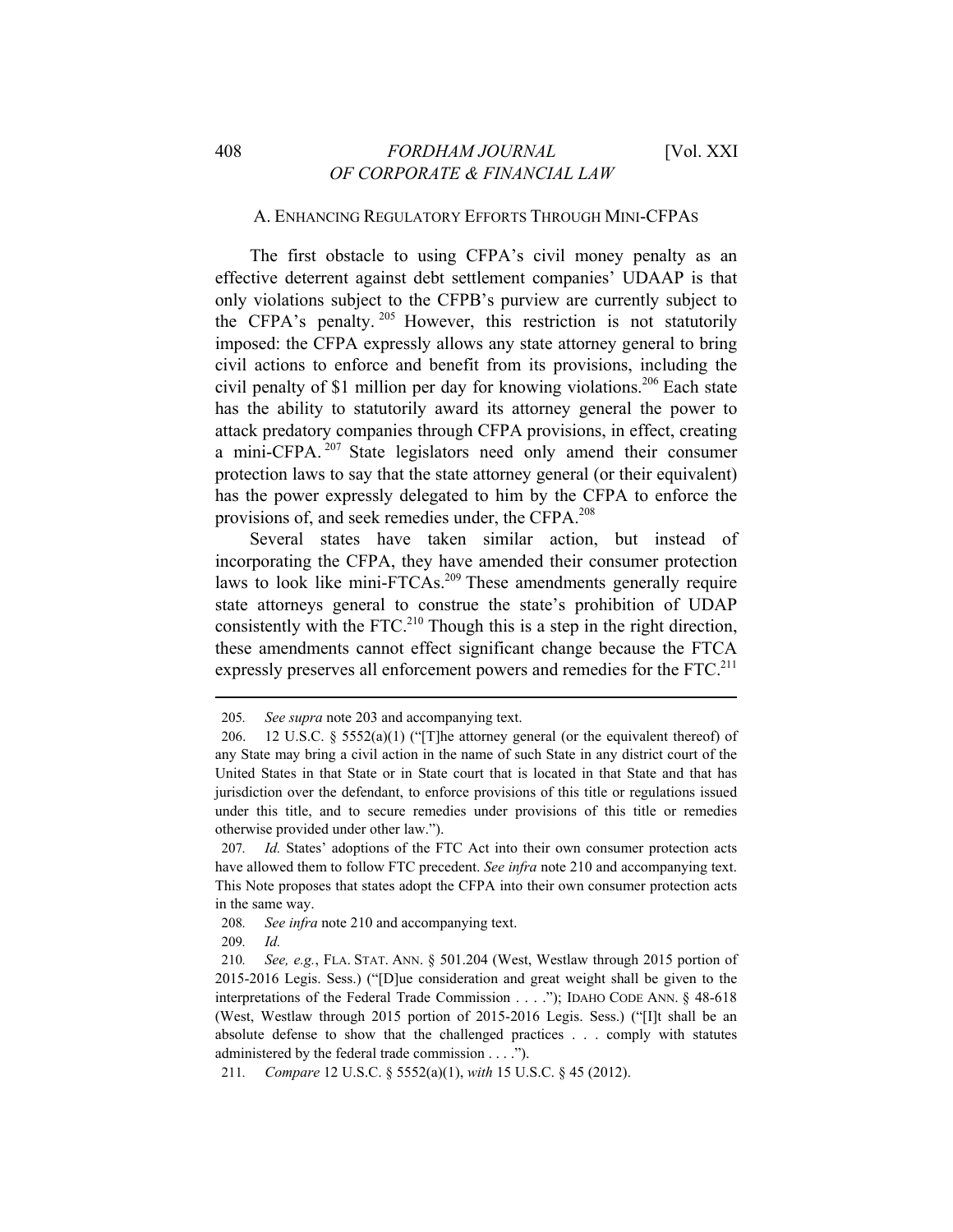In addition, the civil money penalties provided by the FTCA are significantly less than the penalties provided by the CFPA.<sup>212</sup> Effecting mini-CFPAs would have a drastically different and far-reaching effect because of the CFPA's express allowance for its enforcement by other authorities.213 Instead of merely asking state attorneys general to give credence to federal policy interpretations (as is the limitation of the FTCA), states can better protect consumers by empowering attorneys general through mini-CFPAs.<sup>214</sup>

Mini-CFPAs are an aggressive approach to fraud protection, particularly in states that provide citizens with a private right of action under their consumer protection laws. <sup>215</sup> In those states, individual consumers may bring civil actions of their own authority to recover damages for violations of consumer protection laws.<sup>216</sup> If states were to adopt the CFPA and private right of action provisions, consumers themselves could enforce the CFPA against debt settlement companies that continue any  $UDAAP<sup>217</sup>$  States should earnestly consider enacting such provisions since they not only act as an extra deterrent to debt settlement companies, but they would also incentivize injured consumers with colorable claims to take legal action against debt settlement companies, even those consumers who are in disadvantageous financial situations.<sup>218</sup>

<sup>212</sup>*. See supra* notes 199-201 and accompanying text.

<sup>213</sup>*. See* 12 U.S.C. § 5552(a)(1).

<sup>214</sup>*. See id*.

<sup>215.</sup> This proposal is based on the fact that states with mini-FTC acts that provide individual consumers with the private right of action allow those consumers to sue under FTC precedent. *See, e.g.*, FLA. STAT. ANN. § 501.211 (West, Westlaw through 2015 portion of 2015-2016 Legis. Sess.) (providing individual consumers with the right to sue companies that violate the FTCA).

<sup>216</sup>*. See, e.g.*, CONN. GEN. STAT. ANN.§ 42-110g (West, Westlaw through 2015 Sess.); IND. CODE ANN. § 24-5-0.5-4 (West, Westlaw through 2015 portion of 2015- 2016 Legis. Sess.); WASH. REV. CODE ANN. § 19.86.090 (West, Westlaw through 2015 legislation).

<sup>217</sup>*. See supra* note 215 and accompanying text.

<sup>218</sup>*. See supra* note 146 and accompanying text. Although some states, such as Colorado, limit the amount of civil money penalties an individual consumer may seek in enforcement actions, states should allow consumers to seek the full civil money penalty, or a comparable penalty, available under the CFPA. *See, e.g.*, COLO. REV. STAT. §§ 6-1-112(1)(a), 6-1-113 (West, Westlaw through 2015 portion of 2015-2016 Legis. Sess.) (allowing attorney general to seek \$2000 for each violation of the consumer protection statute while consumers may recover the greater of actual damages, \$500, or "three times the amount of actual damages sustained.").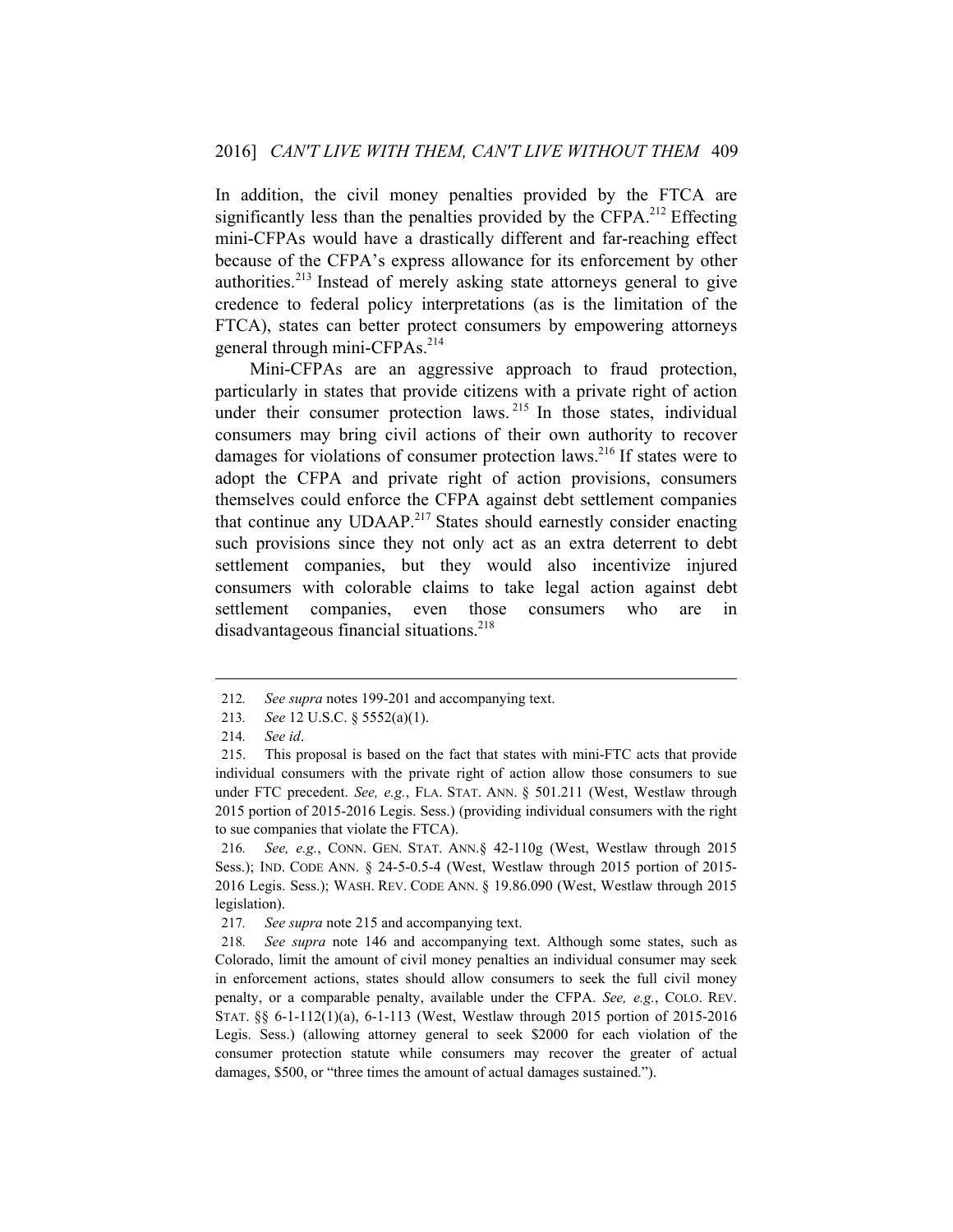#### B. IMPOSING PERMANENT PENALTIES THROUGH SURETY BONDS

Empowering state attorneys general and individual consumers to enforce the CFPA's civil penalty would present a real and prominent threat against the profit motives behind  $UDAAP<sup>219</sup>$  In the past, however, enforcement authorities have failed to collect huge civil penalties on debt settlement companies when, instead of paying imposed penalties, the companies simply closed their business.<sup>220</sup> This is the second hurdle to expanding the province of the CFPB.<sup>221</sup> Today's regulatory regime leaves a loophole for a debt settlement company to evade legal responsibility by dissolving its business and simply resuming abusive practices under a new company name.<sup>222</sup> The implications of this are twofold: not only are companies avoiding the repercussions of their actions, and in doing so, cheating consumers of dearly needed cash, but they are also cheating the system by repeating the predatory cycle on more innocent citizens.<sup>223</sup> This massive regulatory oversight should be proactively remedied.

To address these concerns, all states should require debt settlement companies operating in their states to post a surety bond.<sup>224</sup> These surety bonds should be conditioned on the debt settlement companies complying with all consumer protection laws, both state and federal, and should be used automatically to pay the penalties associated with

<sup>219</sup>*. See supra* note 193 and accompanying text.

<sup>220.</sup> See, for example, Stipulated Final Judgment and Order for Permanent Injunction and Other Equitable Relief Against All Defendants, Fed. Trade Comm'n v. Better Budget Fin. Servs., Inc., No. 04-CV-12326 (WGY) (D. Mass. Feb. 25, 2005), which is discussed in more detail in Part I.C.1.

<sup>221</sup>*. See supra* note 204 and accompanying text.

<sup>222.</sup> Individual companies may always re-emerge under an altered name or different business model. *See e.g.*, Franklin, *supra* note 5.

<sup>223.</sup> *Id.* 

<sup>224.</sup> Some states already require debt settlement companies to provide a surety bond in exchange for providing debt settlement services within their states. *See, e.g.*, 225 ILL. COMP. STAT. ANN. 429/20 (West, Westlaw through 2015 Sess.) (requiring a \$100,000 bond to operate as a debt settlement provider in Illinois); N.D. CENT. CODE ANN. § 13- 11-04 (West, Westlaw through 2015 Sess.) (requiring surety bond of \$50,000 for all debt settlement providers); 63 PA. STAT. AND CONS. STAT. ANN. § 2525 (West, Westlaw through 2015 Sess.) (requiring a penal bond of \$25,000 to operate debt settlement services in Pennsylvania).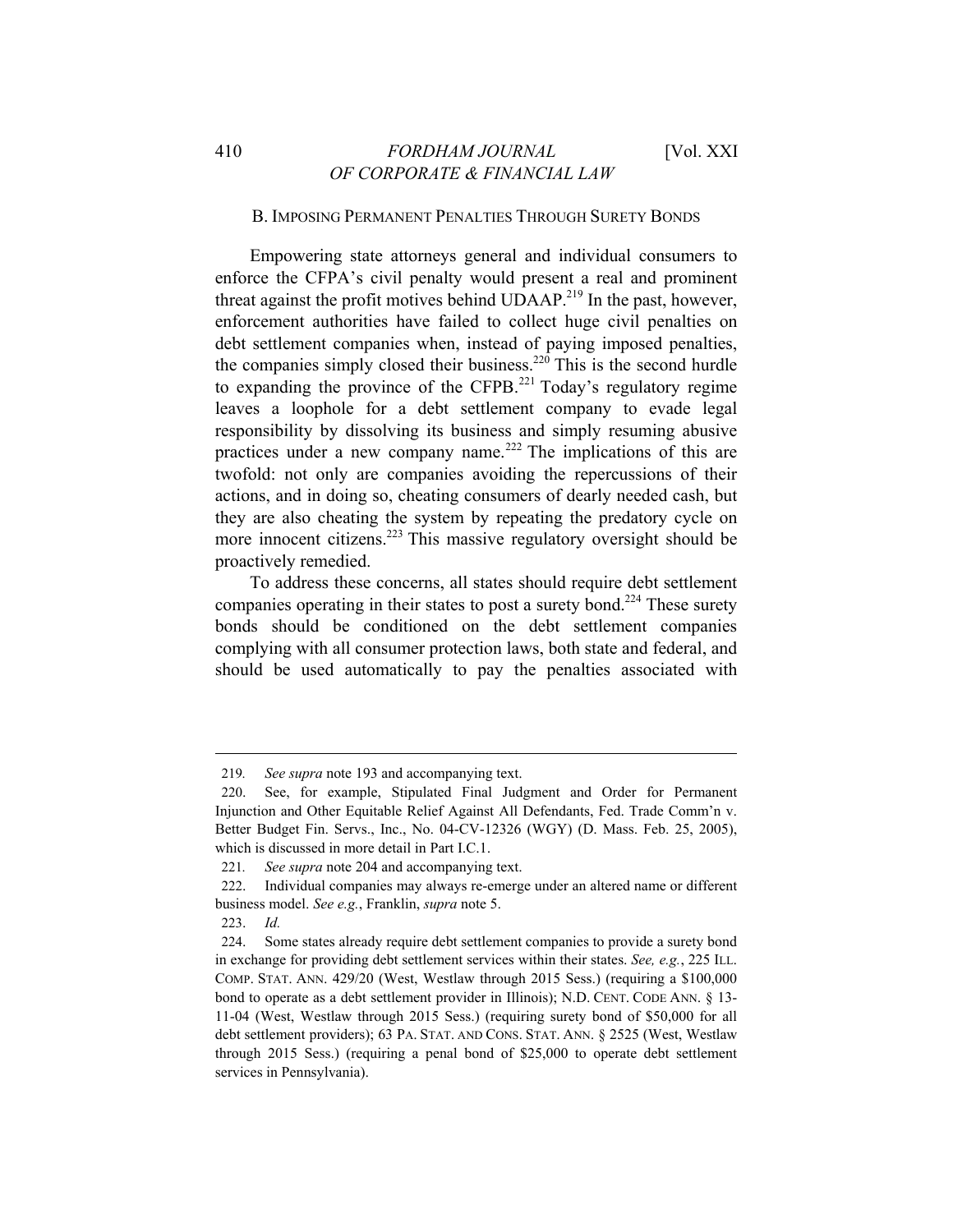violations of the consumer protection laws.<sup>225</sup> These bonds should be structured to provide sufficient protection from the large CFPA fines.<sup>226</sup> At the time the bond is posted, the debt settlement company should also be required to represent, by submitting an affidavit sworn under oath, that it has not operated a similar business under any other name within the last five years. $227$  The combination of these requirements, which ensure that companies actually pay for the consequences and suffer the long-term effects of engaging in UDAAP, will further tip the scales against the attractiveness of violating consumer protection laws.

#### **CONCLUSION**

The debt settlement industry, as it is today, is dangerous to consumers who are in financial distress. However, debt settlement can be a viable and valuable debt-relief option for consumers if the industry is regulated properly such that the profits associated with engaging in UDAAP is heavily outweighed by the penalties for violating any consumer protection laws.

In order to properly deter debt settlement companies from engaging in UDAAP in violation of current federal and state consumer protection laws, the states must adopt the CFPA, which provides the highest civil penalty costs against noncompliant debt settlement companies. These mini-CFPAs will fortify regulatory efforts against UDAAP in the debt settlement industry and increase the risk that the companies will face high penalty costs for UDAAP.

Furthermore, to ensure that debt settlement companies do not evade the penalty costs by dissolving their companies in order to continue their harmful practices under a different name, states should require debt

<sup>225.</sup> For example, Illinois requires a surety bond of \$100,000 to incentivize debt settlement companies to comply with the state's consumer protection laws and to be used to pay penalties in the instance of any violations of the laws. *See* 225 ILL. COMP. STAT. ANN. 429/20 (West, Westlaw through 2015 Sess.).

<sup>226.</sup> The CFPA can impose fines up to \$1 million for *each day* during which a violation of the Act continues, which is the highest of any penalties associated with engaging in UDAP or UDAAP. *See* 12 U.S.C. § 5565(c) (2012). This Note does not purport to know what surety bond amount would be both fair to debt settlement companies and sufficient to recompense injured consumers.

<sup>227.</sup> The representation that the company has not operated under a different name in the last five years is best suited to extinguish concerns related to the fact that companies may continue their UDAAP under a different guise. *See supra* note 222 and accompanying text.